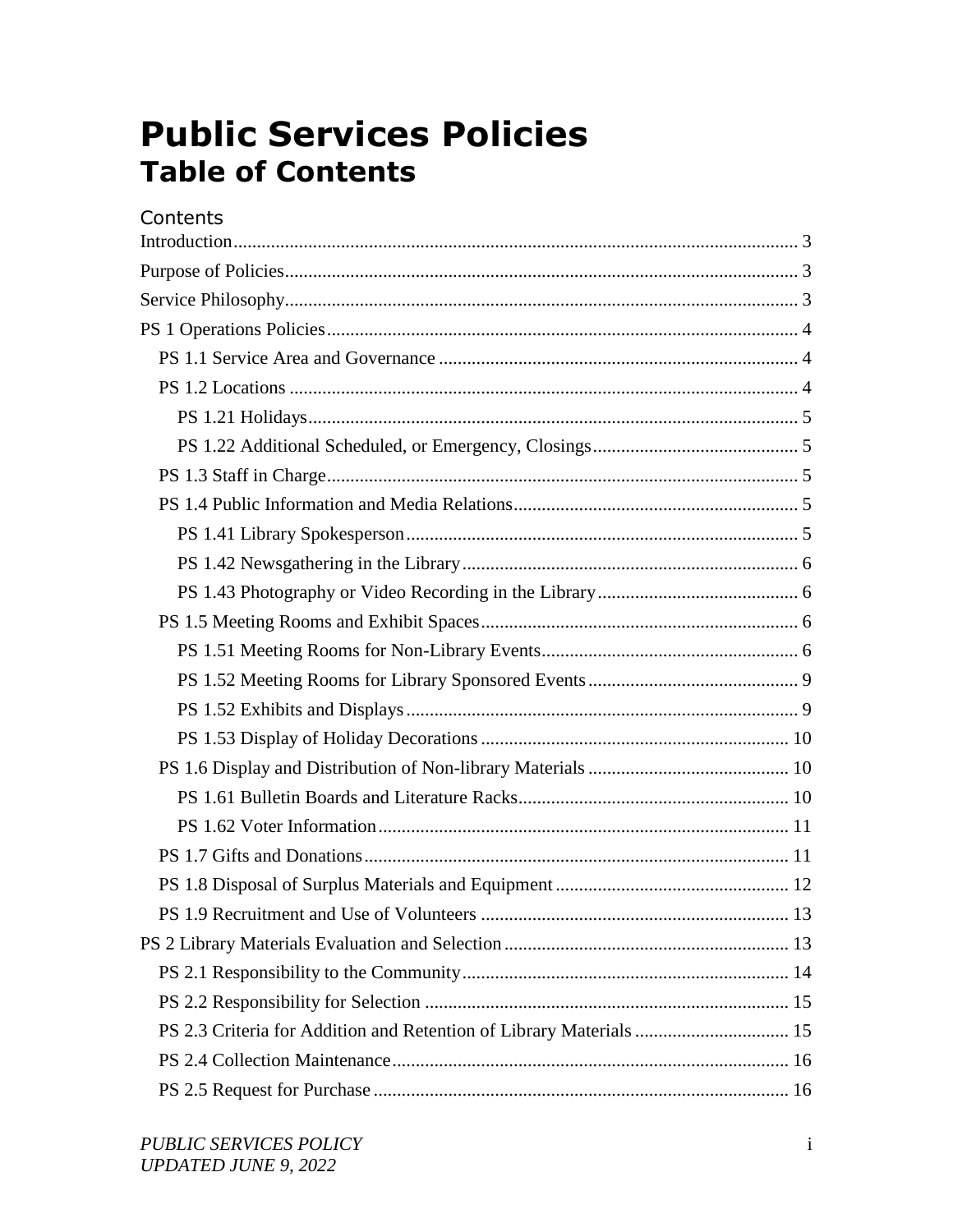| PS 3.6 Placing Holds or Requesting Materials from other Libraries 20 |  |
|----------------------------------------------------------------------|--|
|                                                                      |  |
|                                                                      |  |
|                                                                      |  |
|                                                                      |  |
|                                                                      |  |
|                                                                      |  |
|                                                                      |  |
|                                                                      |  |
|                                                                      |  |
|                                                                      |  |
|                                                                      |  |
|                                                                      |  |
|                                                                      |  |
|                                                                      |  |
|                                                                      |  |
|                                                                      |  |
|                                                                      |  |
|                                                                      |  |
|                                                                      |  |
|                                                                      |  |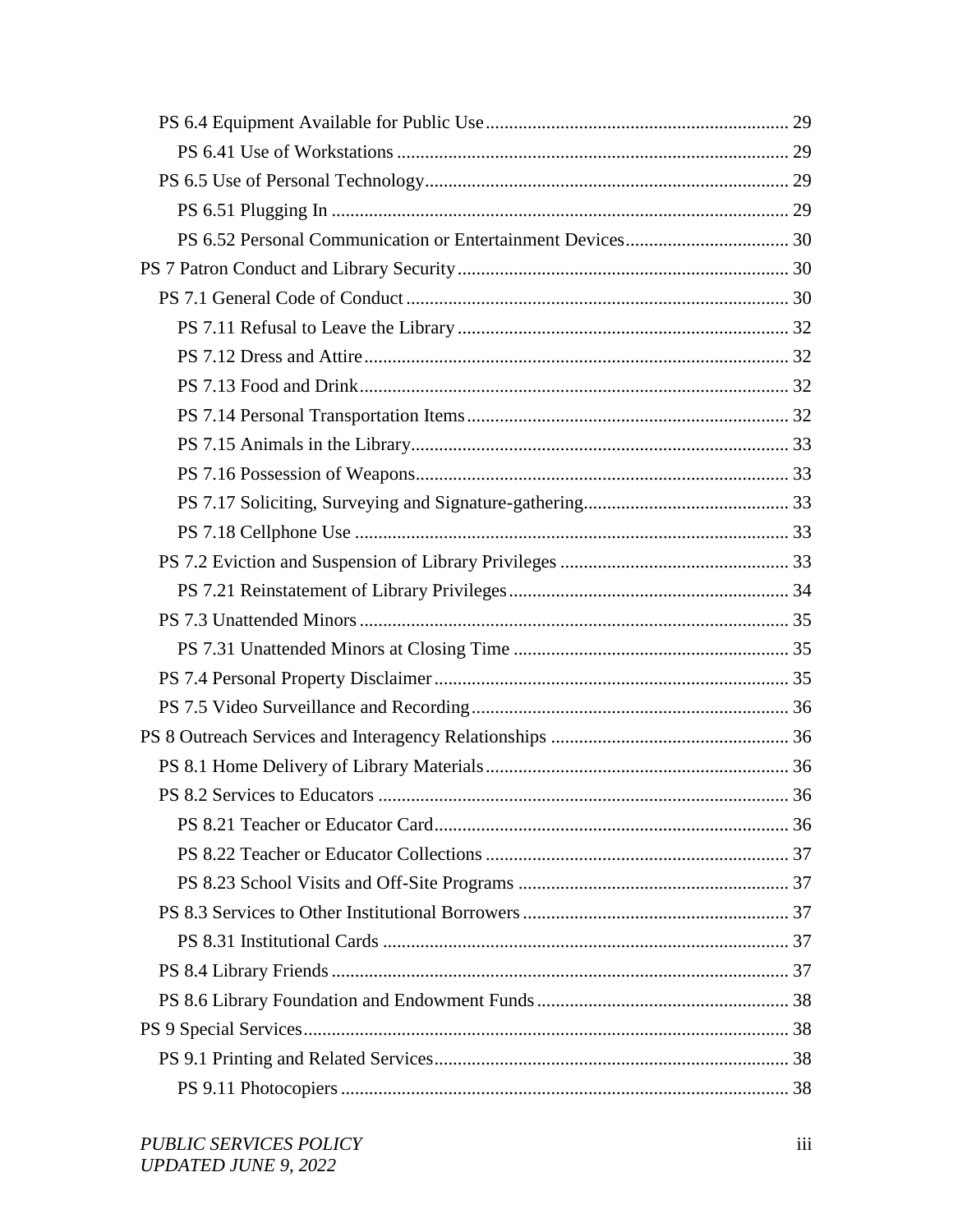| Diversity in Collection Development: An Interpretation of the Library Bill of Rights 55 |  |
|-----------------------------------------------------------------------------------------|--|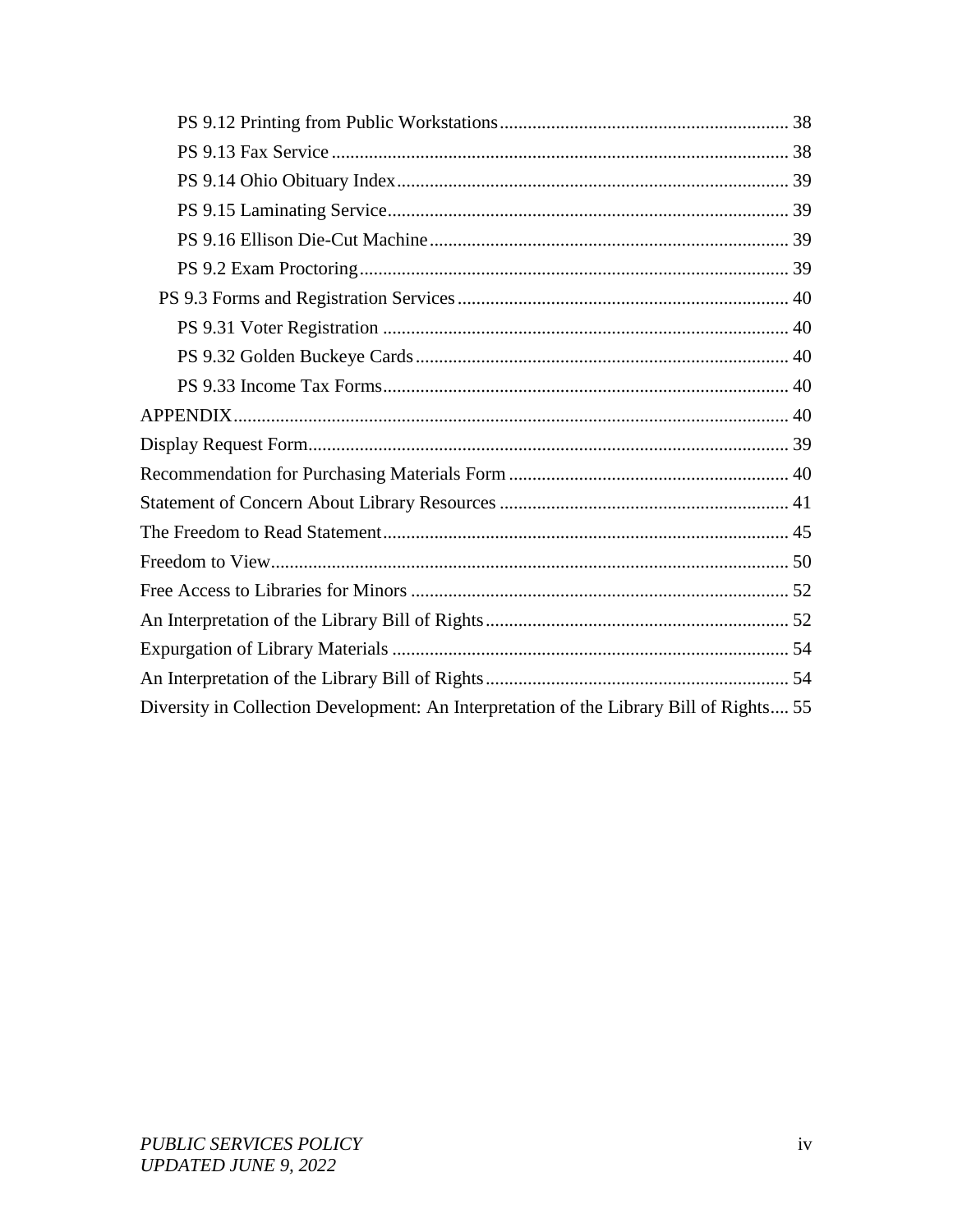# **Public Services Policies**

# <span id="page-4-0"></span>**Introduction**

# <span id="page-4-1"></span>**Purpose of Policies**

The Public Services Policies of the Ida Rupp Public Library explain and regulate the manner in which the library directly interacts with library patrons and the community it serves. These policies describe the variety, extent, and limit of services and materials offered by the library, and ensure that patrons and staff alike may understand what those opportunities and limits are. Policies are approved by the Ida Rupp Public Library Board of Trustees and are reviewed and revised as necessary.

# <span id="page-4-2"></span>**Service Philosophy**

The Ida Rupp Public Library provides free, open, and equal access and service to all individuals and groups in the community. In the selection of library materials and the use of the library by the community, the Ida Rupp Public Library subscribes fully to the principles adopted by the American Library Association *in Libraries: An American Value*, and in *The Library Bill of Rights* and its subsequent interpretations. Copies of these documents are in the appendices.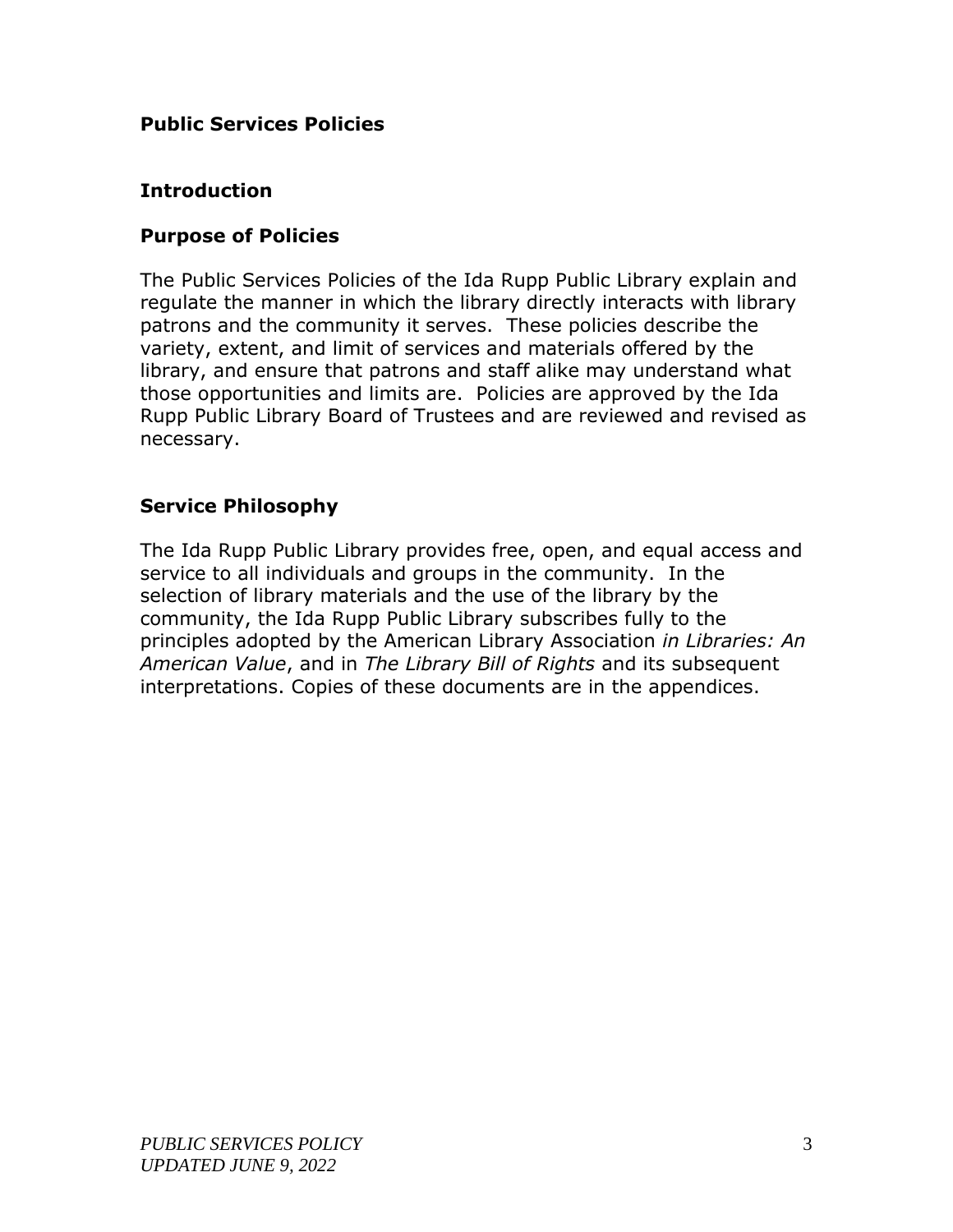#### <span id="page-5-0"></span>**PS 1 Operations Policies**

#### <span id="page-5-1"></span>**PS 1.1 Service Area and Governance**

The Ida Rupp Public Library (hereafter referred to as the library) is organized as a school district library. Its legally defined service area is the Port Clinton City School District and Danbury and Put-in-Bay Townships in Ottawa County, Ohio. As a recipient of Public Library Fund monies from the State of Ohio, the library extends its services to the inhabitants of Ottawa County. The library is governed by a Board of Trustees (hereafter referred to as the board) which consists of seven members appointed by the Port Clinton City School District Board of Education for terms of seven years. The board's operating policies are described in its bylaws.

#### <span id="page-5-2"></span>**PS 1.2 Locations**

#### **Ida Rupp Public Library**

310 Madison Street Port Clinton, OH 43452 Phone: 419-732-3212 Fax: 419-734-9867 e-mail: idarupp@seolibraries.org [http://www.idarupp.org](http://www.idarupp.org/index.php)

# **Erie Islands Branch Library**

281 Concord Avenue Put-in-Bay, Ohio 43456 USA Phone: 419-285-4004 Fax: same

# **Marblehead Peninsula Branch Library**

710 West Main Street Marblehead, OH 43440 Phone: 419-798-0477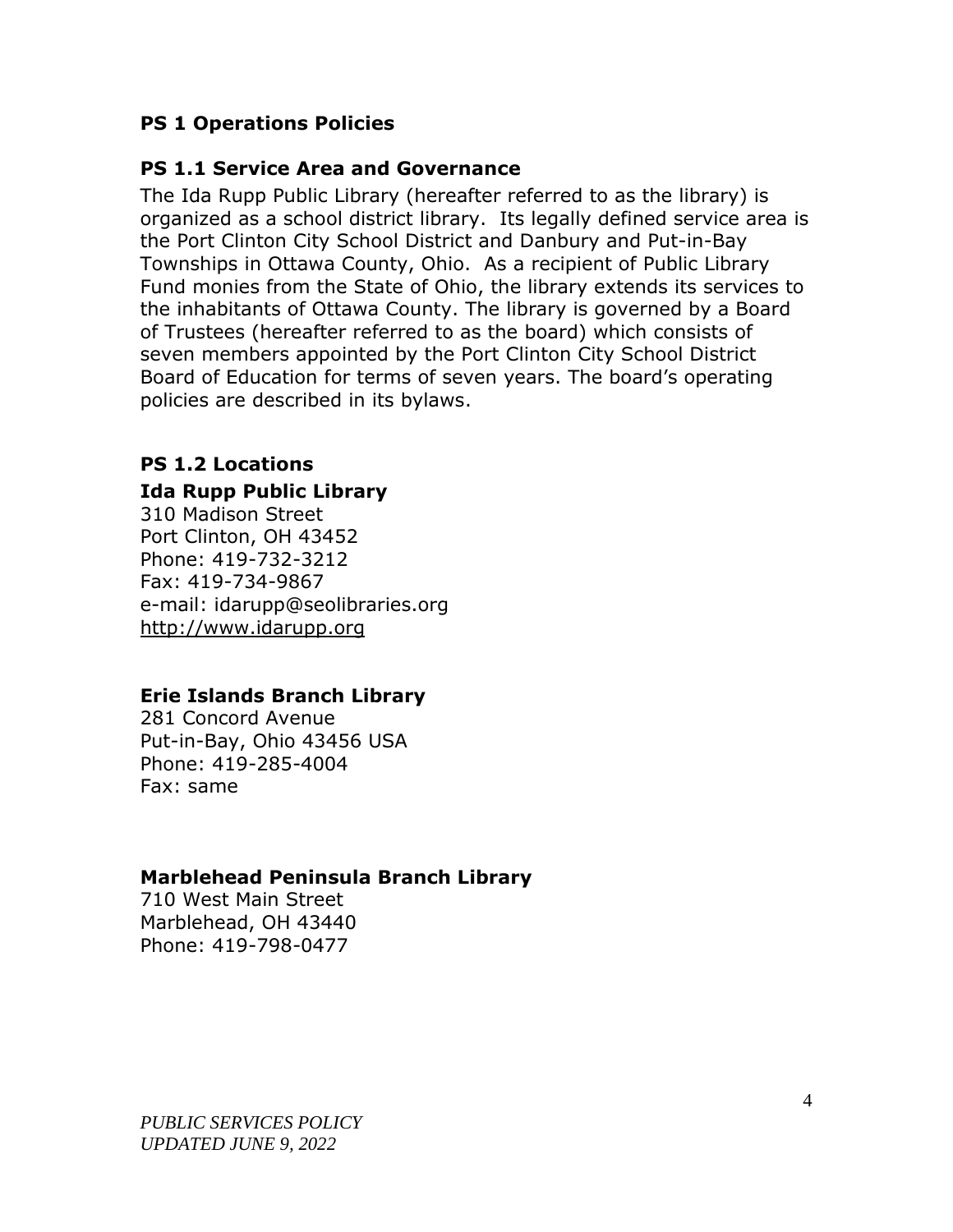# <span id="page-6-0"></span>**PS 1.21 Holidays**

The library is closed for the following public holidays: New Year's Day, January 1 President's Day Martin Luther King Jr. Day Easter Memorial Day, last Monday in May Independence Day, July 4 Labor Day, first Monday in September Thanksgiving Day, 4th Thursday in November Christmas Eve, December 24 Christmas Day, December 25

The library will close at 5:00 pm on Thanksgiving Eve and New Year's Eve.

# <span id="page-6-1"></span>**PS 1.22 Additional Scheduled, or Emergency, Closings**

The board reserves the right to close the library at additional times when appropriate. When possible, the public will be notified in advance of closings that fall outside the regular library schedule. The library director, or his or her designee, is authorized to close the library in emergencies or exigent circumstances.

# <span id="page-6-2"></span>**PS 1.3 Staff in Charge**

The board has the final responsibility for establishing policies for the library. Daily operations and general supervision of the library fall to the library director (hereafter director), with the assistant director and then the fiscal officer, followed by the circulation supervisor, acting as person in charge in the director's absence. The Erie Islands branch manager and Marblehead Peninsula branch manager oversees branch operations under the supervision of the library director. In the absence of the branch manager the library director or their designee will serve as acting branch manager.

# <span id="page-6-3"></span>**PS 1.4 Public Information and Media Relations**

# <span id="page-6-4"></span>**PS 1.41 Library Spokesperson**

In order to provide the most current and consistent information about the library, the library director is the official media spokesperson for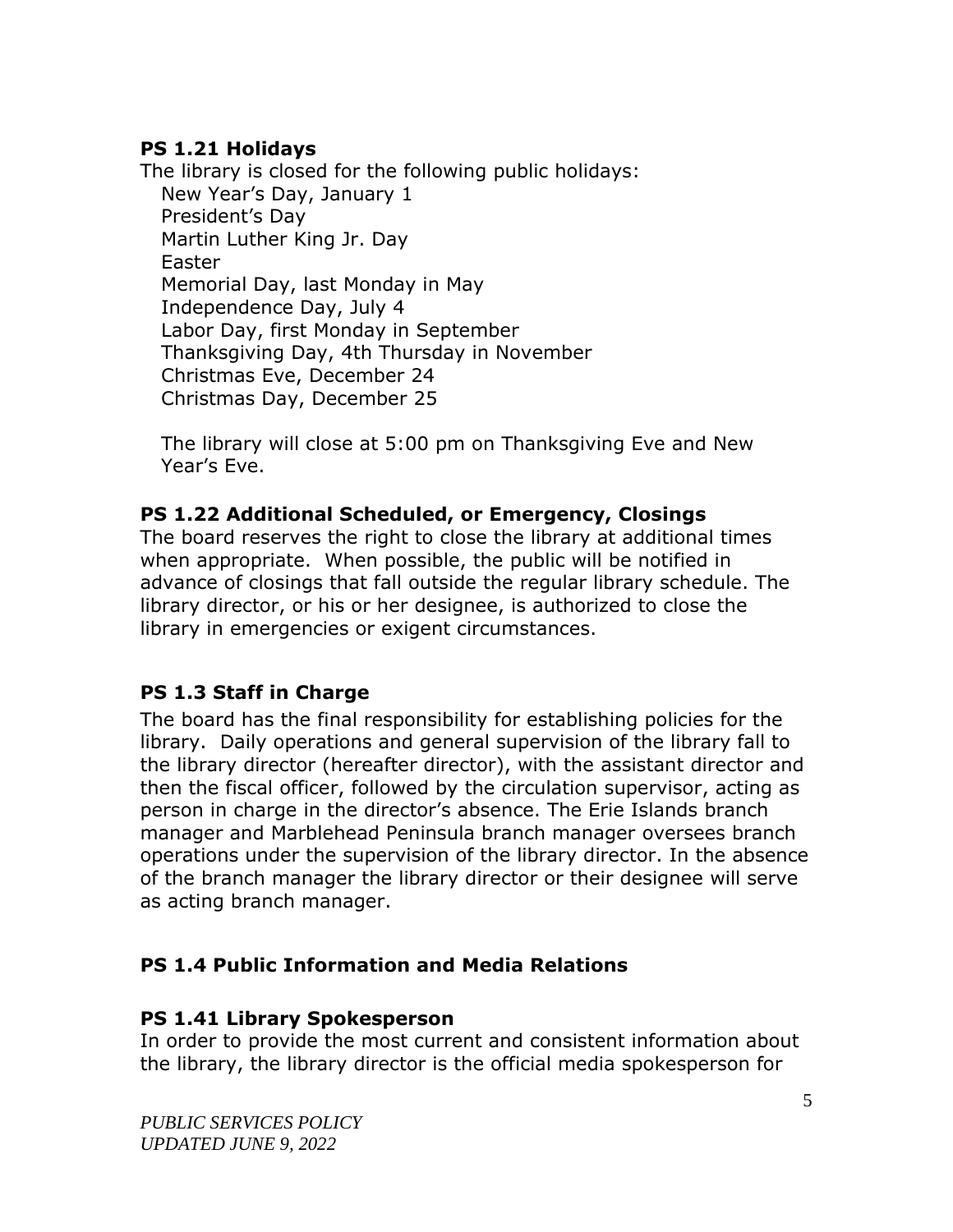the library. In the event of an emergency, the director, or his or her designee, or marketing manager will be responsible for all official statements to the public and the media. Questions from the public regarding the general operations or direction of the library should be referred to the library director.

# <span id="page-7-0"></span>**PS 1.42 Newsgathering in the Library**

Members of the media who wish to conduct newsgathering in the library in any manner disruptive to the operation of the library or its use by other patrons (e.g., interview at other than normal conversational voice level, photograph, video record, or audio record patrons or staff), must make themselves known to either the director or to the staff member in charge of the building in the director's absence. Staff members witnessing members of the media in this situation must inform them of the policy and ask that they request and gain permission from the director before further conducting newsgathering in the library. This policy does not apply to a member of the media in his or her capacity as a patron using the library's resources.

#### <span id="page-7-1"></span>**PS 1.43 Photography or Video Recording in the Library**

Photography or video recording in the library is generally permitted if it is for library promotion, a student project, or strictly for personal use. In order to protect the rights of individual patrons and to reduce distractions, photographing and video recording on library property is restricted as follows:

 Under no circumstances may the public, members of the media, or library staff take photographs or record video without the express permission of any library patron or staff member who would be prominently included within the composition.

Photography or video recording for commercial purposes is not permitted without approval by the director; such approval must be requested in writing and in advance.

# <span id="page-7-2"></span>**PS 1.5 Meeting Rooms and Exhibit Spaces**

#### <span id="page-7-3"></span>**PS 1.51 Meeting Rooms for Non-Library Events**

The primary purpose of the library's meeting rooms is to provide a space for library and library-related activities. The needs of the library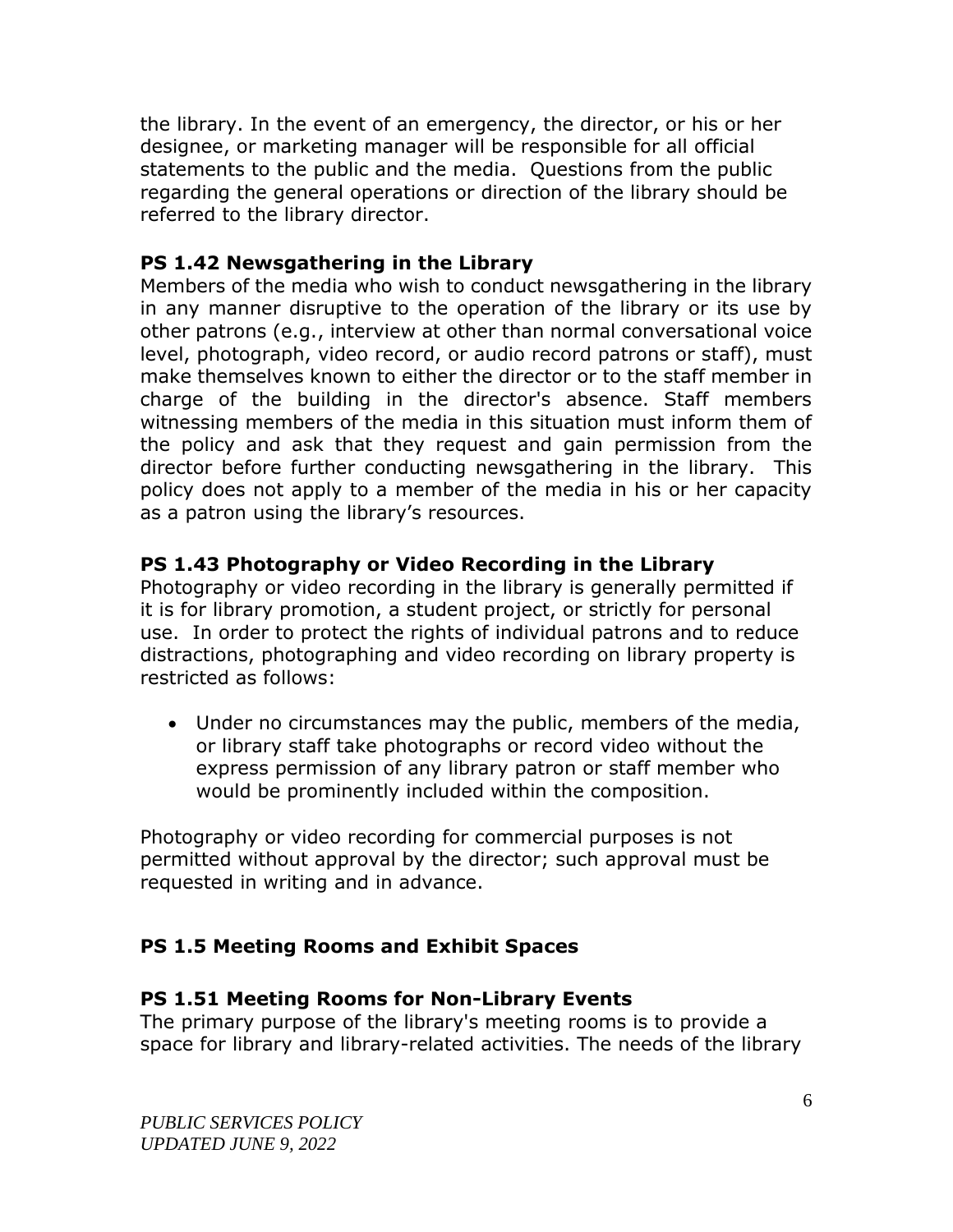and the Friends of Library will take precedence. The library reserves the right to cancel or reschedule any meeting.

Library meeting rooms are available to the following non-library groups.

- Non-profit groups
- Political groups
- Religious groups
- Home owner associations
- Units of government
- Appointed or elected government officials

By reserving a meeting room, groups and individuals using Library meeting rooms agree to the Meeting Room Policy and to the Meeting Room Guidelines as follow.

- All meetings and events must be open to the public and media. One-on-one meetings are not permitted.
- Reservations must be made by an adult (18 years of age or older) representative of the group.
- Meeting rooms are booked on a first come, first served basis. Reservations must be made at least 48 hours prior to the meeting, but not more than 6 months in advance. All reservations must be approved the Library Director or their designee.
- No admission, attendance charge, or donation may be assessed.
- No promotion, sale of items or services is allowed in any Library meeting room.
- Attempting to raise funds for any purpose during a meeting is not permissible. Use of a meeting room to plan a fund-raising campaign or event is permitted.
- Commercial groups are prohibited. A meeting is defined as commercial if the group sponsoring or conducting the meeting has as the purpose of the meeting to advertise, promote, or sell a product or service; or to train and motivate its employees; or for any and all other business-related functions such as market research, interviewing applicants, etc.
- Meetings rooms will be vacated 15 minutes prior to library closing times.
- Organizations must use Library meeting rooms as they are furnished. Organizations will be responsible for their own meeting room setup. Upon departure the furnishings in the meeting rooms must be returned to their original clean state.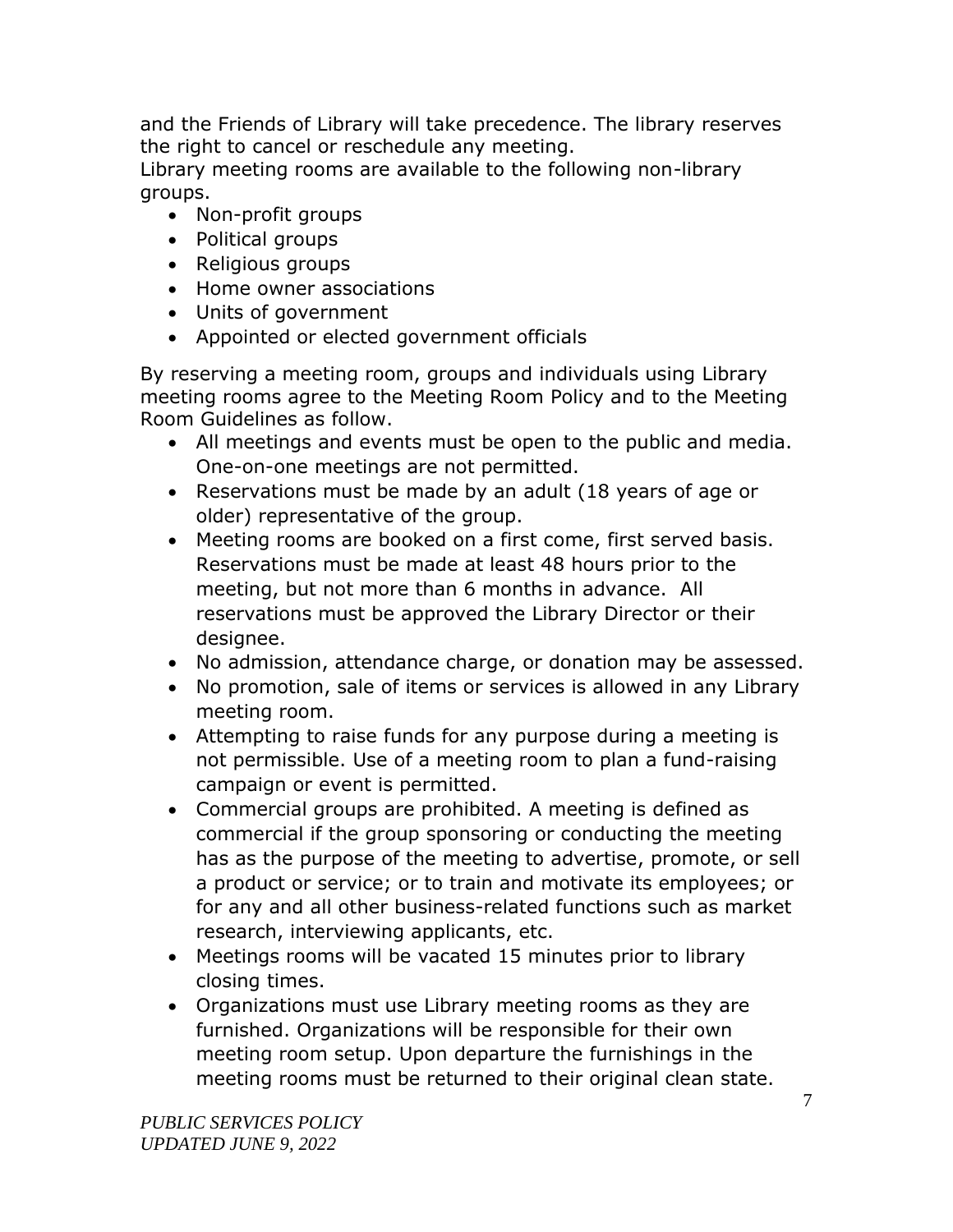- Meeting rooms are available during regular library business hours at Ida Rupp Public Library. Due to reduced service hours meeting rooms may be used prior to business hours at the Marblehead Peninsula Branch Library when staff are already scheduled and with approval of the Branch Manager.
- Groups or individuals using meeting rooms and study rooms shall indemnify, defend and hold harmless the Library its trustees, officers, agents, and employees from and against any and all losses, damages, claims, costs, suits, actions of any kind, arising and resulting and accruing from any act, omission or error of the such group or individual and any users, employees, agents, representatives, guests, invitees, resulting in or relating to personal injuries or property damage arising from the group's or individual's use of the Library.
- A signed meeting room use agreement must be signed prior to use of the meeting room. Groups using the meeting room on a reoccurring basis must complete a new form annually.
- The library will not advertise or promote any meeting or event unless it is a co-sponsor.
- Unless the Library is a co-sponsor, publicity for events must contain this statement: The Ida Rupp Public Library is not a sponsor, nor does it endorse any practices or points of view of the sponsors of this program.
- Food and non-alcoholic beverages are permitted, but are restricted to the meeting rooms and are not permitted in other parts of the library. Meeting room users are responsible for providing all serving utensils and for cleaning up following the meeting.
- Proposed meetings times should include any necessary setup or cleanup time.
- Activities and materials must remain in the meeting room, with no activity in the adjacent parts of the library building or on library grounds.

# **Application Process**

- Room reservation requests may be made in person, by phone, or on the library's website.
- A meeting room agreement form must be completed by the individual reserving the room. A signed agreement must be received prior to the use of the meeting room.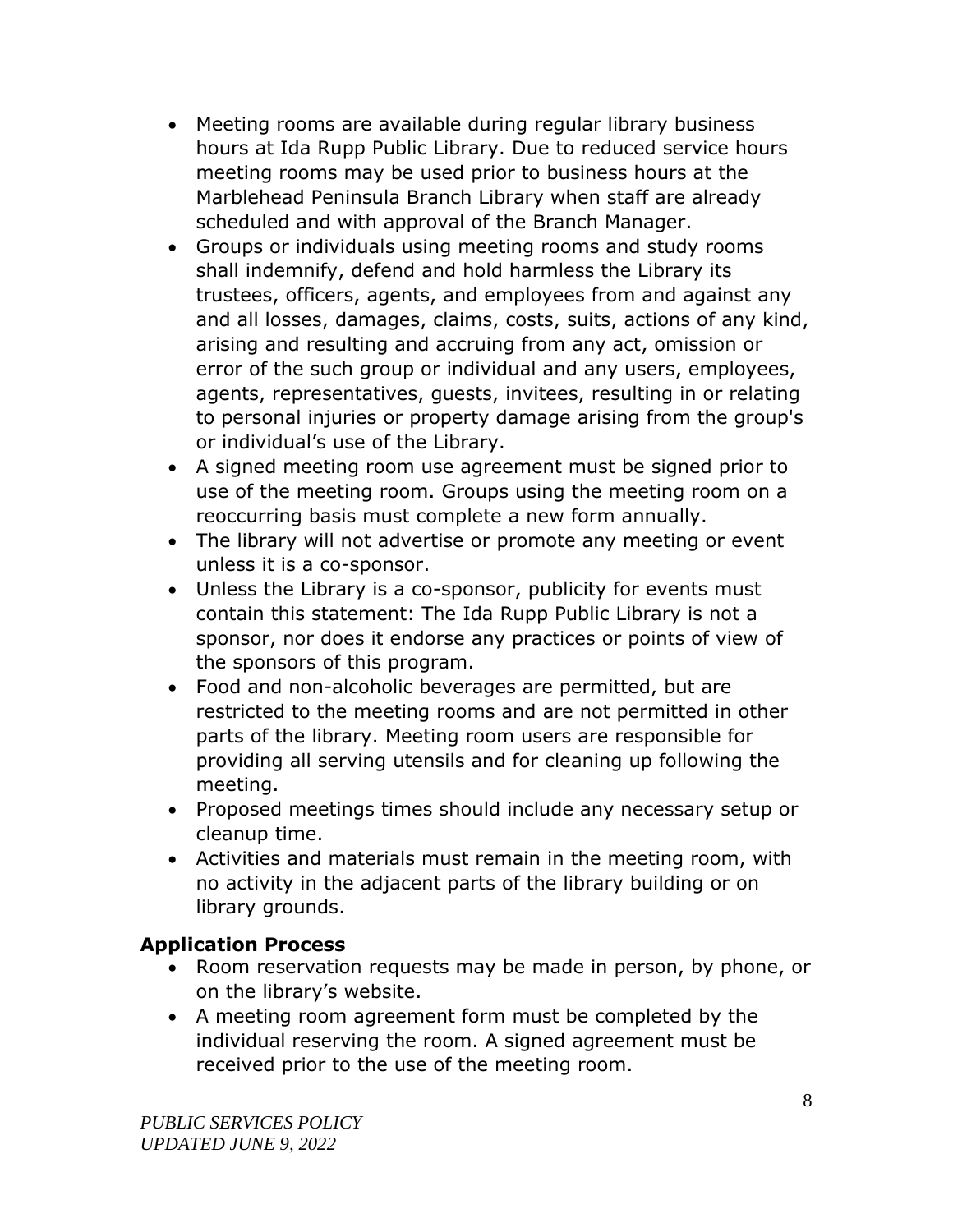Reservations will be reviewed by the library director or their designee for approval.

#### <span id="page-10-0"></span>**PS 1.52 Meeting Rooms for Library Sponsored Events**

The primary purpose of the library's meeting rooms is to provide a space for library and library-related activities. The needs of the library and the Friends of Library will take precedence in meeting rooms. The library may permit presenters at library-sponsored programs to sell merchandise related to the subject or activity of their programs. The library will grant this permission either to reduce the cost of the program to the library or to raise funds for Friends of the Library. Likewise, a library-sponsored program may have a registration charge to defray or reduce the cost of the program to the library.

#### <span id="page-10-1"></span>**PS 1.52 Exhibits and Displays**

Exhibit and display spaces are used primarily for the promotion of library materials, programs, and services, and preference shall always be given to library needs. When these spaces are not otherwise in use, the library may provide, at its discretion and subject to the stipulations below, space for the display or exhibit of collections or materials which are of general interest to the public.

Displays or exhibits promoting local educational, cultural, or recreational opportunities are encouraged. A personal or private collection must be of interest and acceptable to the general public. The following categories of exhibit material are specifically excluded: displays which only serve to advertise active business or commercial ventures; and partisan materials which promote current political candidates, campaigns, parties, or issues. The library reserves the right to approve the content and arrangement of all exhibits, and the director shall make the final determination as to whether materials comply with these guidelines.

Requests for display space will be made on the *Display Request Form* and approved by the Director. Groups or individuals may reserve the window cases at each. Displays will stay up at least 14 days and not more than 30 days.

The presence of a particular display in the library does not necessarily indicate that the library either advocates or endorses the viewpoints of exhibits or exhibitors.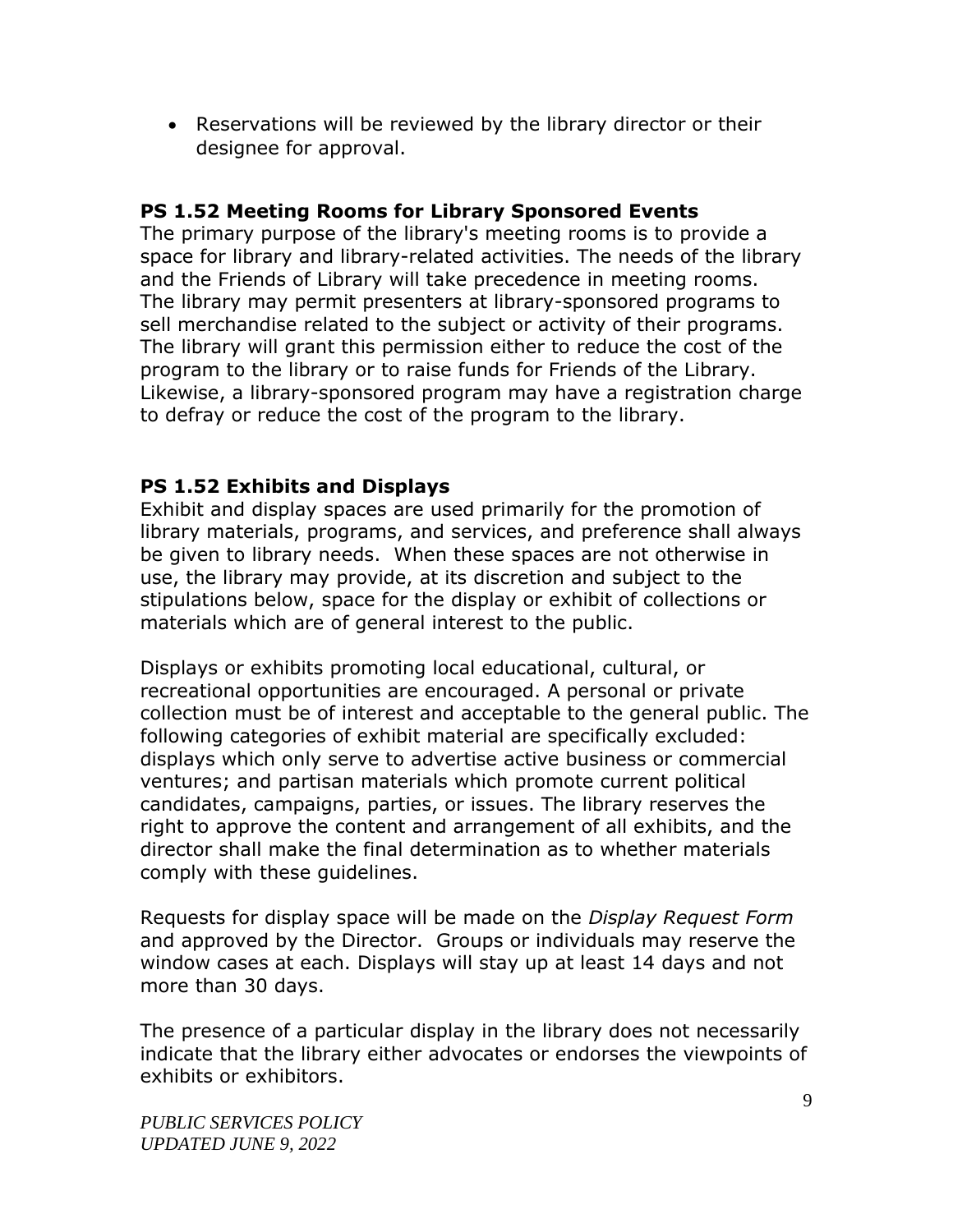The library assumes no responsibility for the preservation, protection, or possible damage or theft, of any item exhibited or displayed. Items are placed on display in the library at the owner's risk. All exhibitors will sign a form that releases the library from any responsibility for exhibited items.

# <span id="page-11-0"></span>**PS 1.53 Display of Holiday Decorations**

The library may decorate the building or grounds in an attractive manner to reflect the various holidays and celebrations of the community. In its decorations, it will refrain from using any symbols or items that are specifically religious.

The following are examples of the types of decorations that may be used: Santa Claus, Easter bunnies, Easter eggs, candy canes, snowmen, wreaths, Christmas trees with ornaments that are not representations of religious figures or objects, Chanukah dreidels, happy holidays signs or banners for Christmas, Chanukah, Kwanza, and Easter.

The following are examples of types of decorations that will not be used: nativity scenes, crosses, crucifixes, menorahs, or other clearly religious icons and symbols including those of other religions not specifically mentioned in this policy.

Secular decorations may be displayed for other holidays such as Valentine's Day, the  $4<sup>th</sup>$  of July, Halloween, Thanksgiving, etc.

# <span id="page-11-1"></span>**PS 1.6 Display and Distribution of Non-library Materials**

#### <span id="page-11-2"></span>**PS 1.61 Bulletin Boards and Literature Racks**

Some bulletin boards and display racks in the library are set to allow community groups and individuals space to publicize information of general interest to area residents.

Programs and events publicized through the library's communityinformation areas should be compatible with the library's purpose of providing educational, cultural, recreational, and information services to the community. The presence of a poster, brochure, flyer, or any other notice in the library does not necessarily indicate that the library either advocates or endorses the viewpoints expressed.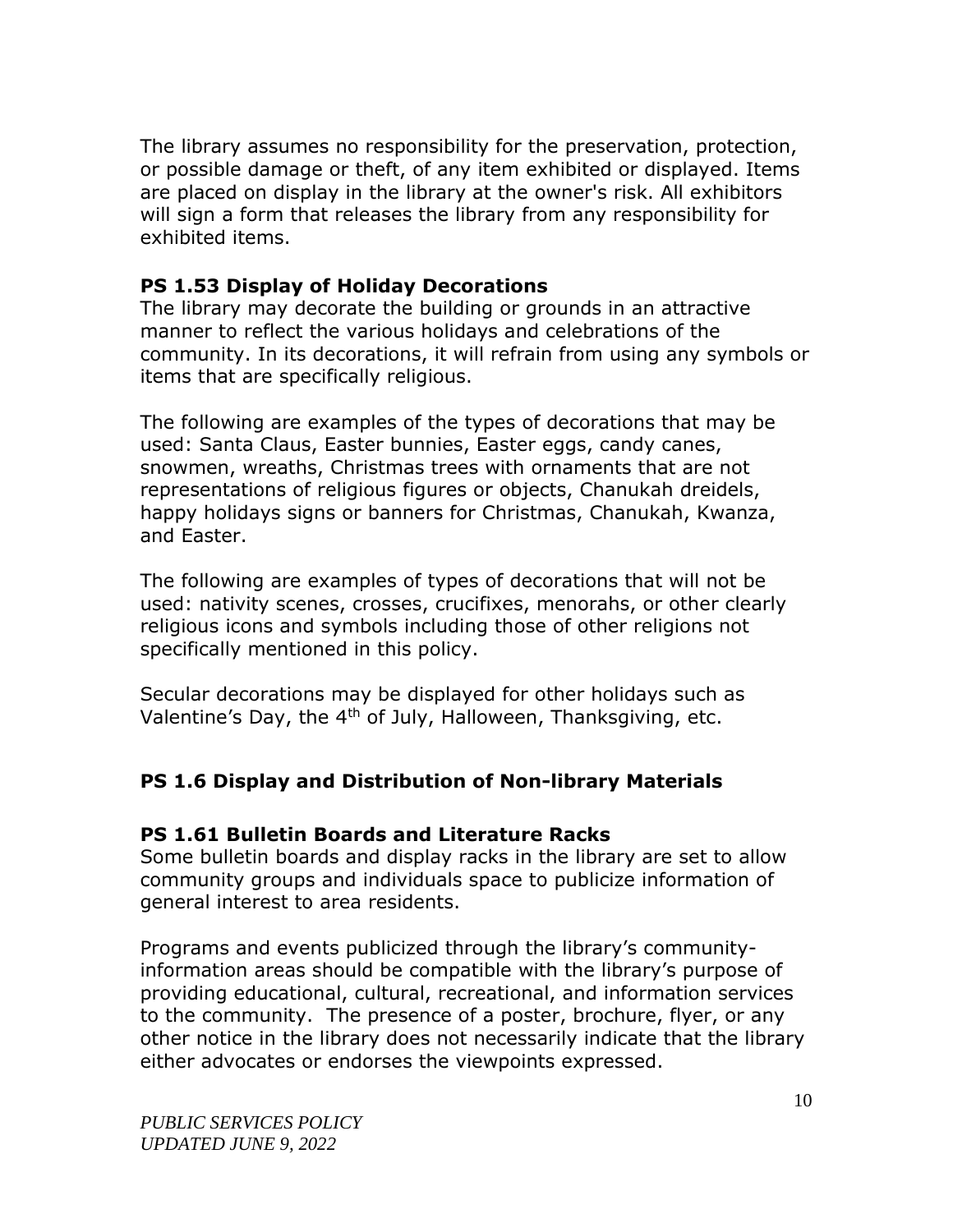Materials to be posted must be approved by the director or his or her designee. Materials posted without approval will be removed. Permission shall be given based upon the limitations of display space, the timeliness of the material, and the relevance of the material to the civic, educational, informational, cultural, recreational, or vocational life of the community. Local organizations and events may be given preference. The library will not display personal advertisements, or for-profit or commercial materials. Political materials may provide information on ballot issues only and will be non-partisan.

- Announcements may be no larger than  $11 \times 17$  inches.
- Announcements must be submitted to the main desk for dating and posting by library staff.
- All announcements will be dated, and discarded on a "firstposted, first-removed" basis.
- An individual may post only one notice at a time.

# <span id="page-12-0"></span>**PS 1.62 Voter Information**

To aid voters in becoming better informed about ballot issues and candidates, the library may display and distribute literature representing all points of view. In the four weeks prior to an election, the library will display and distribute voter information and campaign literature for issues and candidates appearing on local ballots. The library assumes no responsibility for contacting individuals or committees if appropriate campaign literature is not received by the library. The Director of the library will determine how and where such literature is displayed or distributed.

The library will accept campaign literature for display or distribution only after the library press release appears in the news media. Flyers and brochures may not exceed *8.5"x11"* inches. Campaign material that is not literature (including, but not limited to, bumper stickers, yard signs, and campaign buttons) will not be considered for display or distribution. Library staff will remove and discard all campaign materials from display or distribution the evening before the election.

# <span id="page-12-1"></span>**PS 1.7 Gifts and Donations**

The library welcomes citizens and organizations to support its service program through contributions of book or non–book materials for library collections, contributions of appropriate gifts that will enhance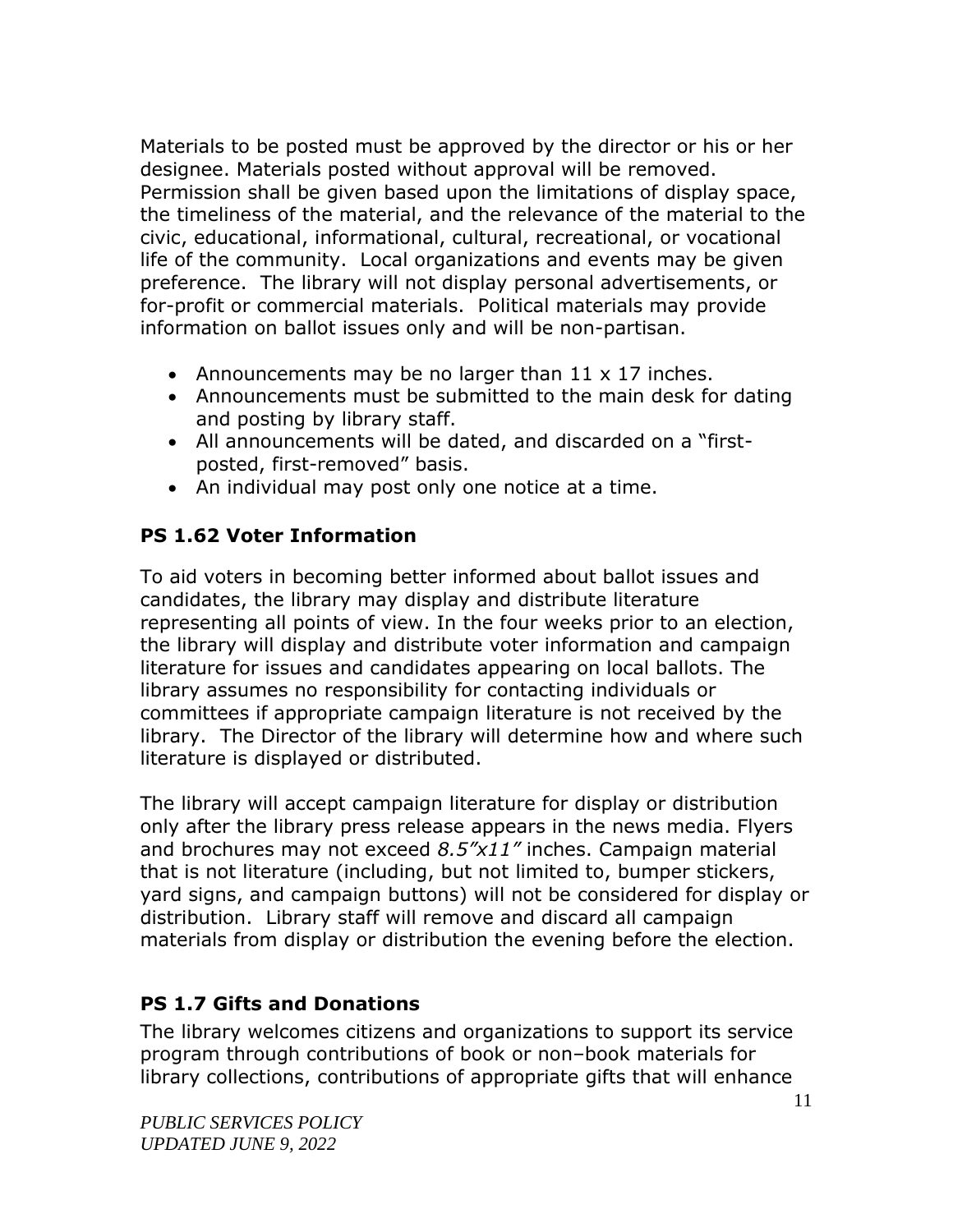the library's physical environment, and bequests, trusts, or donations of monetary or other assets for library purposes. The library encourages monetary gifts be made to the Ida Rupp Public Library Fund of the Ottawa County Community Foundation.

Materials and equipment given to, and accepted by, the library shall become the sole property of the library to be managed as the director or his or her designee deems appropriate. The library is unable to furnish appraisals of donated items, and reserves the right to refuse any donation.

The library may accept gifts of miscellaneous books or other materials with the understanding that items not added to the library's collection will be disposed of at the discretion of the library. The library may then use any proceeds derived from such disposal for library improvement or staff development.

Patrons or organizations who wish to donate gifts of a more specific nature, such as works of art, furniture, equipment, special collections, and real property, shall be referred to the director who, in consultation with the appropriate committee of the board, will determine whether or how to accept such gift. If a patron or organization wishes to donate funds for specific purposes, the needs of the library and the community it serves will be considered before the gift is accepted; items so purchased become the property of the library and may be disposed of accordingly.

# <span id="page-13-0"></span>**PS 1.8 Disposal of Surplus Materials and Equipment**

The Director is authorized by the board to dispose of library materials, furniture, or equipment that the staff have determined is no longer functional or useful. The Director may sell or discard such items, or, when an item cannot be readily or practicably sold by the library, may give such items to an organization or governmental unit. That organization or governmental unit's mission must be in line with the mission of the library, and preference is given to qualifying agencies serving residents of the library's service area.

If an item of surplus inventory is believed by the director or fiscal officer to have unusual, historic, or artistic value such items may be referred to the board for determination of value; that evaluation process may require the services of a professional appraiser or outside expert opinion.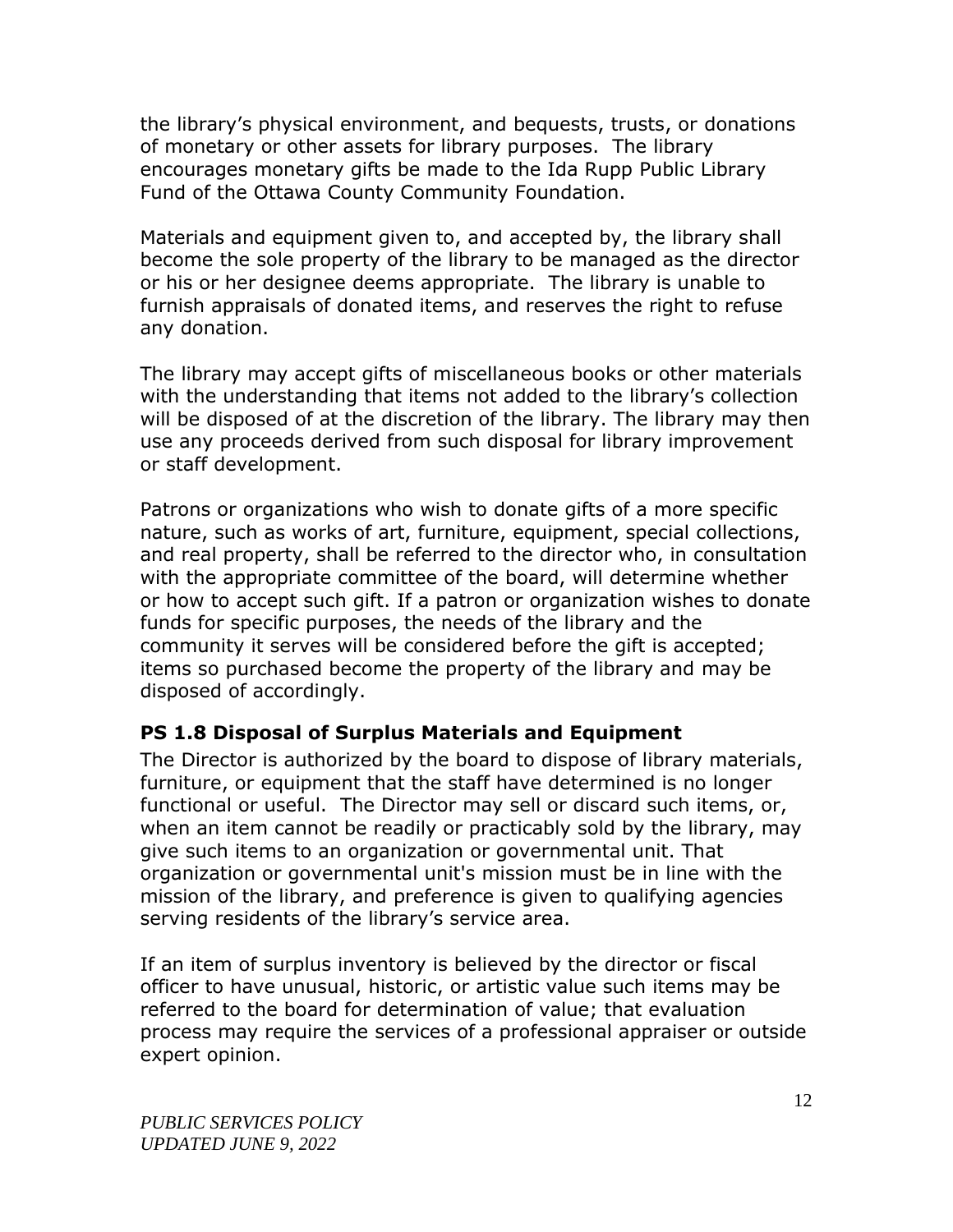#### <span id="page-14-0"></span>**PS 1.9 Recruitment and Use of Volunteers**

The library's volunteer program is designed to expand and enhance public service to the community. Volunteers generally provide support services to paid staff and/or work on special projects. Volunteers learn more about the library and its place in the community and observe first hand the way the library serves the community's needs.

A person who would like to volunteer at the library must complete a volunteer application. If volunteer opportunities exist, the Director, or his or her designee, will review the application, interview appropriate candidates, assign tasks, establish a schedule, and train and supervise the volunteer.

In appropriate circumstances, and at the sole discretion of the library, the library may choose to assist the local courts and other social service agencies by providing community service and/or library work experience for individuals.

# <span id="page-14-1"></span>**PS 2 Library Materials Evaluation and Selection**

# **Introduction**

Building a library collection is an ongoing activity: the collection evolves as the needs of the community evolve and as changing technology provides additional or alternative resources. Because no library budget or building is large enough to permit the purchase of every worthy resource, this policy guides the library staff in most effectively using the library's financial resources to meet the present and anticipated needs of the community it serves. A policy cannot replace the judgment of trained and experienced staff, but stating goals and indicating boundaries will assist staff in selecting library resources, evaluating the collection, and maintaining the collection's currency, relevance, and usefulness.

Library staff have a professional responsibility to be inclusive, not exclusive, in selecting materials for the library collection and in providing access to materials through resource sharing. The library should work to provide access to legally obtainable materials, and policies should not exclude access to materials even if such materials offend a library staff member or some members of the community. When staff consider an item for addition or retention, that item is evaluated as a whole, not on the basis of a particular section or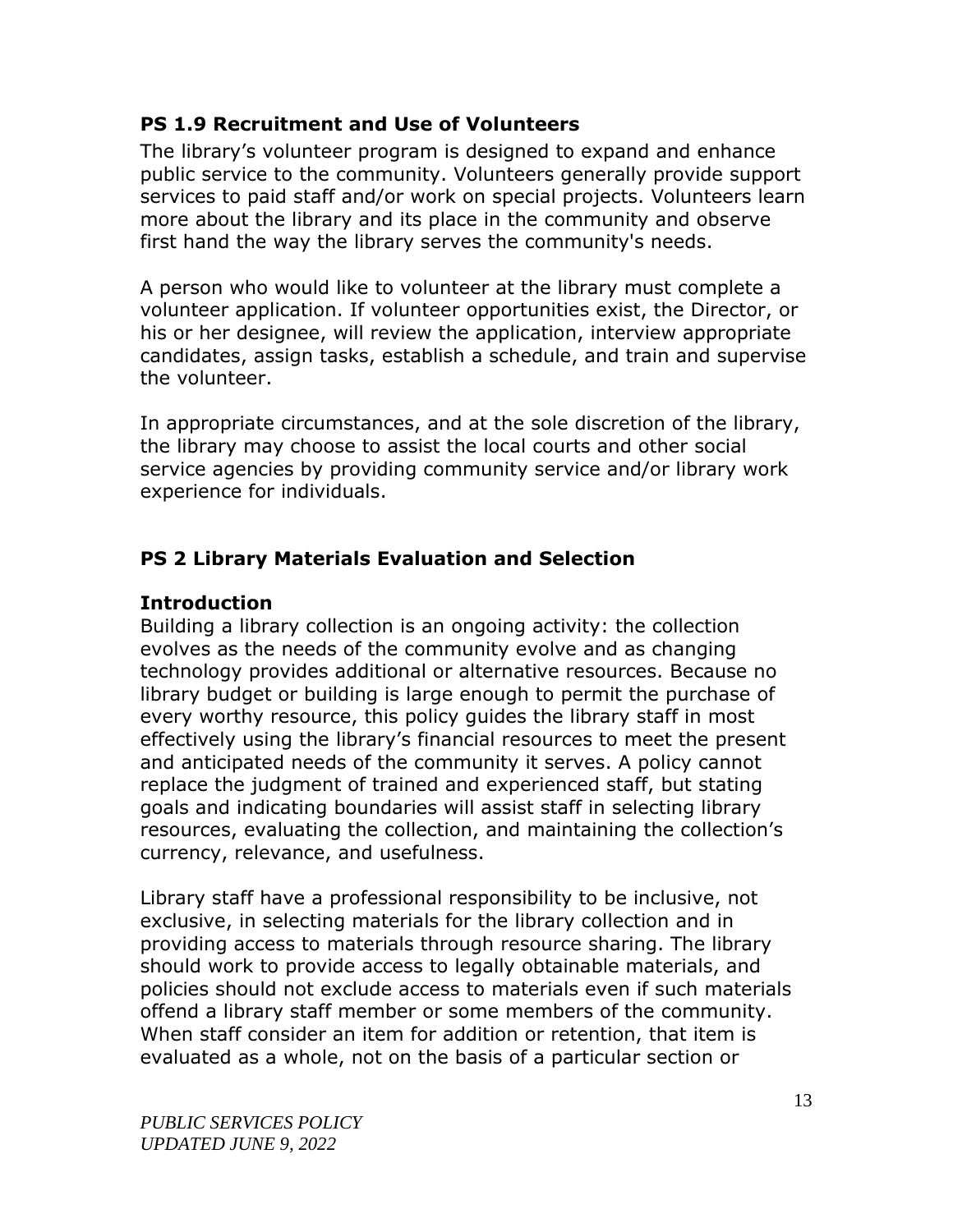sections. An item will not be added to, or barred from, the collection solely because of:

- An author's race, religion, nationality, sexual orientation, or political or social views.
- A work's depictions or descriptions of violence or sexual activity.
- A work's controversial content.
- An author or work's endorsement or disapproval by any individual or community group

# <span id="page-15-0"></span>**PS 2.1 Responsibility to the Community**

The Ida Rupp Public Library plays an active and positive role in the community. The Board of Trustees, administration, and staff of the library are committed to these tenets: (1) that free and open access to information is necessary for citizens who think and make choices for themselves; (2) that by providing access to a wide variety of facts, opinions, and ideas the library helps to create a well-informed and enlightened populace.

The library fulfills its mission when it selects and makes available materials for the education, recreations, entertainment, and enrichment of the public: that public includes patrons of all ages, of many levels of interest and ability, and of differing views and opinions. The library's collection should include both materials that represent topics of current interest, as well as those of enduring value.

The *Standards for Public Library Service in Ohio*, 2002 Revision, states: "The library considers the diversity of community needs, interests and demands for titles and formats in the materials selection process." Material that inspires one patron may also sometimes offend another. However, by providing free and open access to diverse information and viewpoints, the public library may serve as a cornerstone of the principles of democratic society. Inclusion of materials in the library's collection acknowledges the importance of a diversity of views and interests; it does not represent an endorsement or imply agreement with any particular viewpoint, or suggest approval or certification of the content of any item.

The library does not label materials except to aid the public in finding them in the library. Labels or ratings that provide assessments such as "This material contains language which some may find offensive" are not applied by the library.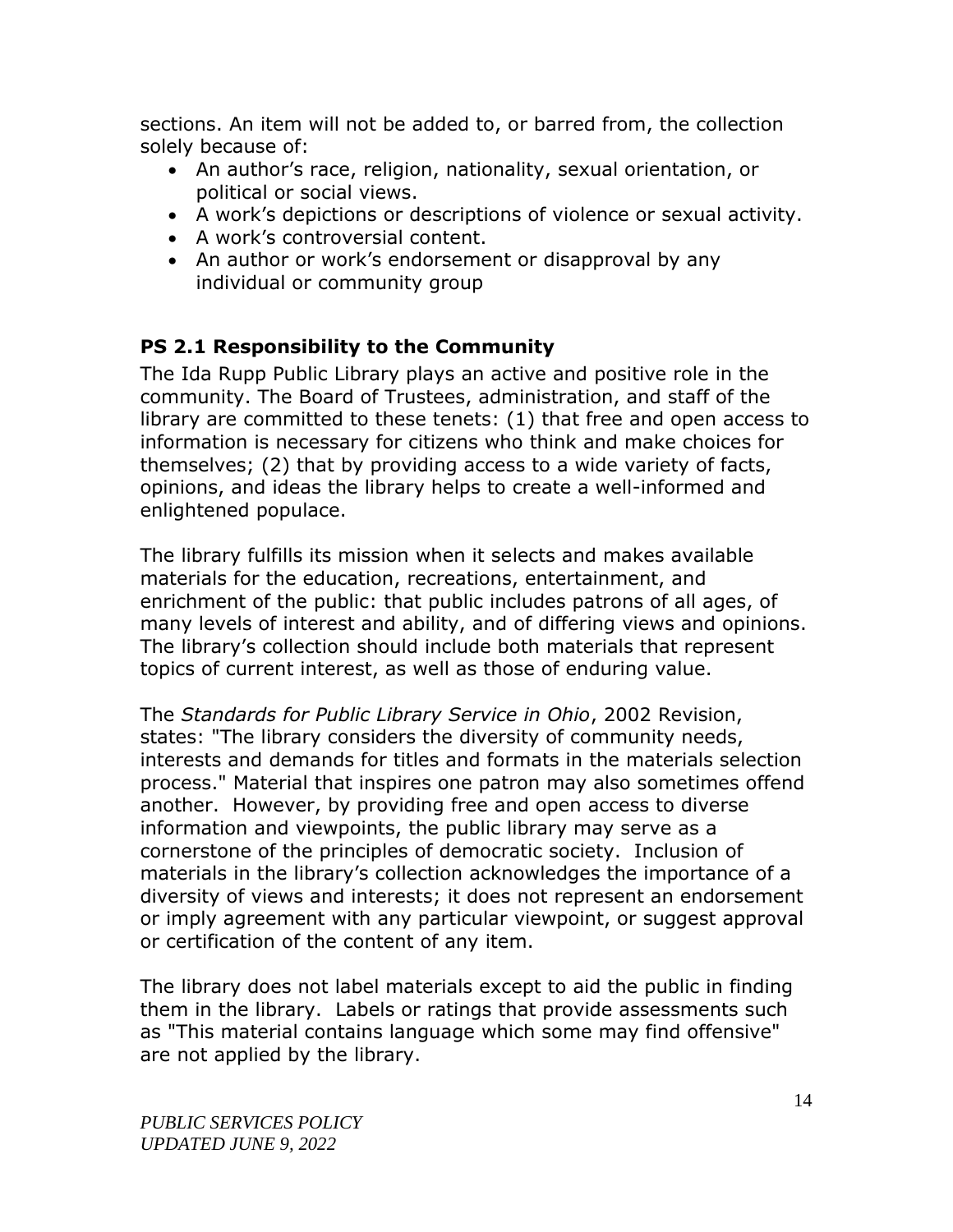The responsibility for monitoring a child's reading, listening and viewing rests with the parent or legal guardian. Selection of materials for the library is not restricted by the possibility that children may obtain materials that their parents or guardians consider inappropriate. The library staff is willing to work with the parent or guardian to determine what materials are best suited for a child's needs, within the framework or guidelines established by the parent or guardian.

All libraries are likely to contain some materials that some patrons may find objectionable. In addition, collections may not contain all materials that some patrons feel are important. In both cases, the library has established procedures to hear the voices of the community. (see below).

The Ida Rupp Public Library's Board of Trustees supports the latest revisions to the American Library Association's Library Bill of Rights and the interpretations of that document including*: The Freedom to Read Statement; The Freedom to View Statement; The Statement on Free Access to Libraries for Minors; The Statement on Labeling and Rating Systems; The Statement on Expurgation of Library Materials;*  and *The Statement on Diversity in Collection Development*. Copies of these documents are in the appendices.

# <span id="page-16-0"></span>**PS 2.2 Responsibility for Selection**

The policies and mandates of the board govern the inclusion of materials in the library collection. Overall responsibility for the collection is delegated to the director, and through him or her to library staff who are qualified by education, training, interest, and job classification to select materials.

# <span id="page-16-1"></span>**PS 2.3 Criteria for Addition and Retention of Library Materials**

Because its ability to purchase and store materials is limited by the size of both its budget and its building, the library has established criteria for the addition and retention of library materials. These criteria may be applied to all formats, and include, but are not limited to:

- Current interest
- Timeliness
- Patron requests
- Educational significance
- Positive reviews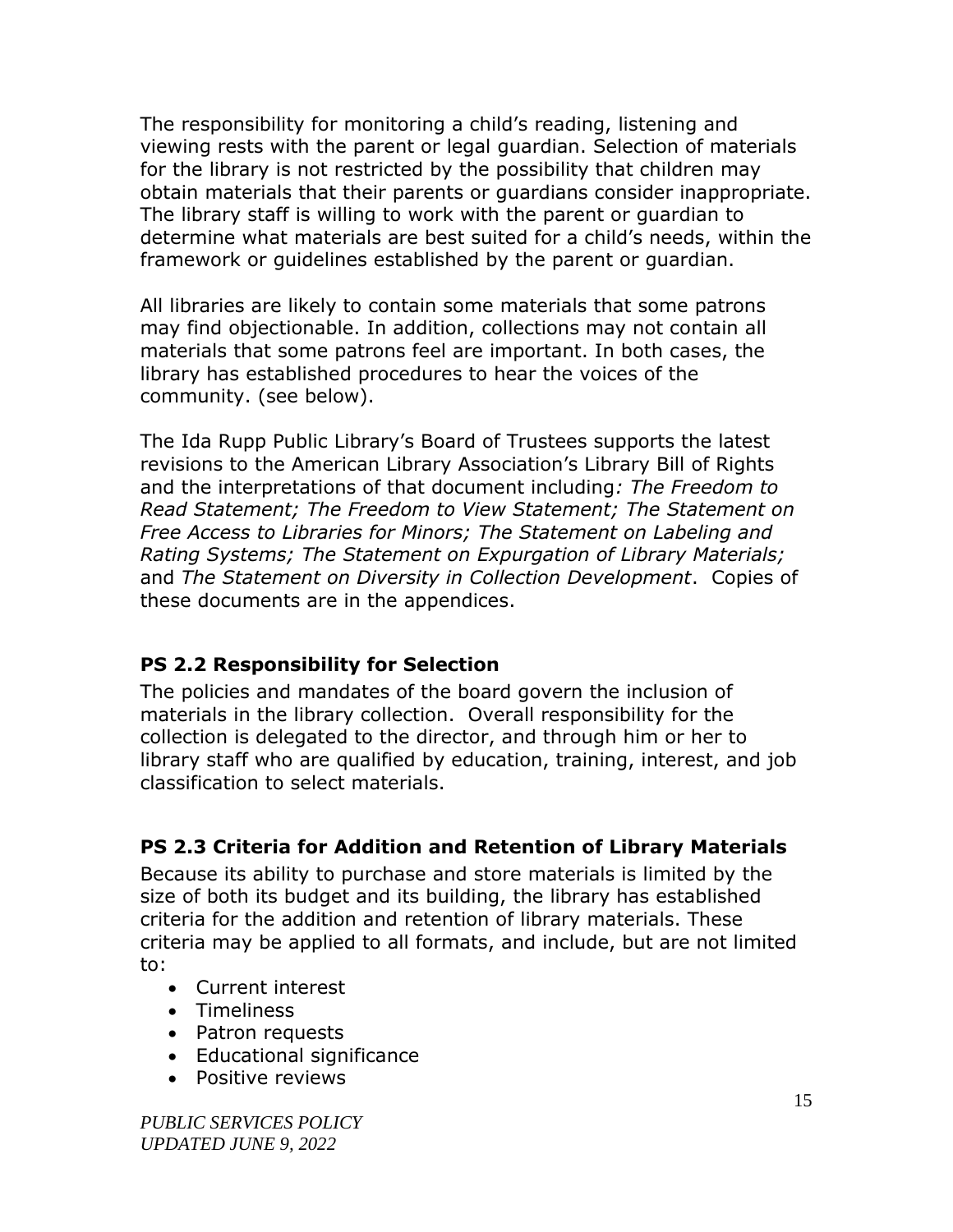- Recommendations by professionals
- Accuracy
- Contribution to the breadth of representative viewpoints
- Value commensurate with cost and/or need
- Reputation of author/publisher/producer

The library strives to provide material that promotes continuing, independent learning, and makes an effort to provide some curriculum-related materials for area schools and other teaching situations. However, the library does not usually acquire textbooks, subscriptions to professional or academic journals, or other materials that directly support a particular curriculum except as such materials might also serve the general public, e.g. basic science books. Nor does the library purchase multiple copies in sufficient quantity to meet the assigned demands of local institutions, schools and colleges, or nonlibrary reading groups

# <span id="page-17-0"></span>**PS 2.4 Collection Maintenance**

In order to maintain a collection that is current and relevant to the community's needs, library staff periodically evaluate the collection as a whole and specific items within it. When deciding what items to withdraw from the collection, staff may consider the material's condition, use, timeliness, and accuracy, among other factors. When withdrawn materials cannot be readily or practicably sold by the library, it may offer withdrawn materials to the library Friends Groups or other groups or organizations whose purpose is consistent with, or furthers, the library's mission. These groups may resell these materials, or use them for other purposes consistent with the library's mission.

# <span id="page-17-1"></span>**PS 2.5 Request for Purchase**

The library serves a diverse public, and, on occasion, a patron may think that the library should add a particular title to the collection. Patrons may request the addition of a title by contacting library staff in person, and most requests are handled in this manner. However, if a patron wishes, the request may be handled more formally by using the "Request for Addition of a Title" form (see appendix). Forms are available at the library service desks. The completed form will be referred to the staff member responsible for selecting in that area of the library's collection, and the patron will be contacted about the library's decision.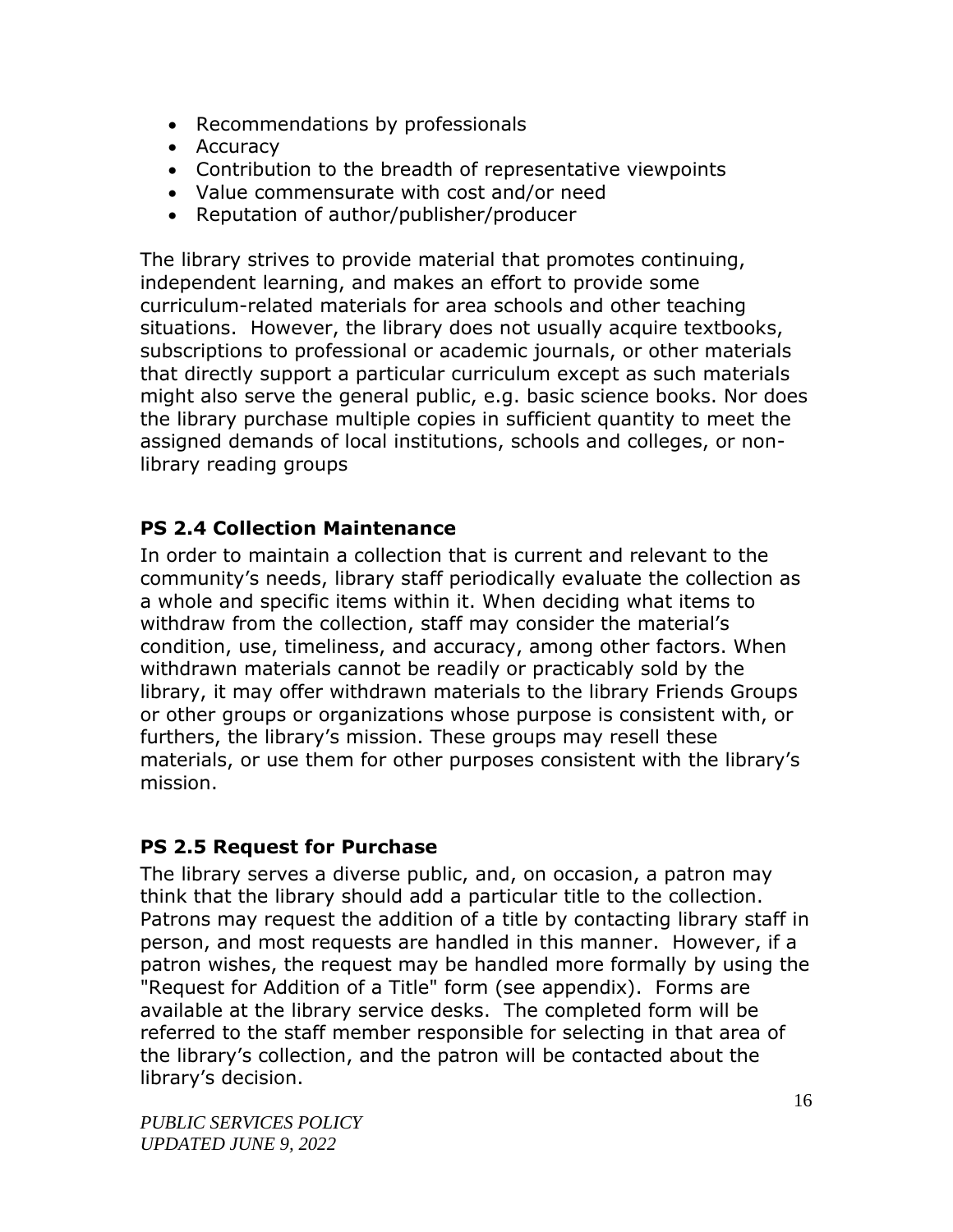# <span id="page-18-0"></span>**PS 2.6 Request for Reconsideration**

The library serves a diverse public, and, on occasion, a patron may believe that a specific title or source should not be in the collection. In this instance, the patron should first discuss his or her concerns about the material with the library staff. If, following the discussion, the patron still wishes the library to reconsider the title or source, he or she must fill out a "Request for Reconsideration of a Title" form (see appendix). Forms are available at the library service desks. Because items are evaluated as a whole, a title will not be reconsidered unless the patron making the request has read/viewed/heard the entire item. A reconsideration form submitted without the name of the person making the objection will not be considered. Also, if the material has been previously reconsidered, it will not be reconsidered again unless the more recent request is based on substantially different reasons than an earlier request.

The request will be referred to the library director for review. The patron will be informed in writing of (1) the receipt of the request and (2) the decision. If the patron is not satisfied with the decision, he or she may appeal in writing to the Board of Trustees. The letter should be addressed to "President, Board of Trustees, Ida Rupp Public Library, 310 Madison Street, Port Clinton, OH 43452. The board will make a decision and inform the patron in writing, usually following the next regularly scheduled board meeting.

The title under consideration will remain in the collection throughout the process to support the freedom of other patrons to read, view, or listen.

# <span id="page-18-1"></span>**PS 3 Circulation of Library Materials**

#### **General Statement of Patron Responsibility**

A library card is a valuable resource. A library patron is responsible for all materials checked out on his or her library card, and if such materials are returned late, damaged, or lost, the patron is responsible for paying fines or replacement fees. The parent or legal guardian of a minor patron is responsible for all materials checked out on the minor patron's card.

A patron must present a library card or photo identification in order to check out materials. Library patrons must be physically present in the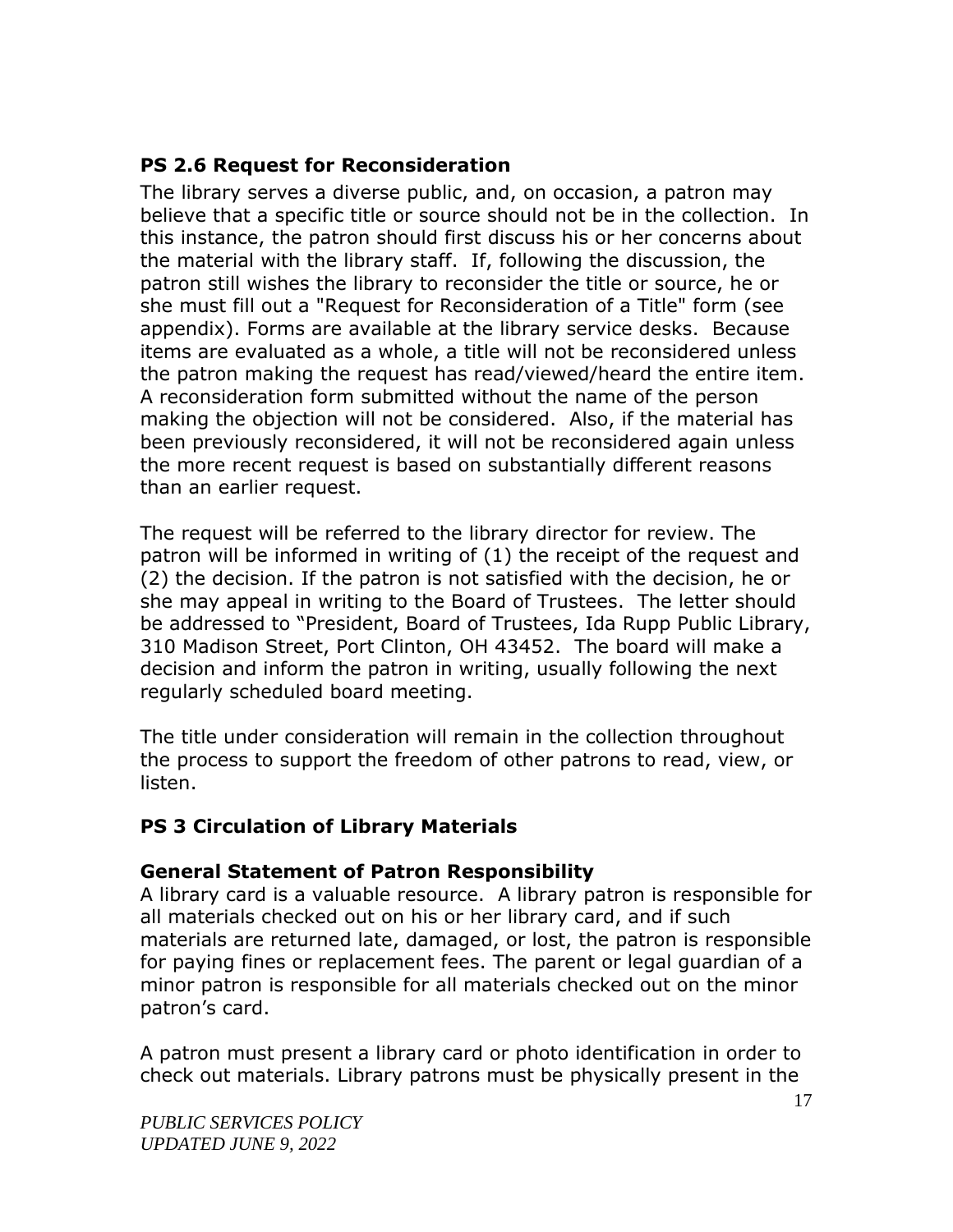library in order for items to be charged to their card. Adult cardholders may sign a Library Cardholder Agreement allowing another adult or their minor child use of their card.

Because minors do not usually have access to photo identification, library staff will provide services to a minor for that minor patron's account, provided that minor patron can verify his or her name and birth date.

# <span id="page-19-0"></span>**PS 3.1 Borrower Registration**

Persons age five and over or children entering kindergarten are eligible, with proper identification, to register for an Ida Rupp Public Library card.

Adults, patrons age 18 and over, must present valid photo identification with the current, correct, mailing address. If the photo ID does not have the current mailing address, the patron may present a utility bill, bank mailing, or other postmarked item of mail as proof of address.

A patron under age 18 may register for a library card, but must have the signature of his or her parent or guardian on the registration form, and the parent or guardian must present the required identification as outlined above; the signature will satisfy the requirement for identification for the patron under age 18.

Patrons may be issued an Ida Rupp Public Library card if other SEO library cards exist in the SEO system provided those cards are in good standing and there is a reason that an Ida Rupp Public Library card is needed (for example to access electronic materials not provided by another SEO library) or have been inactive for more than 3 years. Patrons may not have more than one Ida Rupp Public Library card.

# <span id="page-19-1"></span>**PS 3.2 Lost, Stolen, or Damaged Cards**

A patron should report a lost or stolen library card to the library as soon as possible. The owner of a lost or stolen library card is responsible for all material checked out on that card up to the time that he or she reported to the library that it lost or stolen. The patron may request a replacement for a lost or stolen card in person at the library. A replacement card costs \$1.00. Badly damaged cards will be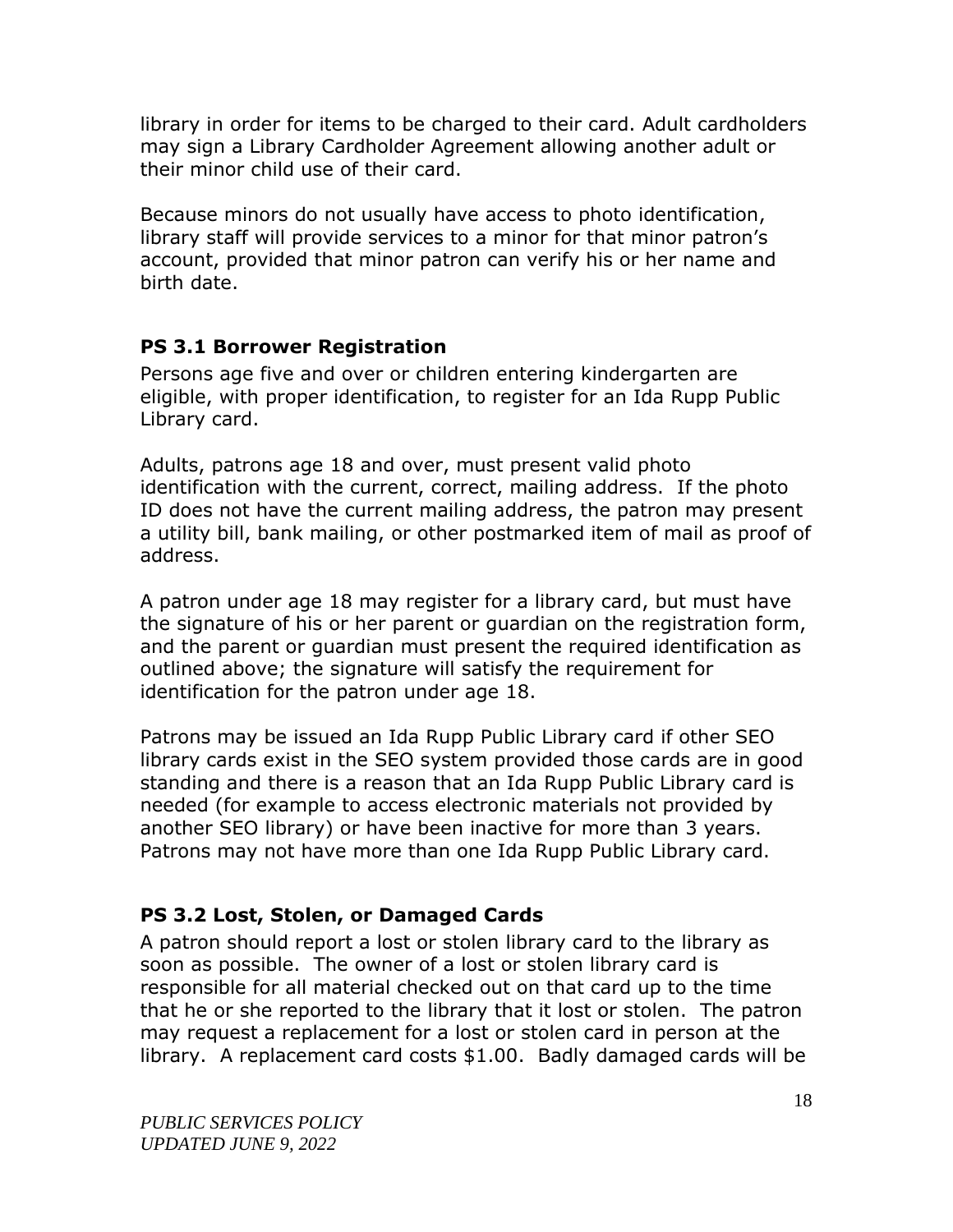replaced upon request. The patron is not required to pay other fines and fees accrued on the card at the time of reissue.

# <span id="page-20-0"></span>**PS 3.3 Restrictions of Borrowing Privileges**

Borrowing privileges will be denied when a patron has 50 items charged to their card, three (3) or more overdue items, or when the amount in fines or other charges exceeds \$20.00. Access to computer use or other library services is not restricted.

# <span id="page-20-1"></span>**PS 3.4 Borrowing Periods**

| <b>General Collection</b>    |                                              |  |
|------------------------------|----------------------------------------------|--|
| 28 day Loan Period           | All materials except DVDs and Video<br>Games |  |
| 7 day loan period            | All DVDs and Video Games                     |  |
| <b>Browsing Collection</b>   |                                              |  |
| 7 day loan period            | <b>Books</b>                                 |  |
| 3 day loan period            | <b>DVDs</b>                                  |  |
| <b>Technology Collection</b> |                                              |  |
| 28 dal loan period           | Kindles                                      |  |
| 14 day loan period           | Wi-fi Hot Spots                              |  |

# <span id="page-20-2"></span>**PS 3.41 Borrowing Limits**

A maximum of 50 items may be charged to one library card. Reference collection items may not be checked out unless approved by the Director. General DVDs are limited to ten items a day. Video Games are limited to five items per day. Browsing DVDs and books are limited to 3 items of each type per day. Regular items may be renewed four times unless they have been placed on hold by another patron. Browsing items may not be renewed.

# <span id="page-20-3"></span>**PS 3.5 Fines and Fees**

Patrons returning damaged materials, or who fail to return library materials will be assessed replacement charges. Amnesty of fees for school age children or in special cases due to illness or family emergencies may be granted at the discretion of the Director or the Board.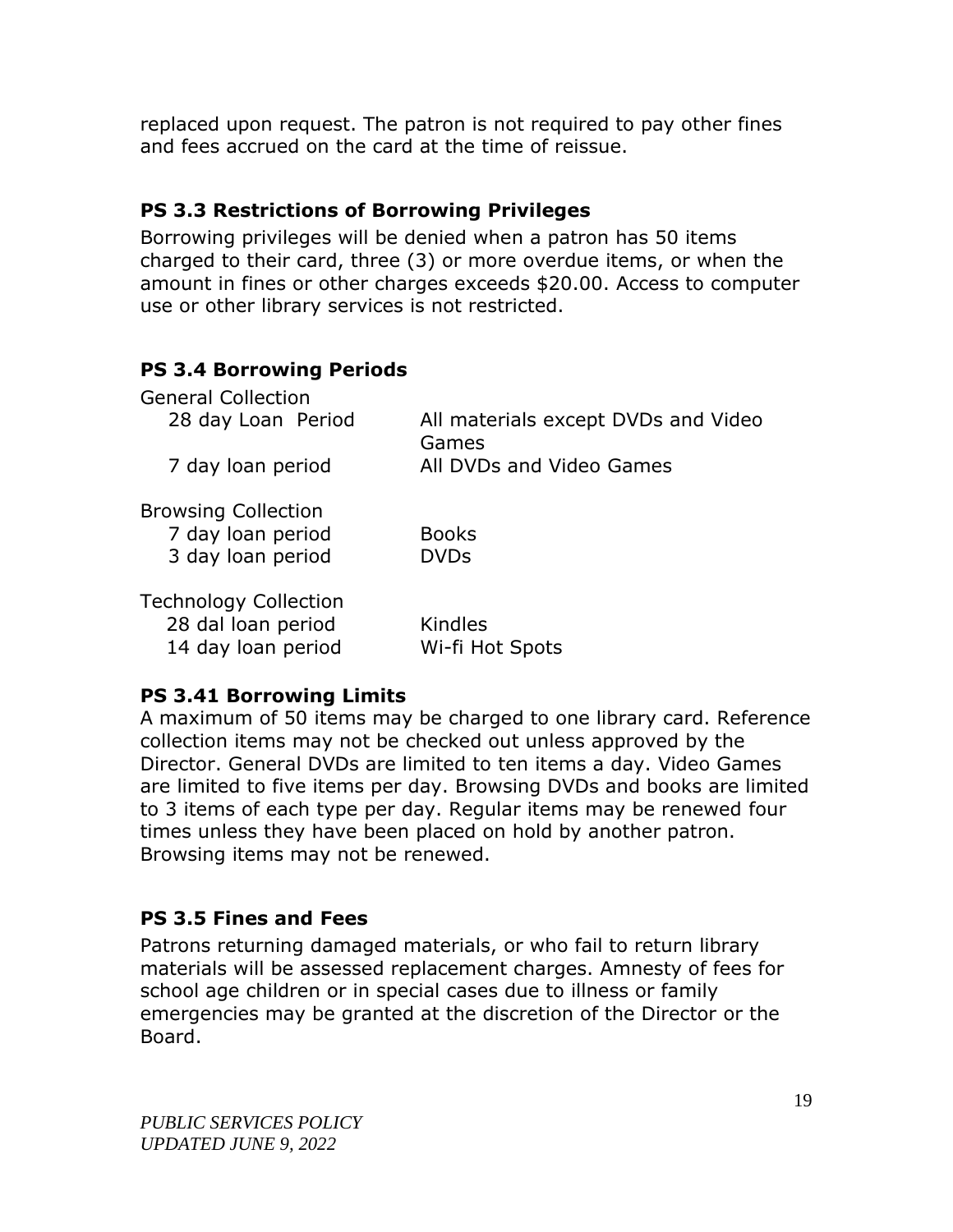#### <span id="page-21-0"></span>**PS 3.51 Overdue Fines**

Overdue fines were eliminated in June of 2021 with the exception of Wi-Fi Hot Spots which have an overdue fine of \$2.00 per day with a \$20.00 maximum fine threshold.

# <span id="page-21-1"></span>**PS 3.52 Fees for Lost or Damaged Materials**

Patrons failing to return library materials shall be assessed the replacement costs of the unreturned items. No charges are assessed for minor damage. If the item is damaged to the extent it must be replaced, the patron is charged the current replacement cost. A printed receipt will be given the patron for all fees paid.

# <span id="page-21-2"></span>**PS 3.53 Refunds**

If a previously reported lost item is found, refunds for fees paid will be provided with valid receipt within one year of the payment of the fees.

#### <span id="page-21-3"></span>**PS 3.54 Overdue and Fine Notices**

When an item is 14 days overdue, a notice is e-mailed to the patrons with e-mail addresses on file. Patrons without email addresses do not receive overdue notices. An item 30 days overdue is considered lost.

#### <span id="page-21-4"></span>**PS 3.56 Bankruptcy**

Once the library is notified that a bankruptcy has been filed, collection activity is suspended on the patron's account and on the accounts of any minor children (to the extent that the charges existed prior to the date of the bankruptcy filing) until the library is notified of the outcome. If a bankruptcy results in a discharge of debts, all fines, fees, and collection agency charges on the account are waived.

#### <span id="page-21-5"></span>**PS 3.6 Placing Holds or Requesting Materials from other Libraries**

# <span id="page-21-6"></span>**PS 3.61 Placing Holds**

Patrons may place holds on most materials found in the library catalog. The library belongs to the SEO consortium and thereby shares a catalog and materials with many other libraries. There is no charge for borrowing materials from other SEO member libraries, and patrons may initiate their own requests through the library catalog or website or ask for staff to help request materials from consortium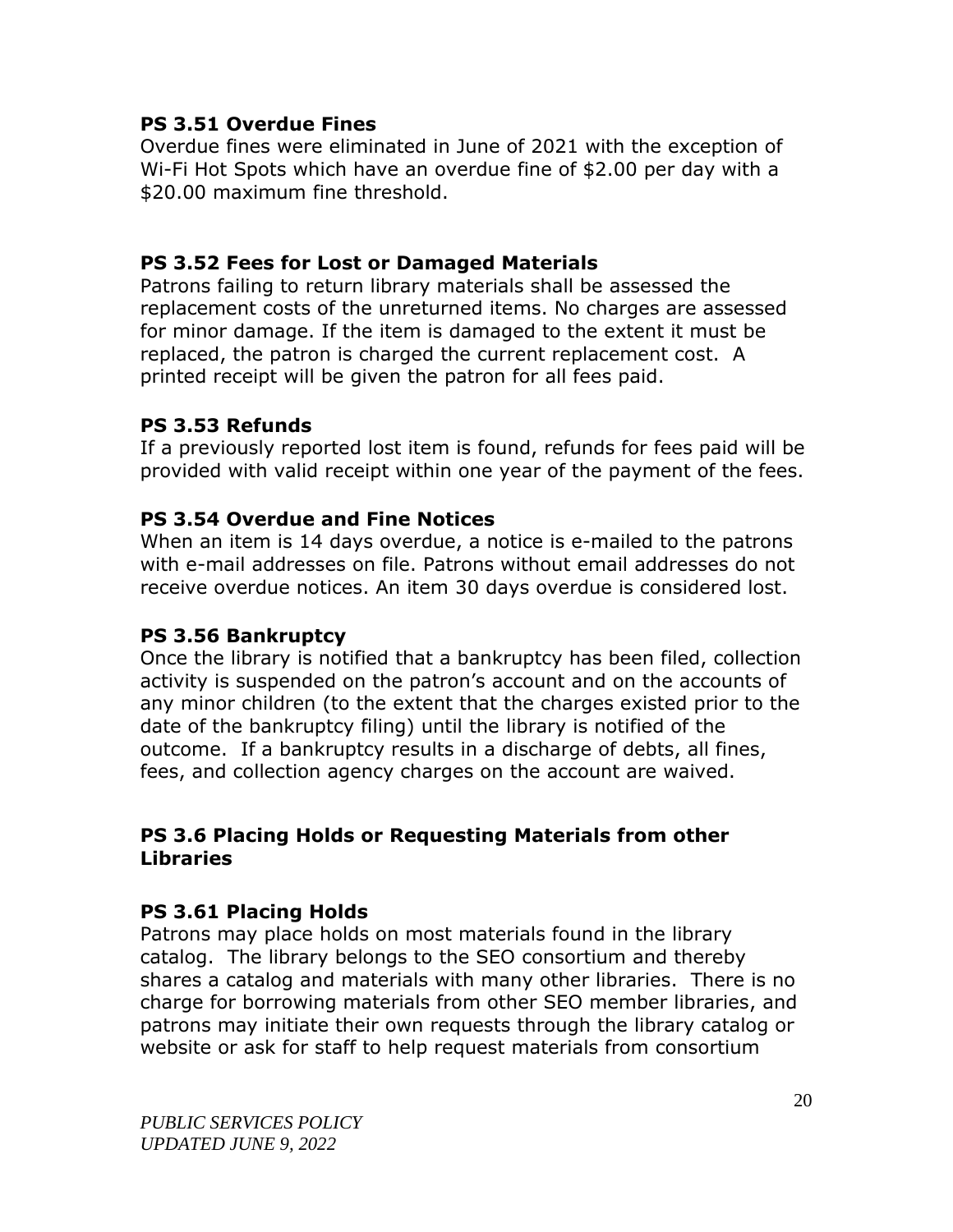member libraries. A patron may have up to 100 outstanding holds on his or her record at one time.

# <span id="page-22-0"></span>**PS 3.62 Interlibrary Loan**

Materials may also be requested from libraries outside of SEO consortium. This service is not meant to get new publications, multiple copies, or for purposes other than personal use or research.

Patrons may request up to 5 items a day with a limit of 10 pending requests at a time.

Requested items must meet the following guidelines:

- Published books, music CDs and DVDs and journal articles
- Items available within continental US
- Must have been published a minimum of 12 months prior to request
- Do not require a fee from the lending institution

The following items are not available to request through Interlibrary Loan.

- Materials that have been published in the last 12 months
- Textbooks
- Rare books
- Digital materials (for example, eBooks, eAudiobooks)
- Kits and Realia
- $\bullet$  IP Albums
- Equipment or electronic devices
- Items owned or on order by Ida Rupp Libraries unless lost or damaged

Lending periods and renewals are at the discretion of the lending institution. Ida Rupp Libraries cannot guarantee how long it will take for an item to arrive, or how long patrons will be able to keep the materials.

Interlibrary loan materials will be made available for pickup at the circulation desk of the patron's designated branch. Materials cannot be placed in hold lockers for pickup.

Materials will have an Interlibrary Loan book strap on the front cover. Patrons must return items with the book strap to an Ida Rupp location or book drop on library property.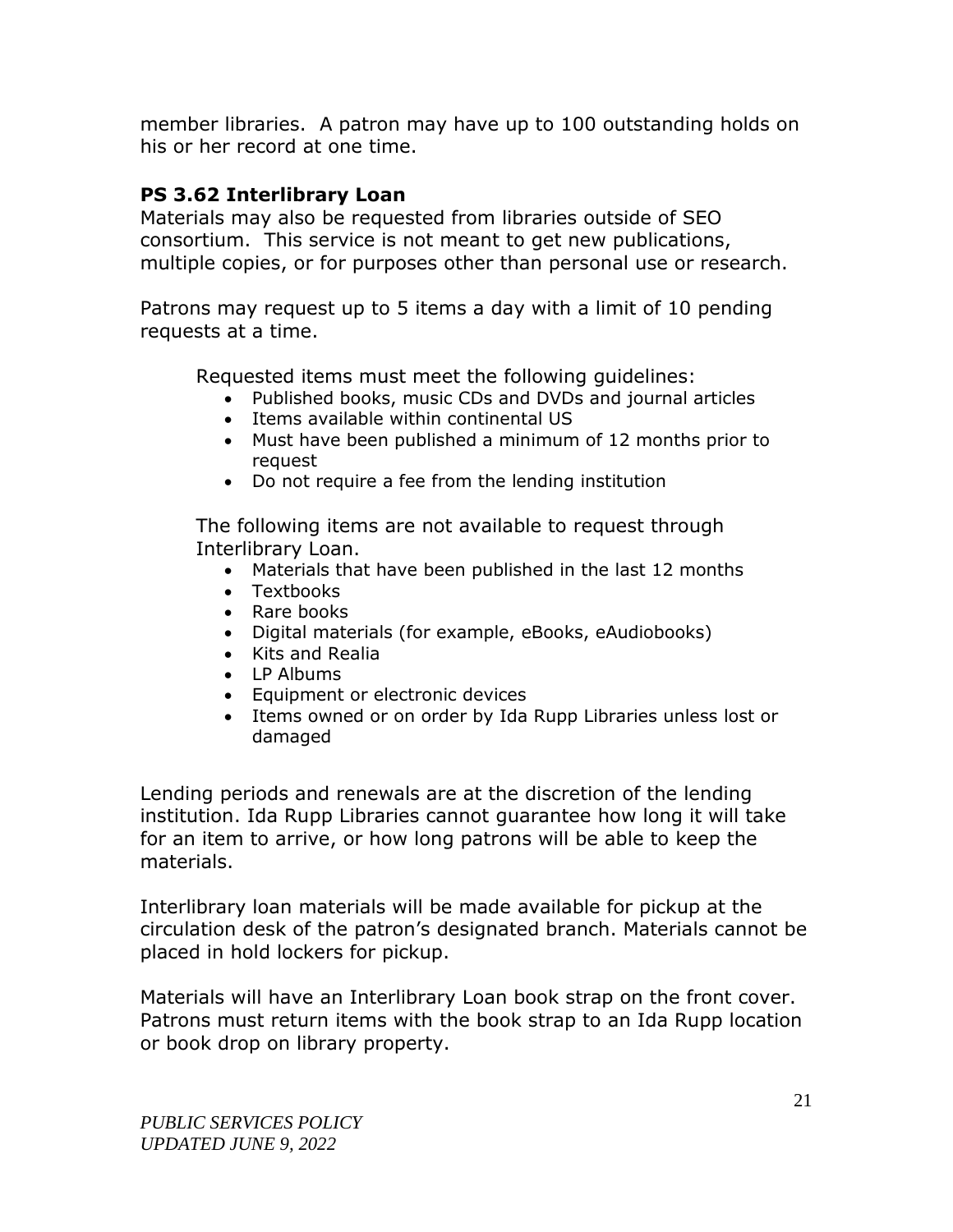Material that is not returned, is lost, or is damaged will result in fines and fees. These fees are determined by the owning library. Replacement copies will not be accepted; the cardholder will pay for the replacement of the material. Failure to return items by the due date, or return items without the book strap attached may result in a suspension or loss of interlibrary loan privileges for the patron.

# <span id="page-23-0"></span>**PS 4 Public Access to library Records**

# <span id="page-23-1"></span>**PS 4.1 Public Records Policy**

It is the policy of the Ida Rupp Public Library that openness leads to a better informed citizenry, which leads to better government and better public policy.

In accordance with the Ohio Revised Code and applicable judicial decisions, records are defined as any item that (i) contains information stored on a fixed medium (such as paper, electronic – including but not limited to email – and other formats); (ii) is created or received by, or sent under the jurisdiction of a public office and (iii) documents the organization, functions, policies, decisions, procedures, operations or other activities of the office.

As required by Ohio law, records will be organized and maintained so that they are readily available for inspection and copying. Records will be available for inspection and copying at all reasonable times during regular business hours.

# <span id="page-23-2"></span>**PS 4.12 Record Requests**

Although no specific language is required to make a request, the requester must at least identify the records requested with sufficient clarity to allow the public office to identify, retrieve, and review the records. If it is not clear what records are being sought, the records custodian may deny the request, but shall provide the requester with an opportunity to revise the request by informing the requestor of the manner in which the library keeps its records and how those records are accessed. The requester does not have to put a records request in writing, and does not have to provide his or her identity or the intended use of the requested public record

Public records responsive to a request are to be available for inspection during regular business hours, with the exception of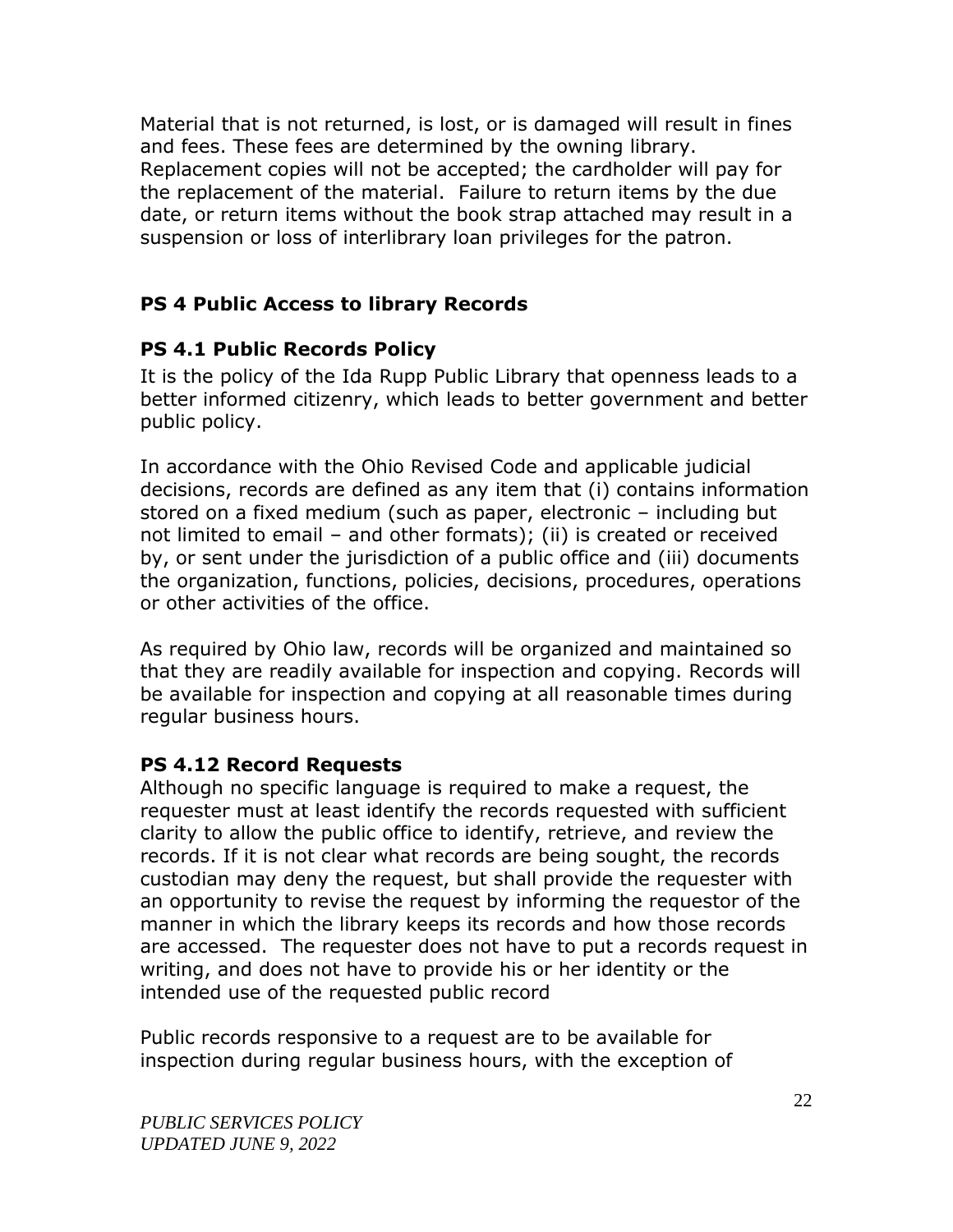published holidays. Public records must be made available for inspection promptly. Copies of public records must be made available within a reasonable period of time. "Prompt" and "reasonable" take into account the volume of records requested; the proximity of the location where the records are stored; and the necessity for any legal review of the records requested.

Each request should be evaluated for an estimated length of time required to gather the records. Any denial of public records requested must include an explanation, including legal authority. If the request is in writing, the explanation must also be in writing. If portions of a record are public and portions are exempt, the exempt portions are to be redacted and the rest released.

Those seeking public records will be charged only the actual cost of making copies.

The Ida Rupp Public Library requires the person making the request to pay in advance the cost of postage if the copy is transmitted by United States mail or the cost of delivery if the copy is transmitted other than by United States mail, and to pay in advance the costs incurred for other supplies used in the mailing, delivery, copying, or transmission.

# <span id="page-24-0"></span>**PS 4.2 Confidentiality of Library Records**

# <span id="page-24-1"></span>**PS 4.21 Confidentiality of Patron Records**

The board recognizes that library records and patron information are confidential. According to Ohio Revised Code 149.432 library records are defined as a record in any form that is maintained by the library and that contains any of the following types of information:

- Information an individual is required to provide in order to be eligible to use library services or borrow materials.
- Information that identifies an individual as having requested or obtained specific materials or materials on a specific subject.
- Information that is provided by an individual to assist a staff member to answer a specific question or provide information on a particular subject.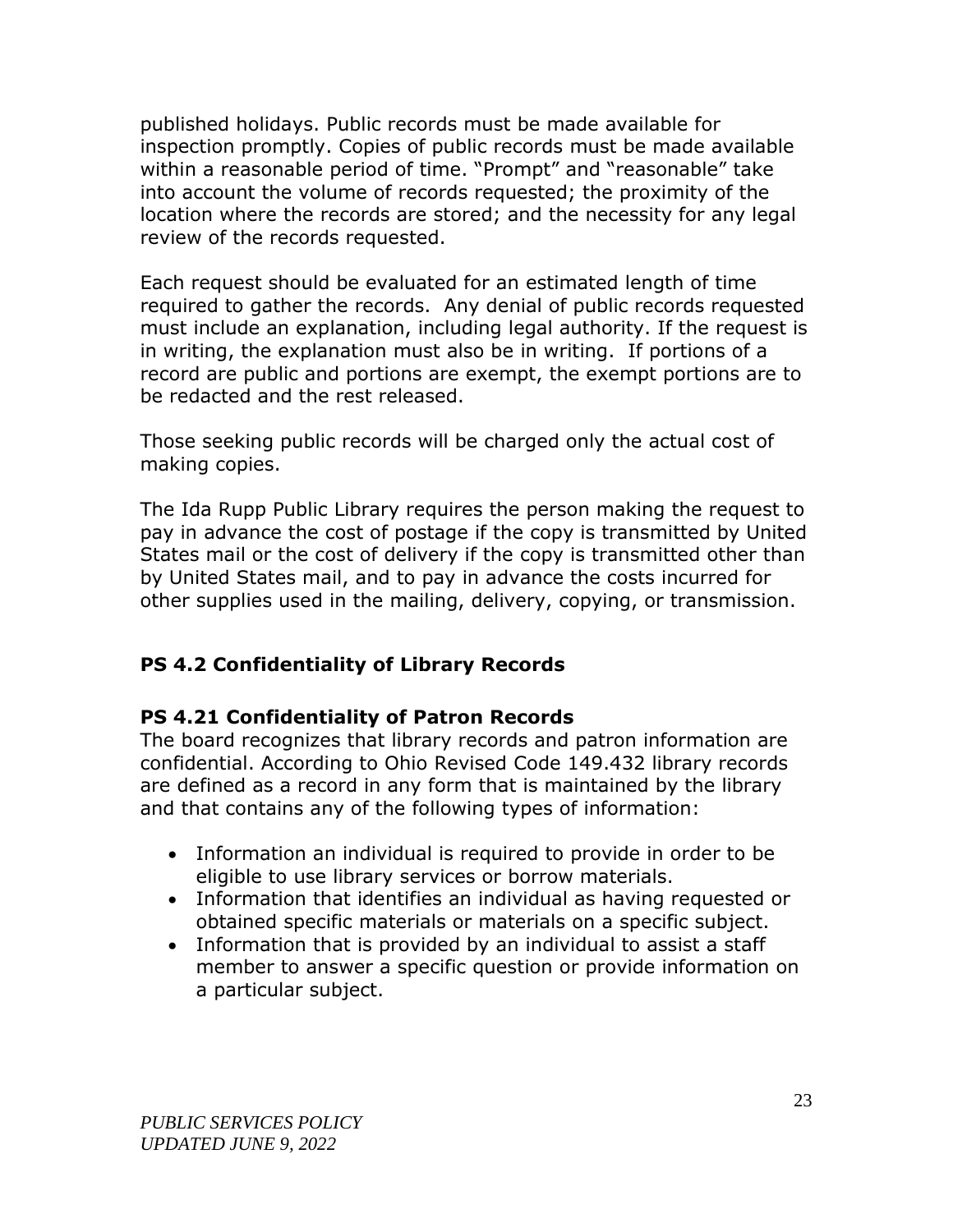Information that does not identify an individual, and that is retained for studying or evaluating the use of the library is not considered confidential and is not subject to this policy.

# <span id="page-25-0"></span>**PS 4.22 Exceptions to Confidentiality**

Under Ohio law, a patron's library records or information shall not be made available to any agency of federal, state, or local government, or to any spouse or other individual other than the individual who is the subject of the record or information, except as follows:

- For the records or patron information pertaining to minor children when requested by parents, guardians, or custodians.
- In accordance with a subpoena, search warrant, or other court order, or to a law enforcement officer who is investigating a matter involving public safety in exigent circumstances.
- Upon the request or with the consent of the individual who is the subject of the record or information.
- For library administrative purposes as defined by Ohio Revised Code 149.432.

# <span id="page-25-1"></span>**PS 4.23 Releasing Patron Information**

Library staff will provide access to patron account information at a service desk to a patron who has the library card in hand for that account. Staff may choose to ask for additional identification.

Library staff will release library information or library records pertaining to a minor child to that child's parent, guardian, or custodian upon presentation of the child's library card, or patron number, or sufficient information to both identify the child's library record, and to provide library staff with a reasonable assurance that the person requesting the information is indeed the child's parent, guardian, or custodian.

Library staff will provide access to patron account information over the telephone to a caller who can provide both the library account number and the patron's birth date associated with that account.

When a lost card is reported over the telephone, the patron account associated with that card will be blocked.

Because identification is difficult to verify over the telephone, library staff will provide only limited access to patron account information to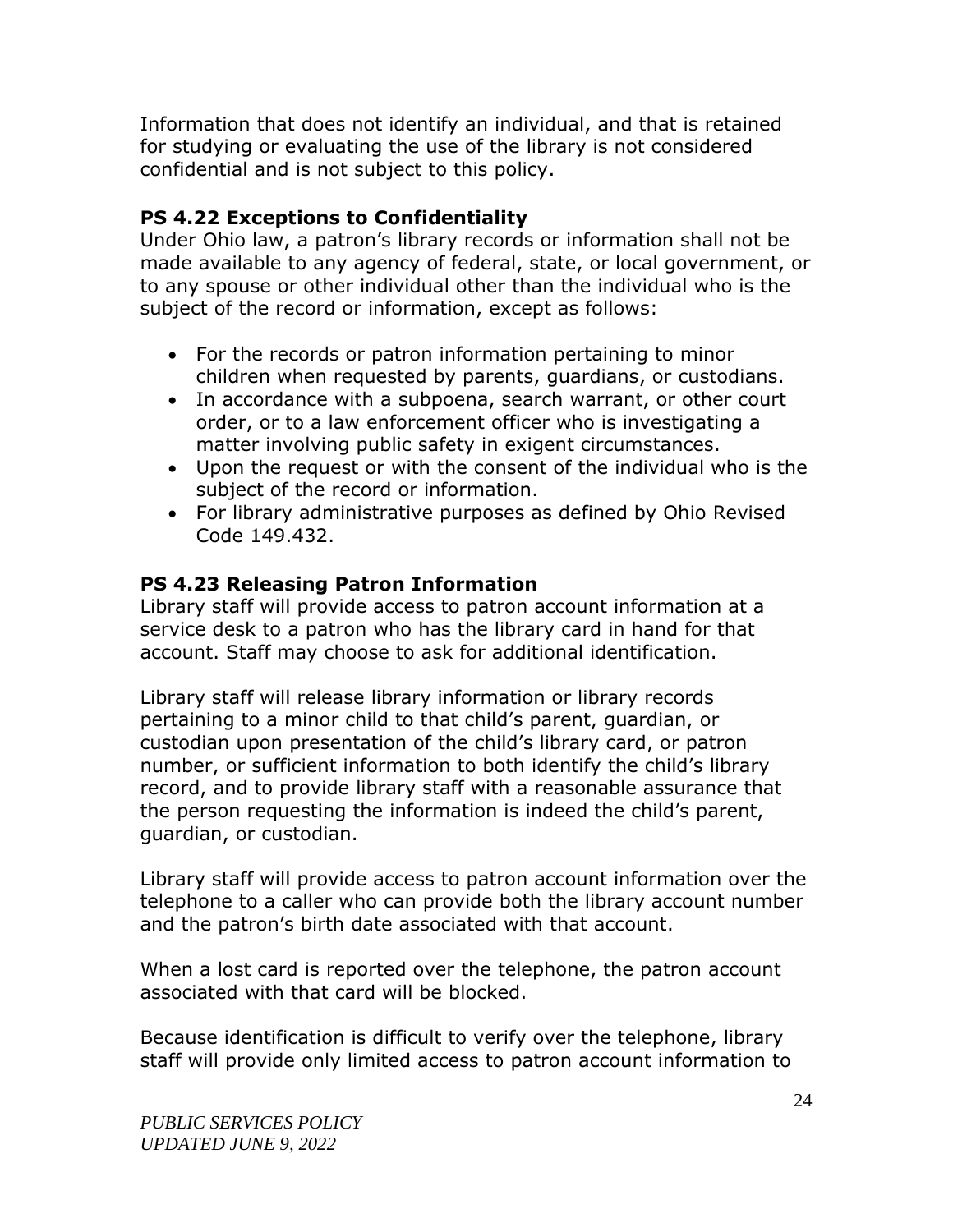the caller who does not have the patron's library account number but can provide the patron's name, address, and birth date.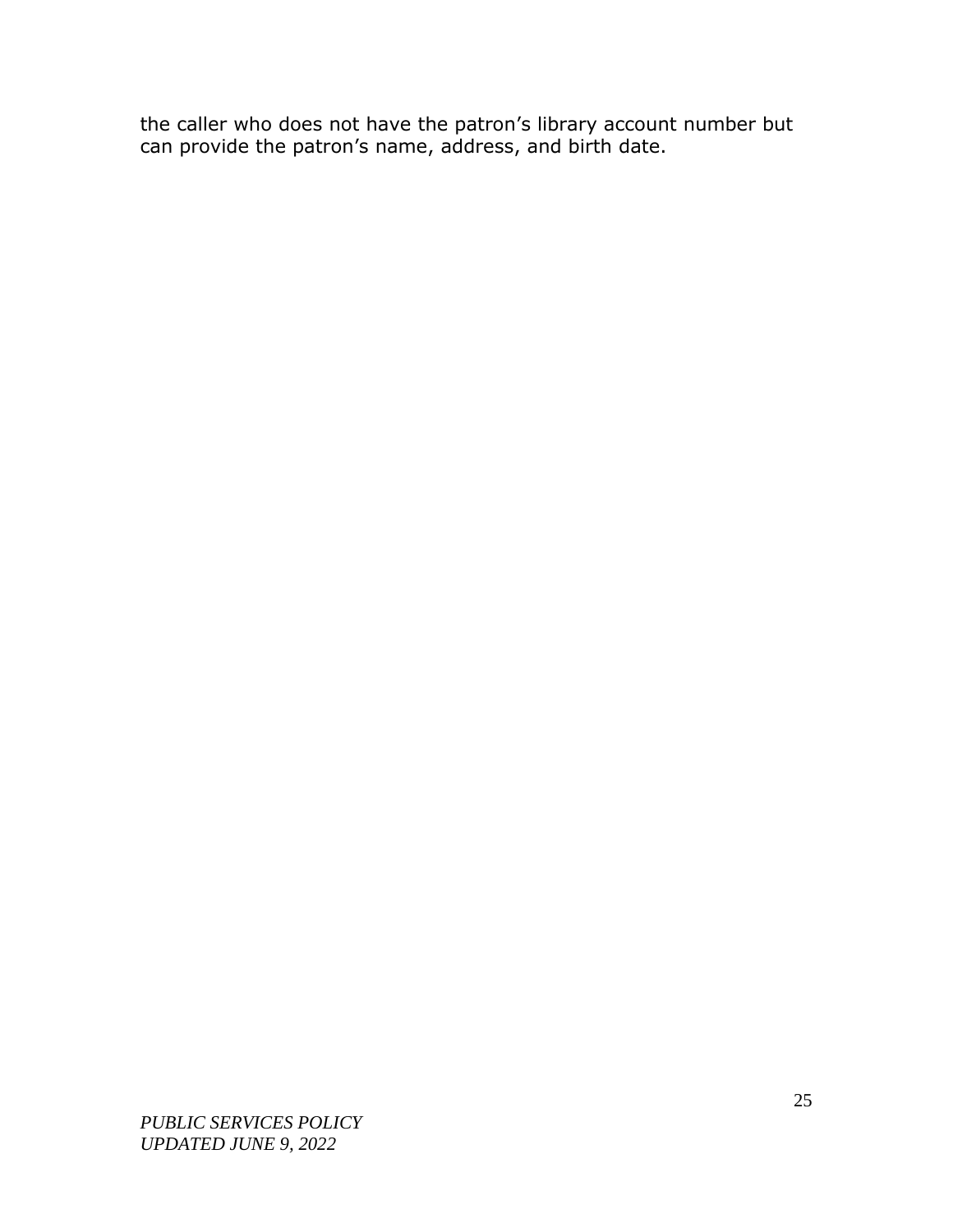# <span id="page-27-0"></span>**PS 5 Reference and Information Services**

# <span id="page-27-1"></span>**PS 5.1 Service Standards**

The library recognizes and respects that each question is important to the patron who asks it.Library staff will use authoritative and appropriate sources to respond to all patron questions. In some cases, staff may refer a patron to other agencies that can more completely answer a question. The number of patrons waiting for help may restrict the time available to help any one patron; however, staff will strive to provide effective service to all patrons. During busy periods, preference may be given to the patron in the library over the patron on the phone.

# <span id="page-27-2"></span>**PS 5.2 Service Limitations**

- **Legal and Tax Information**: Staff provide legal definitions and specific citations from the codes, but do not interpret passages. Staff do not recommend specific attorneys, but may suggest the patron contact an attorney or the local bar association for further assistance. Staff may not complete any legal forms provided. Staff assist patrons in locating specific tax forms and publications. Staff do not interpret tax regulations, complete tax forms or provide tax advice.
- **Medical Information**: Staff will assist patrons in finding information about diseases, medical conditions, tests, and treatments in print and electronic resources. Staff do not interpret the information found in these medical resources. Staff do not make diagnoses, give advice, or recommend specific health care professionals.
- **Research Requests**: If the information needed to answer a question is very lengthy or must be compiled from several sources, staff help the patron to locate appropriate materials, show him or her how to use them, and check periodically to make sure the patron is progressing well. When a research request is phoned in, staff encourage the patron to come to the library in person if the appropriate materials are accessible in the library. Staff may recommend electronic resources and borrowing from other libraries, and may make referrals to other libraries and organizations when those collections would better meet the patron's needs.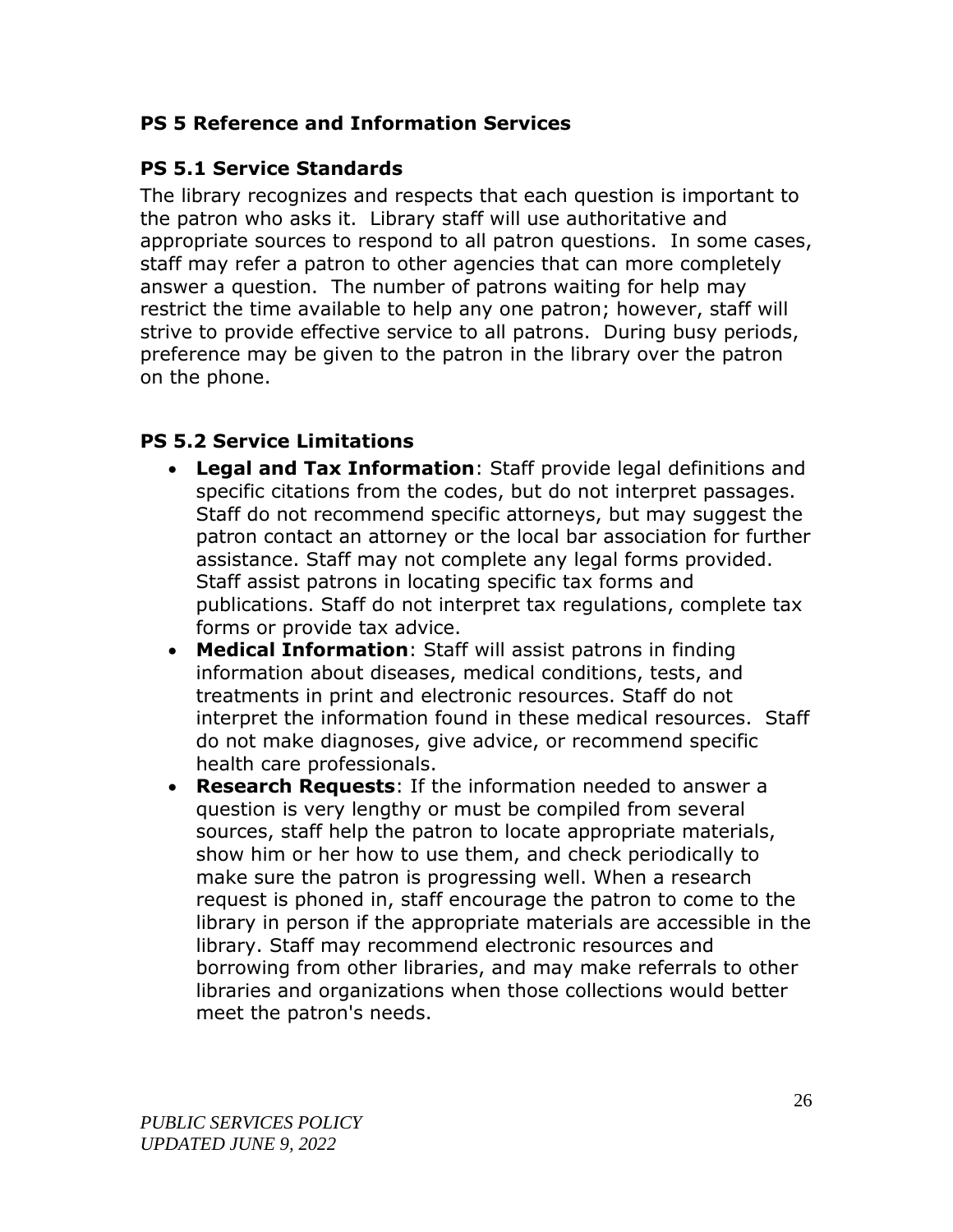# <span id="page-28-0"></span>**PS 5.3 Local History and Genealogy**

The Ida Rupp Public Library assumes the responsibility to collect and preserve old and current materials pertaining to the history of the north coast of Lake Erie. In addition, the library collects works about Ohio and Ottawa County that aid customers in understanding the Port Clinton City School District (Portage, Bay, Erie, and Catawba Townships) and Put-in-Bay and Danbury Township history. The library also acquires resource materials of value to local genealogical researchers.

Materials in the local history reference collection do not circulate. When appropriate, and as limited by budget and space restrictions, when the library purchases a currently published item for the local history reference collection, it will also purchase an additional copy for the circulating collection.

# <span id="page-28-1"></span>**PS 6 Technology**

The Ida Rupp Public Library, Erie Islands Library, and Marblehead Peninsula Branch Library have computers with Internet access available for public use. By following the rules and procedures listed below, patrons will help the Library maximize fair access to its electronic resources and ensure an environment respectful of all computer users.

# <span id="page-28-2"></span>**PS 6.1 Internet Access Policy**

The Ida Rupp Public Library Board of Trustees makes available computers with Internet access as part of its mission to provide access to resources to meet the diverse educational, informational and entertainment needs of the community.

Providing access to the Internet does not mean or imply that the Library endorses or sanctions any material found on the Internet.

The Internet is an unregulated medium, and library staff cannot and do not monitor or control patrons' use of the Internet. The Internet does contain material of a controversial nature, and some content is inappropriate for children. Some material available through the Internet may not meet the Library's Materials Selection Policy. Users must use critical judgment when using the Internet.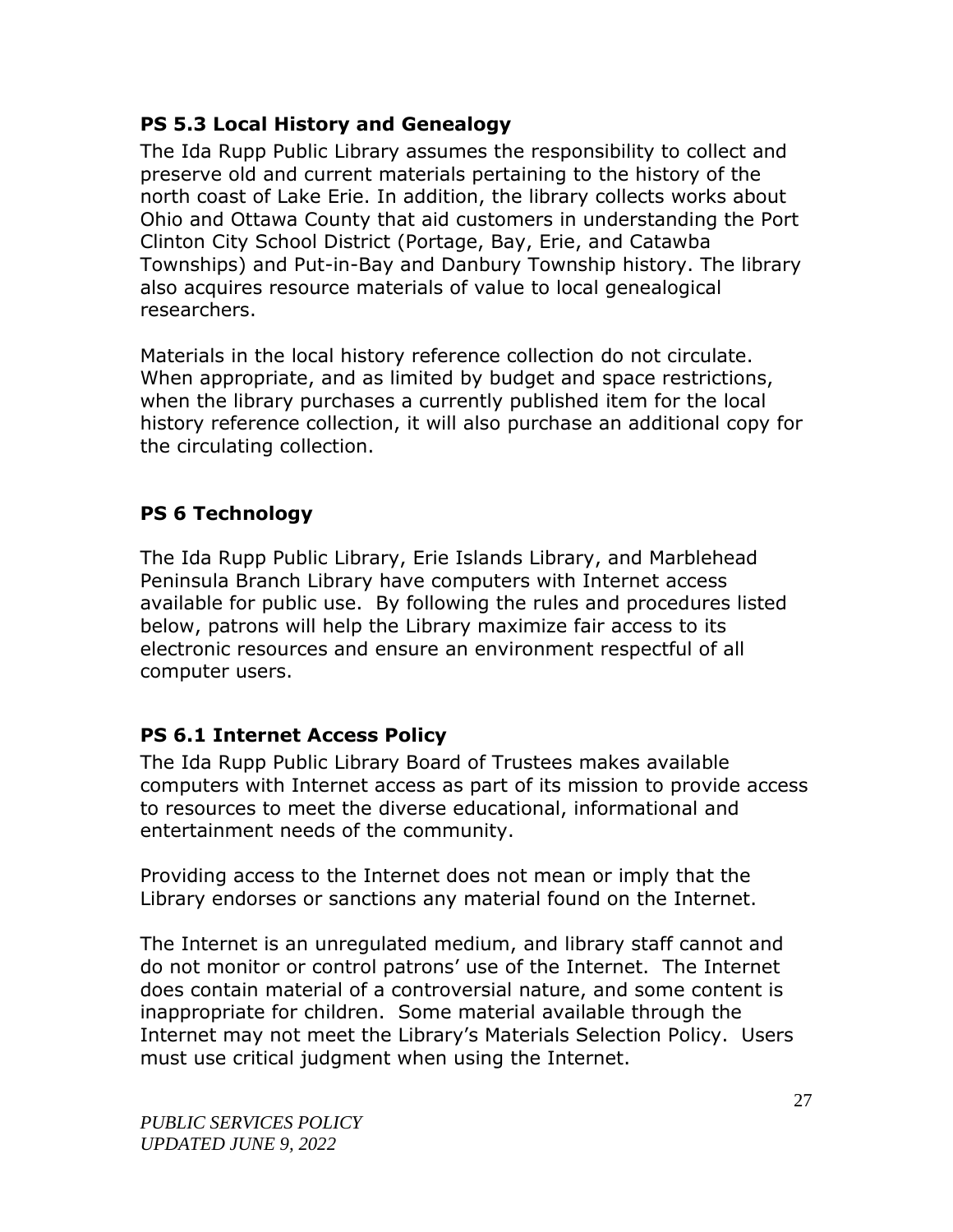By using Library computers, or Internet connection, patrons agree to defend, indemnify, and hold harmless the Ida Rupp Public Library, the State Library of Ohio, and the Ohio Public Library Information network from any and all claims or losses arising out of or in any way relating to the use of Library computers or the Internet.

# <span id="page-29-0"></span>**PS 6.11 Children's Use of the Internet**

As with all materials and services in the library, any restriction of a child's access to the Internet is the sole responsibility of the parent, guardian, or caregiver. Parents are encouraged to work with their children to develop rules for the use of the Internet.

# <span id="page-29-1"></span>**PS 6.12 Acceptable Use Policy**

The Library's computers are meant to be used in a responsible and ethical matter consistent with the educational, informational and entertainment purposes for which they are provided. Responsible and ethical use includes:

- Not using the Internet for unauthorized, illegal or unethical purposes.
- Not attempting to modify or gain access to files, passwords, or data belonging to others; not seeking unauthorized access to any computer system; not damaging or altering software or hardware.
- Not sending, receiving or displaying text or graphics which are illegal, or may reasonably be construed as obscene or offensive.

# <span id="page-29-2"></span>**PS 6.2 Library Website**

The library maintains a website to further communication with its patrons and to provide remote access to its resources. In choosing resources to link directly to its website, the library follows its materials selection policy. However, the library does not monitor or control information accessible through the Internet and is not responsible for the content of that information.

# <span id="page-29-3"></span>**PS 6.21 Social Networking Software**

The library may use social networking software to facilitate communication and encourage collaboration between library staff and library patrons. The library reserves the right to monitor content before it is posted on all of its social networking software websites and accounts, and to modify or remove any messages or postings that it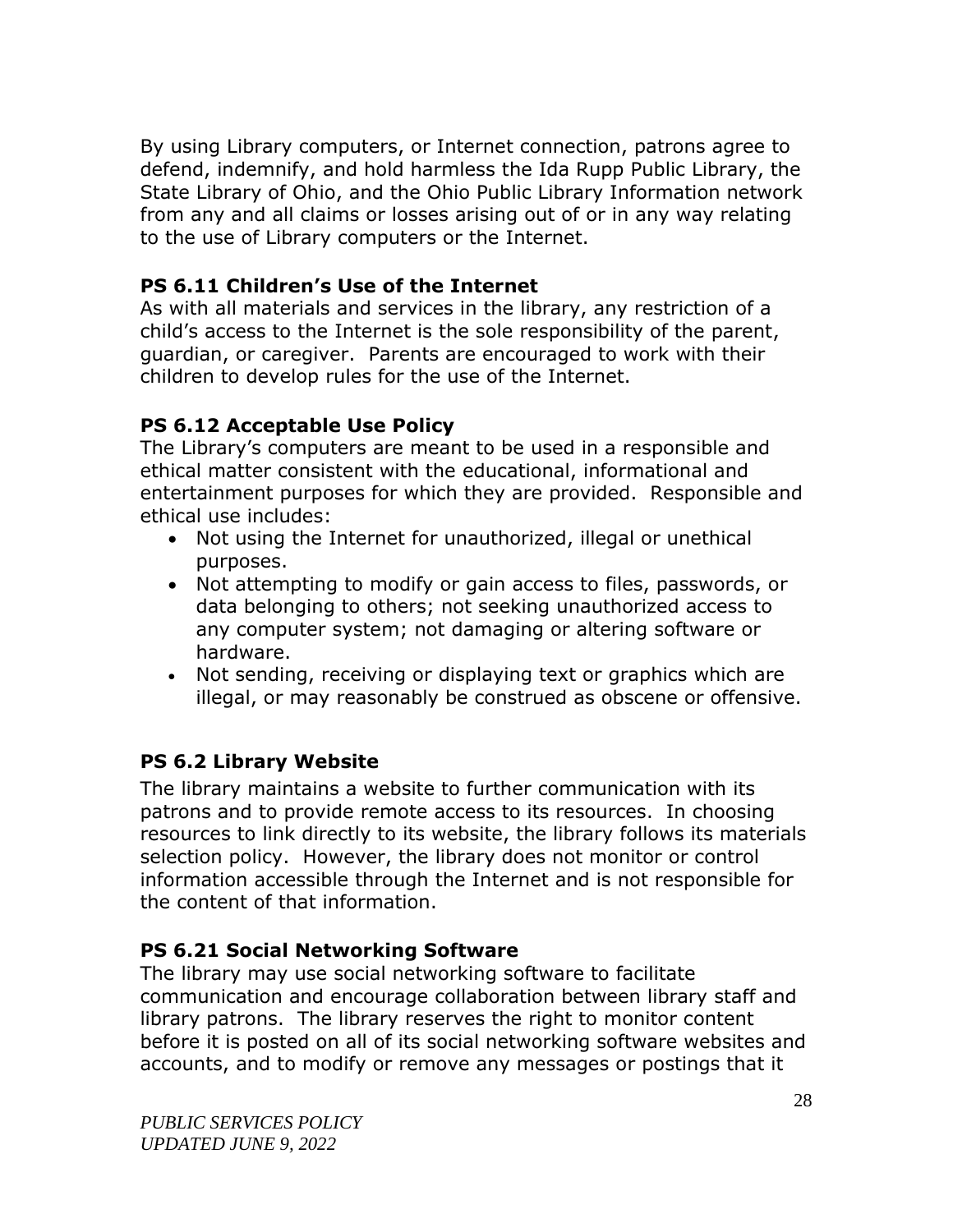deems, in its sole discretion, to be abusive, defamatory, in violation of copyright, trademark right or other intellectual property right of any third party, or otherwise inappropriate for the service. The library also reserves the right to edit or modify any submissions in response to requests for feedback or other commentary. Notwithstanding the foregoing, the library is not obligated to take any such actions, and will not be responsible or liable for content posted by any subscriber in any forum, message board, or other area within the service.

# <span id="page-30-0"></span>**PS 6.3 Wireless Internet Access**

The library provides wireless Internet access in the Ida Rupp Public Library, Marblehead Peninsula Branch Library, and in the Erie Islands Library during designated days when the Put-in-Bay School is not in session. Properly equipped laptop and notebook computers will connect to the network in the same manner they would to other typical wireless networks. The wireless network is unsecured and patrons should use appropriate caution when transmitting personal information over unsecured networks.

# <span id="page-30-1"></span>**PS 6.4 Equipment Available for Public Use**

# <span id="page-30-2"></span>**PS 6.41 Use of Workstations**

Rules and Procedures

- The use of computers is limited to one hour when other patrons are waiting. Additional time may be granted at staff discretion.
- Only one person to a computer is permitted.
- To ensure an environment respectful of all computer users, loud talking is not permitted.
- Patrons requiring to work in a group must register with library staff.
- Printouts are available and cost 10 cents a page.

# <span id="page-30-3"></span>**PS 6.5 Use of Personal Technology**

# <span id="page-30-4"></span>**PS 6.51 Plugging In**

A limited number of electrical outlets are available near several seating areas, and patrons are welcome to plug in their laptops or other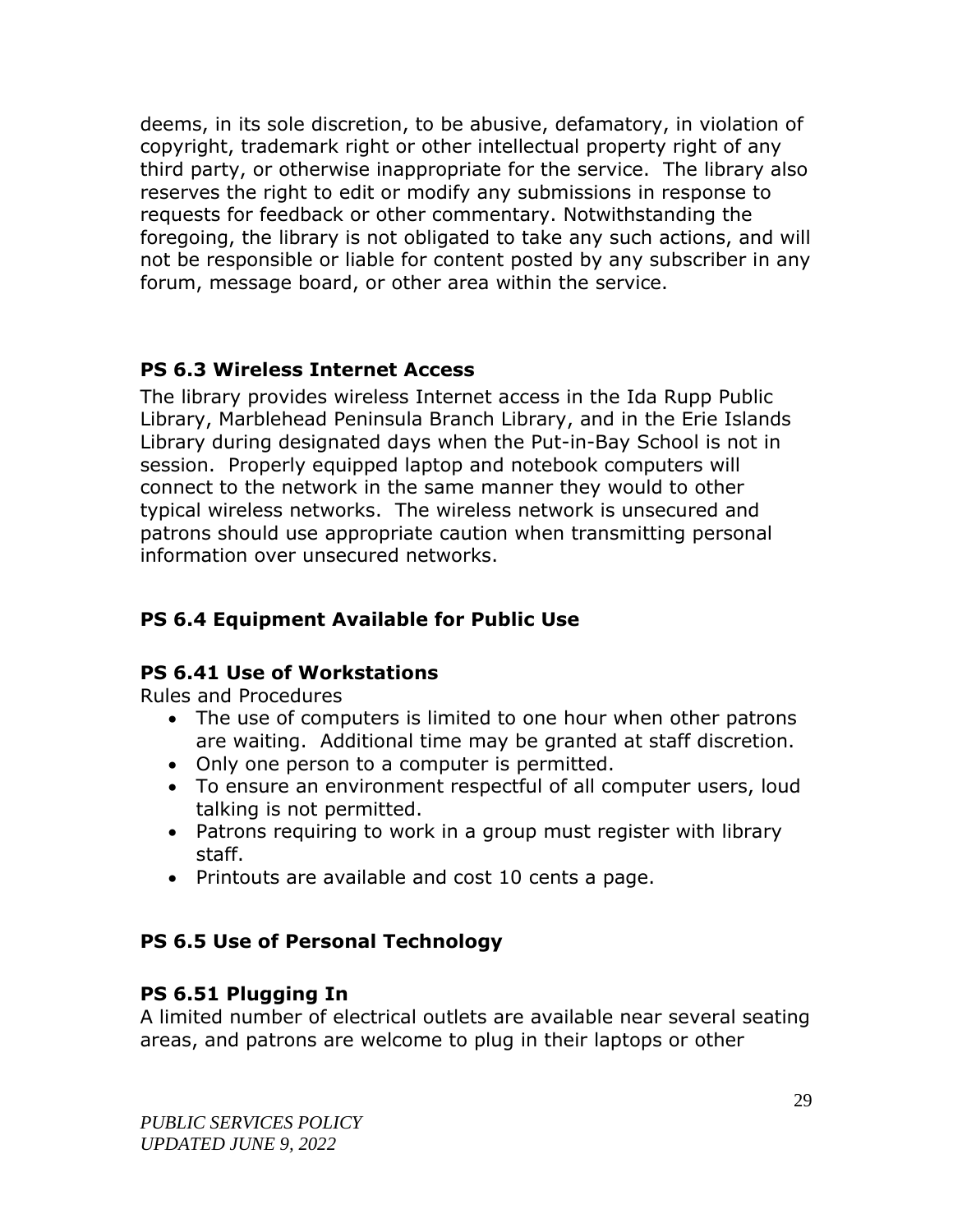personal electronic devices. However, power cords and other cables may not obstruct traffic, seating, or tables.

# <span id="page-31-0"></span>**PS 6.52 Personal Communication or Entertainment Devices**

Items such as, but not limited to, cellular phones, personal computers, portable listening devices, hand-held game consoles, pagers, and radios, should be kept at a volume that does not disturb other patrons or staff in the library. In general, headphones or similar equipment should be used by patrons who wish to listen to broadcast or recorded materials inside the library. Cellular-phone users are asked to converse quietly and briefly on them while inside the library, and to hold longer, louder conversations outside the building.

# <span id="page-31-1"></span>**PS 7 Patron Conduct and Library Security**

Out of concern for the safety and well-being of its patrons and staff, and in an effort to enhance its ability to provide high-quality service to all, the Ida Rupp Public Library Board of Trustees has established certain policies.

# <span id="page-31-2"></span>**PS 7.1 General Code of Conduct**

The Ida Rupp Public Library Board of Trustees is responsible for determining the rules for public behavior in the library that are necessary to:

- Protect the rights of individuals to use library property, materials, and services.
- Protect the rights of library employees and volunteers to conduct library business without interference.
- Ensure the use of the facilities, materials, and services by the greatest number of individuals.
- Preserve those materials and facilities from harm.
- Ensure the safety of library patrons, employees, and volunteers.

The rules for public behavior are listed below. Any individual who repeatedly violates the library rules and regulations shall be denied the privilege of access to the library by the Board of Trustees on recommendation of the library director. In case of emergency, the director may take immediate action and inform the board as soon as possible afterward. Any individual whose privileges have been denied may have the decision reviewed by the board. The board authorizes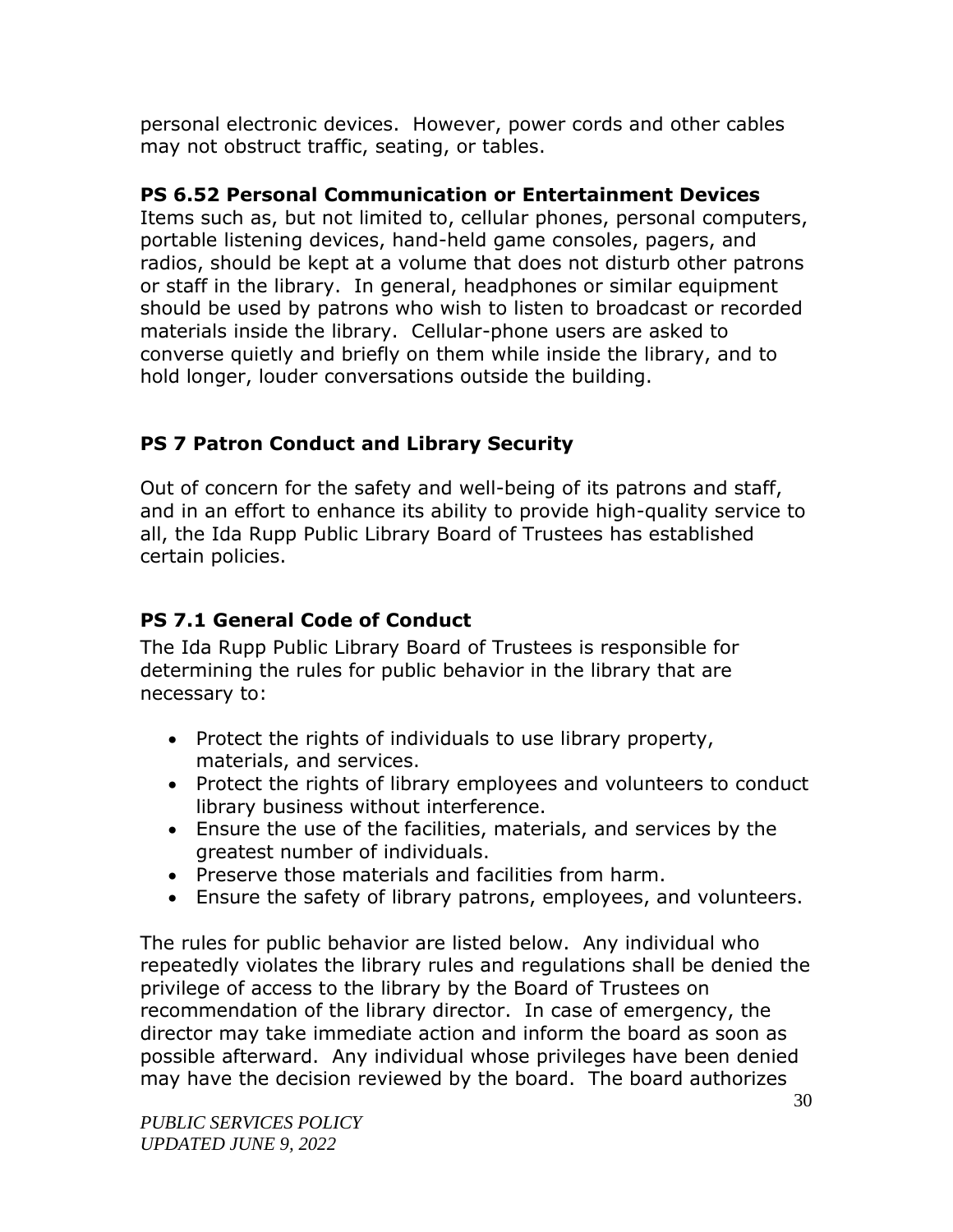the library director to bring to the attention of law enforcement authorities the identity of and circumstances involving those individuals who violate these rules.

Library employees are authorized to bring to an individual's attention any act or omission which violates these rules and detracts from the decorum of the library. Such an individual will be asked to change the problem behavior to conform to the rules. If such change is not evident or forthcoming, that individual will be asked to leave the library property. Failure to leave if asked will result in the police being called. A violation of section 2911.21 of the Ohio Revised Code (Criminal Trespass) will be considered if the individual does not leave of his/her own accord.

Any misconduct that hinders the use of library materials or services, that disturbs the use of the library by other patrons or library staff, or endangers the safety of the patron in question or other patrons or library staff, is prohibited. Such misconduct might include but is not limited to:

- Illegal activities.
- Loud or boisterous behavior.
- Conversation that is disturbing to other individuals or employees.
- Profanity or other abusive language toward other library patrons or toward employees.
- Abusing library furniture, equipment, or materials.
- Running in the library.
- Harassing others, either verbally or through actions. Harassment may include but is not limited to initiating unwanted conversations; impeding access to the building; or other actions another individual reasonably perceives to be hostile, threatening or offensive.
- Fighting on library property.
- Using tobacco in any form while on library property.
- Possession, sale, or use of alcoholic beverages, illegal substances, or weapons on library property.
- Eating and/or drinking in non-designated areas.
- Buying, selling, or soliciting for personal or commercial gain.
- Using radios, tape players, or other personal listening equipment at a level that can be heard by other individuals.
- Skateboarding anywhere on library property.
- Bringing animals other than guide dogs and the like into the library.
- Not wearing a shirt or shoes.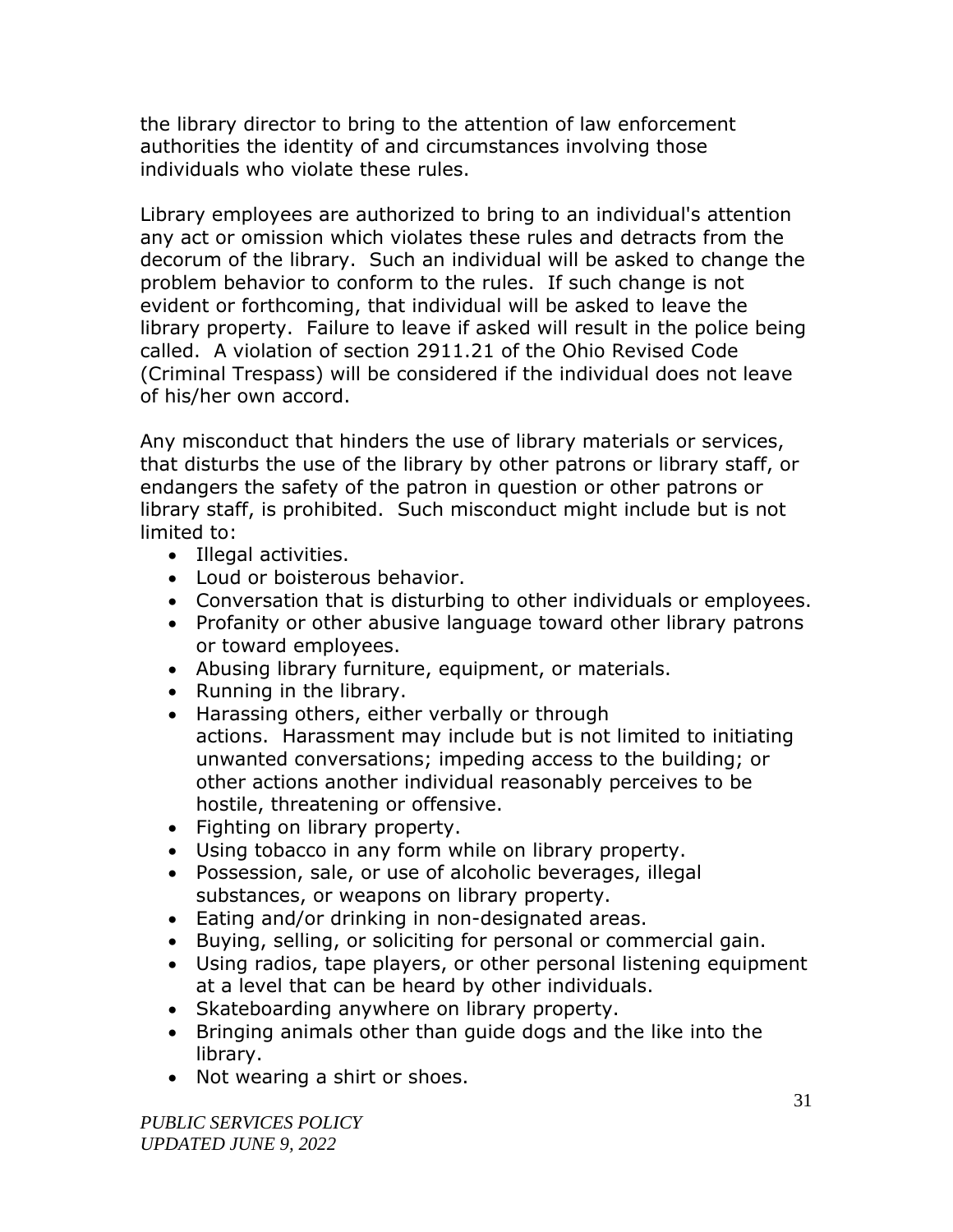- Using the emergency exits at times other than during an emergency.
- Taking photographs and/or recording videos of Library staff or patrons without their permission.

The library does not permit weapons of any kind, either concealed or in plain view, on its property or in its buildings, unless the owner of the weapon is a law enforcement officer.

The library reserves the right to limit the number of individuals who may gather together where ingress and egress are blocked.

The library reserves the right to inspect all bags, purses, briefcases, packs, personal listening equipment and overcoats for library materials.

The above rules are based on powers granted to a public library board of trustees under the Ohio Revised Code, Section 3375.40(H). They will be posted prominently in the library building.

# <span id="page-33-0"></span>**PS 7.11 Refusal to Leave the Library**

Library staff may ask a patron who violates the policies regarding patron conduct to leave the library. Any patron refusing to leave the library at the request of library staff or after the hours of business set by the library board for closing is considered in violation of Ohio Revised Code 2911.21 regarding trespass. Staff may ask police officers to assist them if the situation warrants.

#### <span id="page-33-1"></span>**PS 7.12 Dress and Attire**

Patrons are required to wear shoes and a shirt at all times.

# <span id="page-33-2"></span>**PS 7.13 Food and Drink**

Patrons are permitted food and open drinks only in the meeting room areas. Covered drinks are permissible in the public areas of the library except in the technology lab or while using any library owned computer or electronic equipment. Damage to library equipment due to spilled drinks, provided by the library or carried in by the patron, will be the responsibility of the patron.

# <span id="page-33-3"></span>**PS 7.14 Personal Transportation Items**

For public safety, movement within the library by skateboard, scooter, roller blades, shoes with wheels, or roller skates, or other similar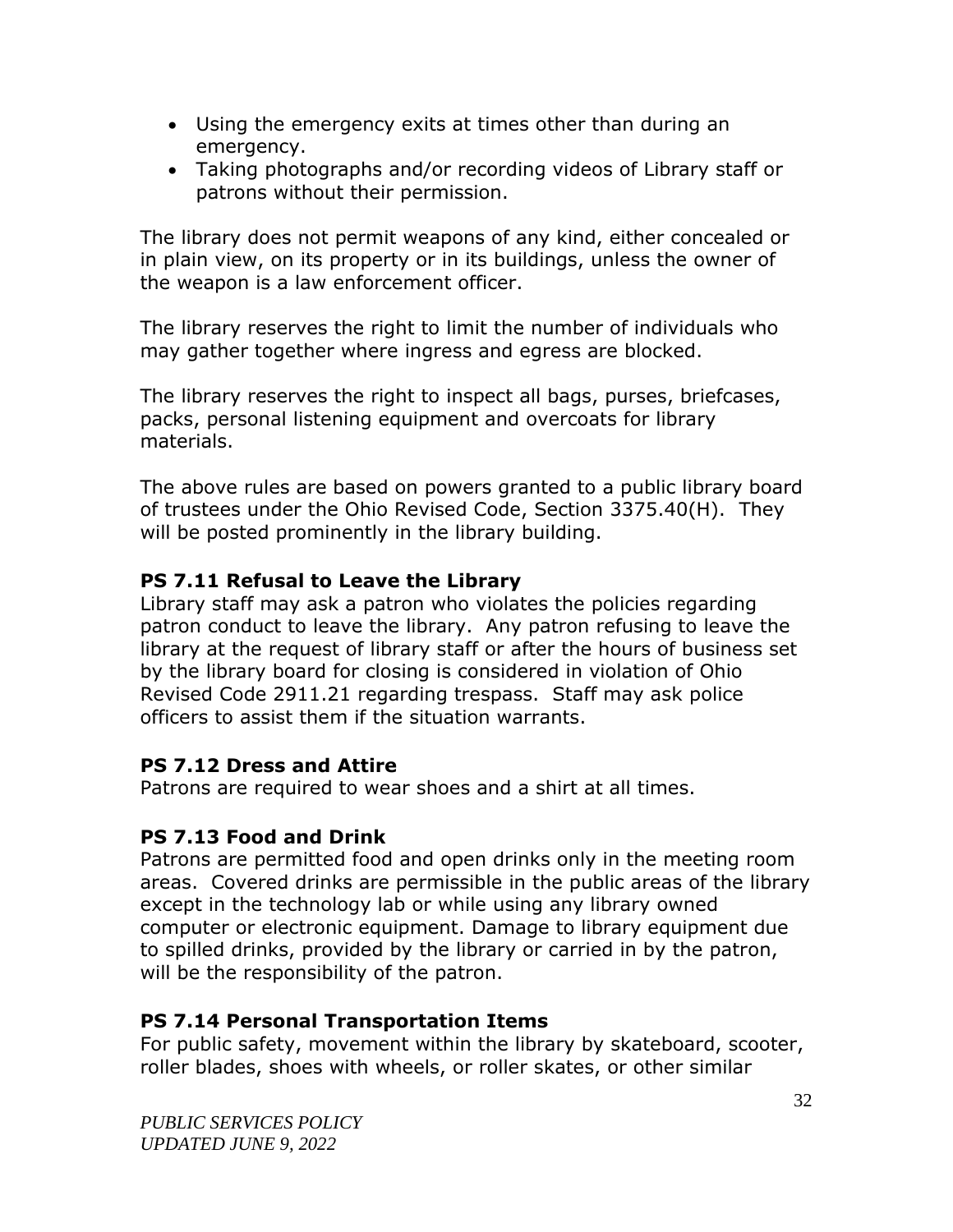devices is not permitted. The only wheeled vehicles that can be used in the library are baby buggies, strollers, or other similar devices, or wheelchairs and other assistive devices for the disabled. Bicycles are to be parked outside of the library proper in the bike rack.

# <span id="page-34-0"></span>**PS 7.15 Animals in the Library**

Patrons may not bring animals, except for service or helper animals, into the library. A service or helper animal must stay with its owner while in the library. Service or helper animals that are disruptive may be removed from the building at the staff's discretion.

# <span id="page-34-1"></span>**PS 7.16 Possession of Weapons**

Weapons are prohibited in the library. A weapon is defined as a handgun, rifle, knife and/or any other object whose purpose or use is to inflict physical harm to another individual.

# <span id="page-34-2"></span>**PS 7.17 Soliciting, Surveying and Signature-gathering**

Neither soliciting nor pan-handling is permitted on library property. Petitions or surveys may not be displayed, nor signatures or information collected, in the library. The only exceptions will be surveys performed by the library or its designees.

# <span id="page-34-3"></span>**PS 7.18 Cellphone Use**

Ringing phones and loud conversations can become a distraction for other library users. We ask that cell phone users be courteous to their fellow patrons and obey the following rules:

- Turn off cell phones or set to a silent mode while in the library.
- Refrain from making calls from inside the library. Please move extended conversations outside the library.
- If it is necessary to receive a call while in the library, please do so quietly and immediately move outside.

• Cell phones may be used for "quiet" activities in the library, such as texting and Internet searching.

• We understand that on rare occasions cell phone use may be necessary for technical support while at one of the library computers. Brief and quiet conversations are permitted at this time.

# <span id="page-34-4"></span>**PS 7.2 Eviction and Suspension of Library Privileges**

A patron who has violated the library's Patron Conduct Policy may be evicted from the library and refused further admission to the library for a set time. The library recognizes the patron's right to contest the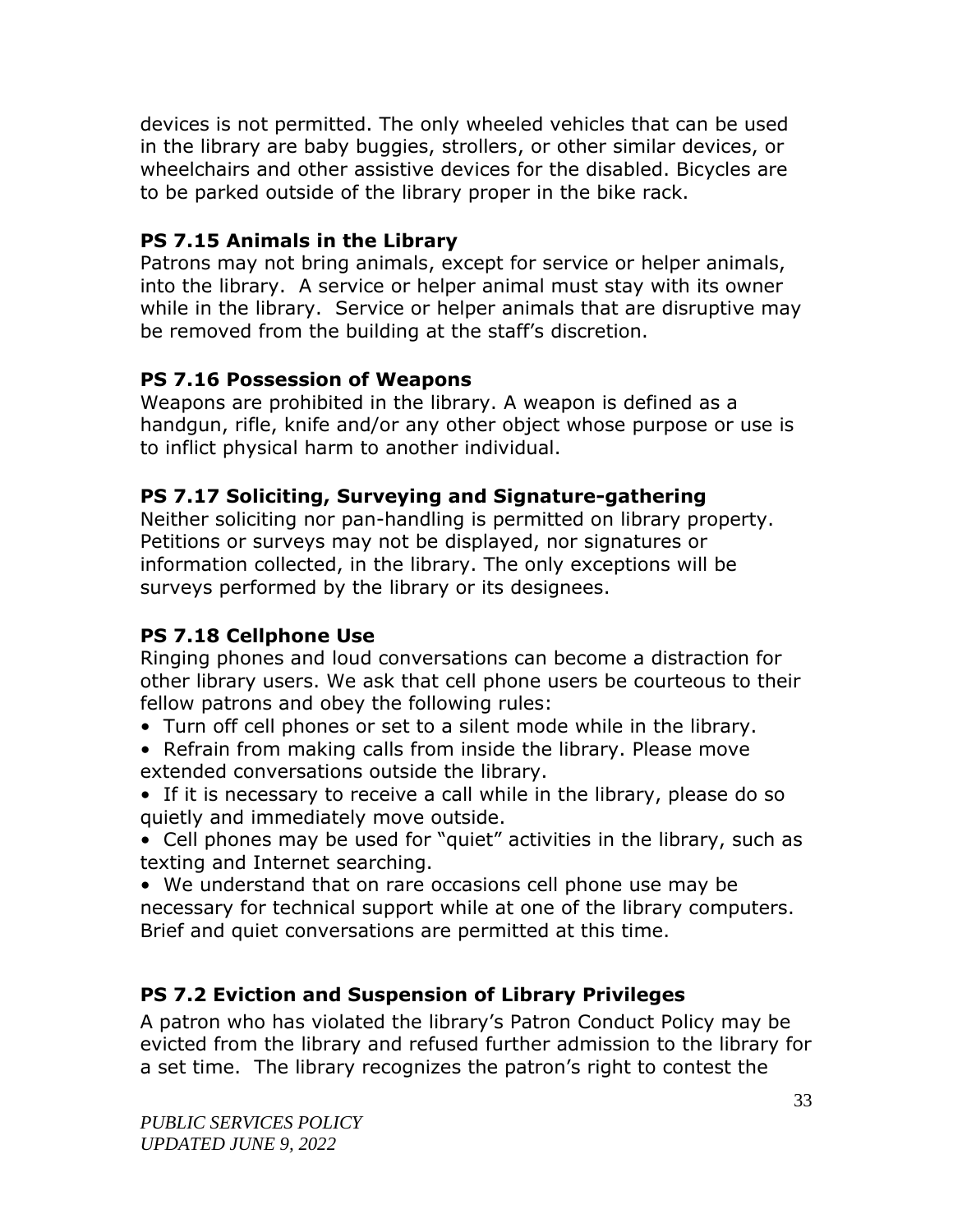eviction and present his or her side of the story. The patron may request to speak to the director or his or her designee in order to hear the reasons for eviction and to present any counter-arguments. If possible, such a discussion may take place prior to the patron's eviction or denial of service. However, the library reserves the right to take immediate action if necessary to answer an ongoing threat to the operation of the library, or a continuing danger to the health or safety of patrons or staff; in these circumstances, the patron may schedule a discussion at a later date.

The director, or his or her designee, may, when possible, send written confirmation stating the period during which the patron may not enter library property. This letter may also include the reasons for the patron's barring and any conditions under which the patron will be readmitted to the library. Notices regarding the barring of a minor patron from the library will be sent to the minor patron's parent or legal guardian.

#### <span id="page-35-0"></span>**PS 7.21 Reinstatement of Library Privileges**

A patron who has been evicted from the library and permanently refused admission may request both a re-evaluation of the banning and the reinstatement of his or her library privileges. Requests must be submitted in writing to the director and should include a statement demonstrating that the patron understands why the conduct that resulted in the loss of privileges is unacceptable in the library or on library grounds, and a statement from the patron that he or she understands the library's Code of Conduct.

The director may consider any of several factors when deciding to reinstate library privileges including: the details of the incident that led to the suspension; the length of time since the initial eviction and suspension; the patron's completion of any requirements imposed by the court as a result of the incident; and any other information provided by the patron that suggests that he or she is unlikely to engage in the conduct that led to the suspensions of privileges.

The director will make decisions about reinstatement of privileges in all cases except those based upon threats or physical harm to another person or possession of a weapon within the library or on its grounds. Decisions of the director may be appealed to the board. Decisions to reinstate privileges of customers banned for possession of a weapon or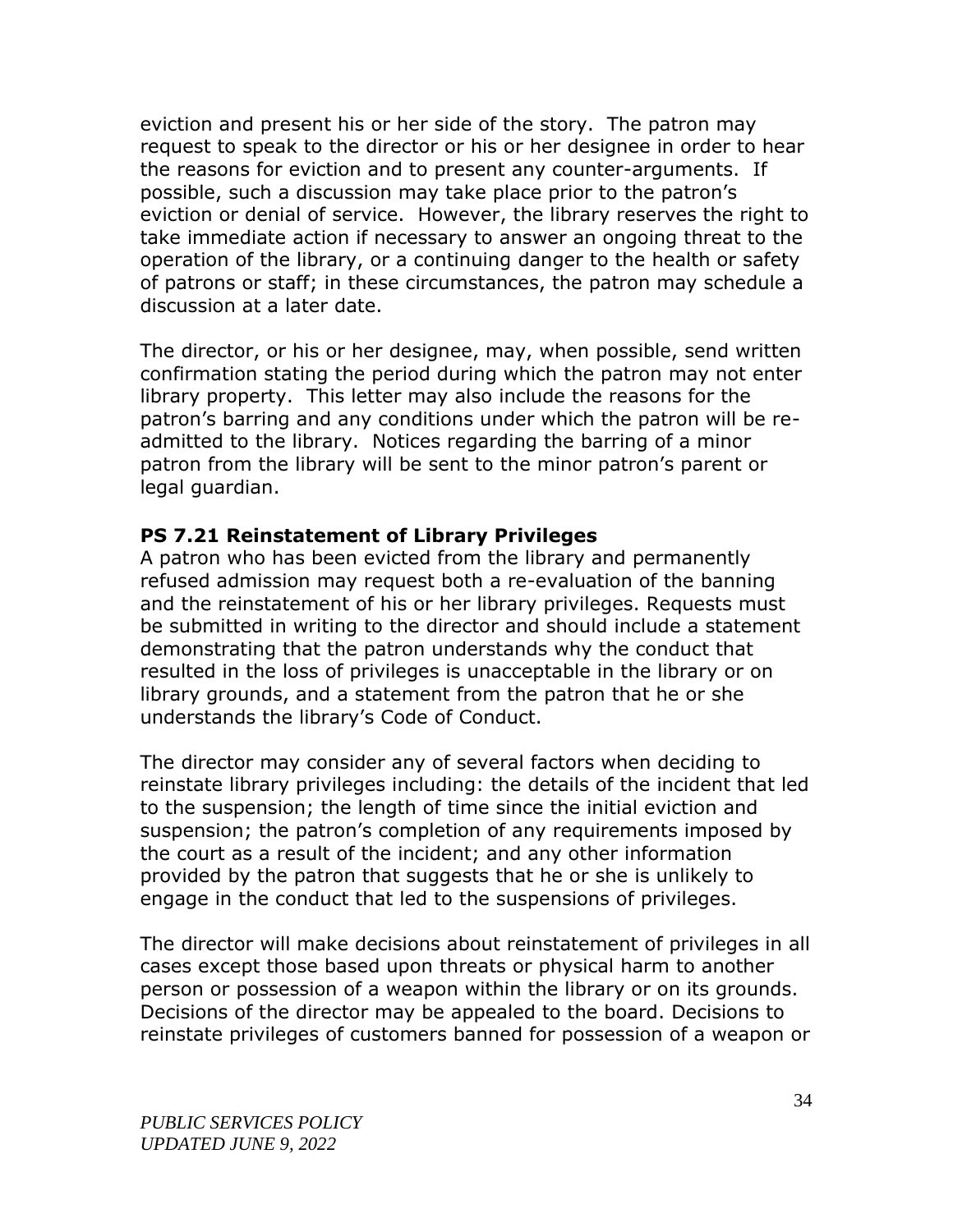because of threats or physical harm to another person will be made by the board.

# <span id="page-36-0"></span>**PS 7.3 Unattended Minors**

The library welcomes and encourages patrons of all ages to visit the library and take advantage of the programs, services and resources that it offers. Responsibility for the safety and behavior of minors always rests with the parent, guardian, or assigned adult caregiver, and not with library staff. Staff cannot act *in loco parentis*, nor can library staff supervise unattended youth. Children under age 8 must be closely supervised by a parent or responsible caregiver. During programs, caregivers must remain in the building unless otherwise noted. Parents or guardians will be held responsible for damage to items or equipment caused by their minor child.

It is important for staff to take note of disruptions caused by children who are apparently unaccompanied. Children displaying inappropriate or destructive behavior will be informed of the rules. If inappropriate behavior continues, the child may be asked to leave the library. If a child is unaccompanied by an adult or appropriate-aged caregiver, and, in the judgment of the staff, is too young to travel the streets alone, the staff will attempt to contact a parent, guardian, or assigned caregiver. Security staff and police officers may be asked to intervene if the situation warrants.

# <span id="page-36-1"></span>**PS 7.31 Unattended Minors at Closing Time**

No stranded child shall be ejected from the library at closing time. The library staff will attempt to a contact a parent or guardian or assigned caregiver up to 15 minutes after closing. After that time, staff will call the police and ask them to assume responsibility for the unattended child.

# <span id="page-36-2"></span>**PS 7.4 Personal Property Disclaimer**

Patrons should be attentive to their property while in the library or on library grounds. The library is not responsible for a patron's lost, damaged, or stolen property.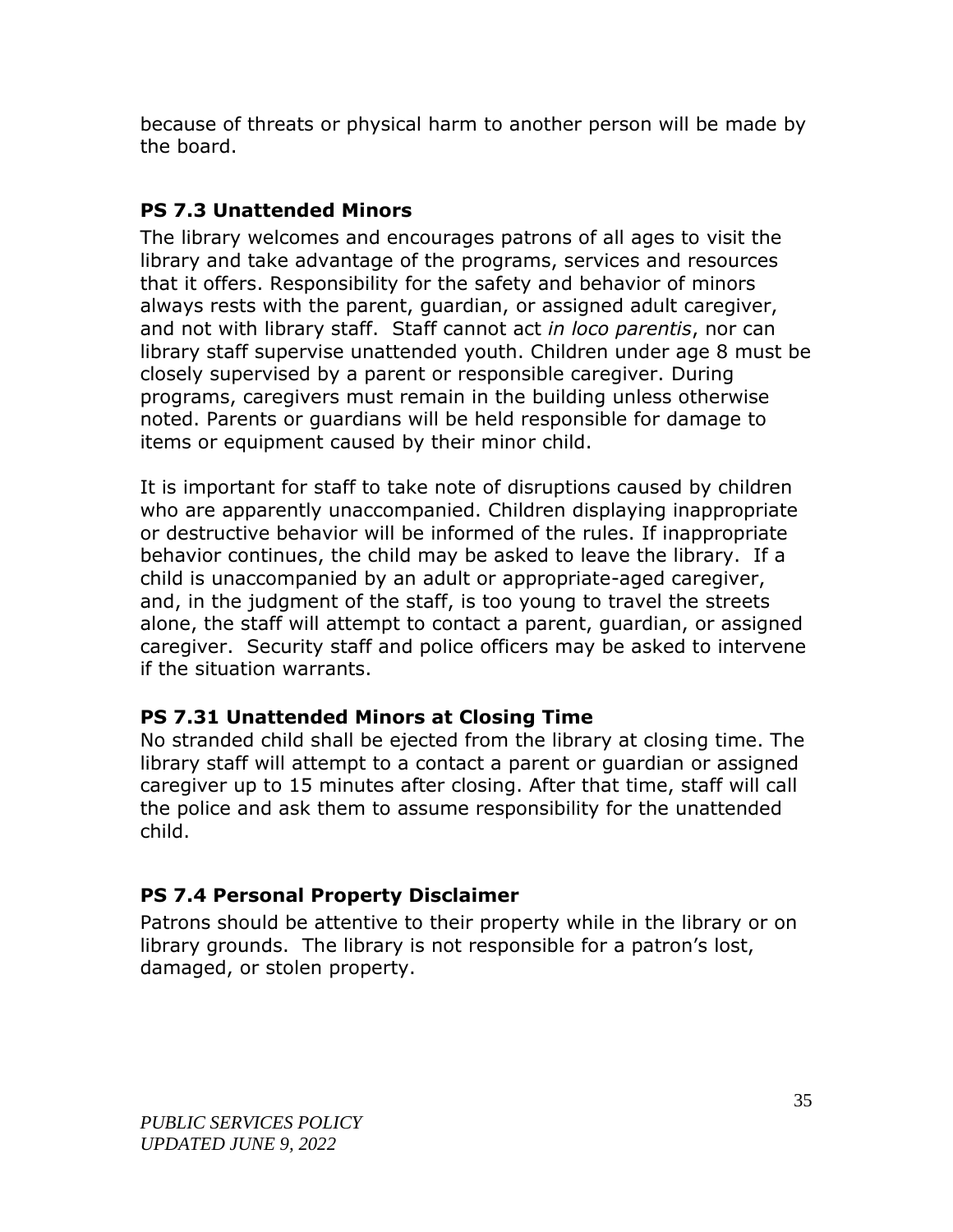# <span id="page-37-0"></span>**PS 7.5 Video Surveillance and Recording**

The purpose of video surveillance is to deter crime and to aid in protecting the safety of individuals and the property of the library. Video surveillance of areas for security purposes is conducted in a manner consistent with other existing library policies, and is limited to uses that do not violate the reasonable expectation of privacy. Areas under surveillance may include those of public use, staff work areas, parking lots, and grounds. Targeted video surveillance is prohibited if such observation is based on the characteristics and classifications that would be considered discriminatory under law (e.g., race, gender, sexual orientation, national origin, disability, etc.).

The existence of this policy does not imply or guarantee that any or all cameras are recording images, or are monitored in real time, 24 hours a day, seven days a week.

# <span id="page-37-1"></span>**PS 8 Outreach Services and Interagency Relationships**

# <span id="page-37-2"></span>**PS 8.1 Home Delivery of Library Materials**

The library provides homebound service to anyone in our service area who is unable to come in to the library due to a disability or illness. Our volunteers deliver books and other library materials once a month.

# <span id="page-37-3"></span>**PS 8.2 Services to Educators**

Teachers are offered an extended loan period for materials to be used in their classrooms.

# <span id="page-37-4"></span>**PS 8.21 Teacher or Educator Card**

A Teacher/Educator's card is available to verified educators and homeschoolers who live or teach in the Port Clinton, Danbury, and Putin-Bay School Districts. This card is in addition to the teacher/educator's personal card. The card has the same maximum value limit as a standard Ida Rupp Public Library card and allows the patron to borrow materials for 4 weeks or longer at the discretion of the Youth Services Supervisor.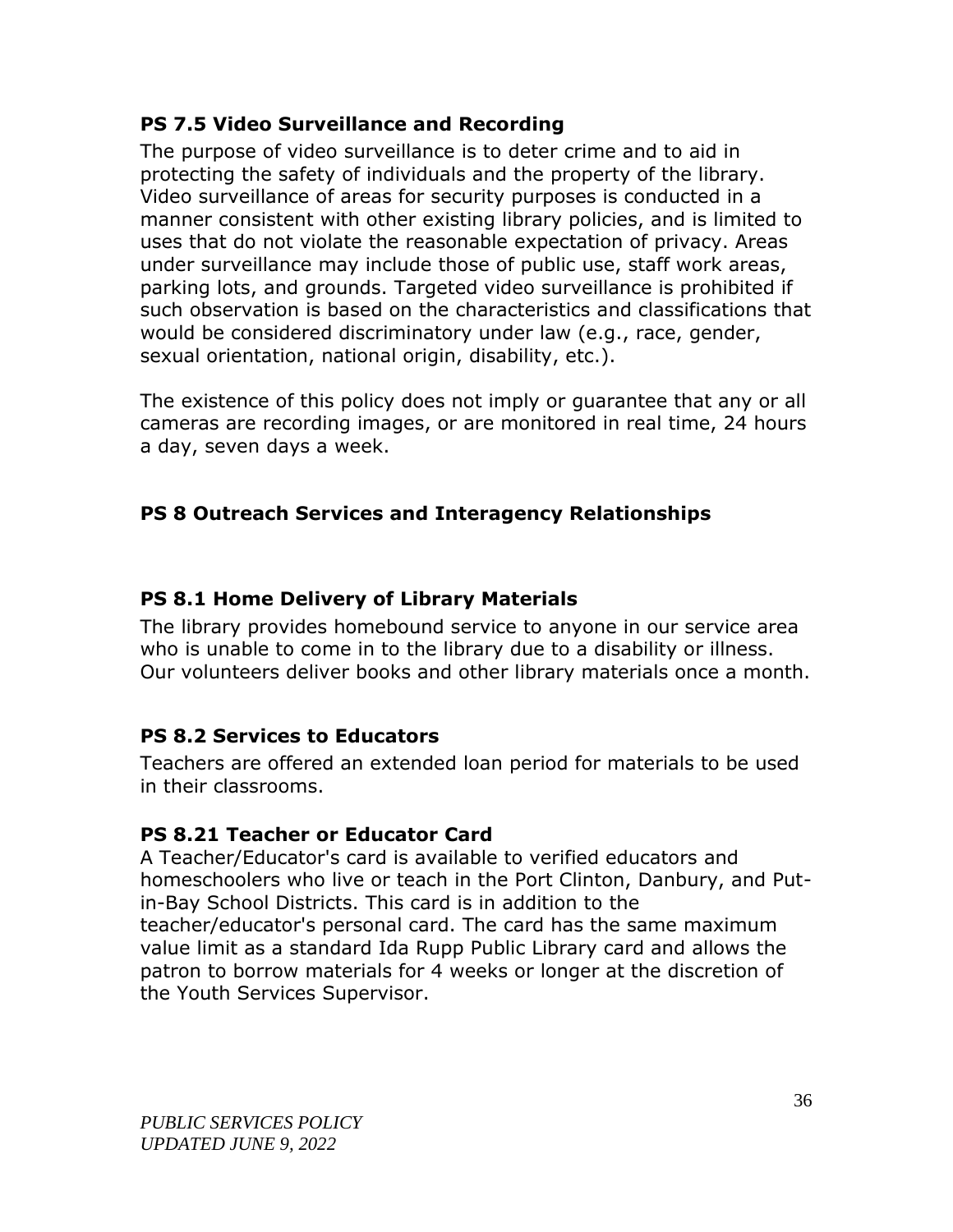# <span id="page-38-0"></span>**PS 8.22 Teacher or Educator Collections**

Teachers who work or live in Port Clinton, Danbury, and Put-in-Bay School Districts and have a Teacher/Educator's card may request a collection of materials on a particular topic or subject area by completing a Teacher/Educator Request Form.

The individual borrowing the materials is personally responsible for return of the items as well as any fines, damages or replacement costs that may be incurred.

# <span id="page-38-1"></span>**PS 8.23 School Visits and Off-Site Programs**

Library staff will work with local educators to enrich children's learning. Programs will be offered to the Port Clinton, Danbury, and Put-in-Bay School District students and educators both in the library and through staff visits. Visits by school classes to the library or visits to schools by library staff will be scheduled as time and staffing permit. Visits are subject to change based upon scheduling and staff needs at the library.

# <span id="page-38-2"></span>**PS 8.3 Services to Other Institutional Borrowers**

Library staff will work with nursing homes, senior centers, and assisted living facilities. Visits by library staff will be scheduled as time and staffing permit. Visits are subject to change based upon scheduling and staff needs at the library.

# <span id="page-38-3"></span>**PS 8.31 Institutional Cards**

Under the direction of the director the library will issue a library card in the name of a nursing home or facility to the activities director of the home or facility. The institution assumes the same responsibilities as an individual cardholder regarding fines or bills for overdue or lost items. Schools, corporations, governmental and social agencies are not eligible for an institutional card.

# <span id="page-38-4"></span>**PS 8.4 Library Friends**

The Friends of the Ida Rupp Public Library and Friends of the Marblehead Peninsula Branch Library are independent, private, nonprofit *501c3* organizations dedicated to the support and development of the Ida Rupp Public Library. The Library Director acts as the official library liaison to the Friends and may suggest ways the Friends can further support the library's mission.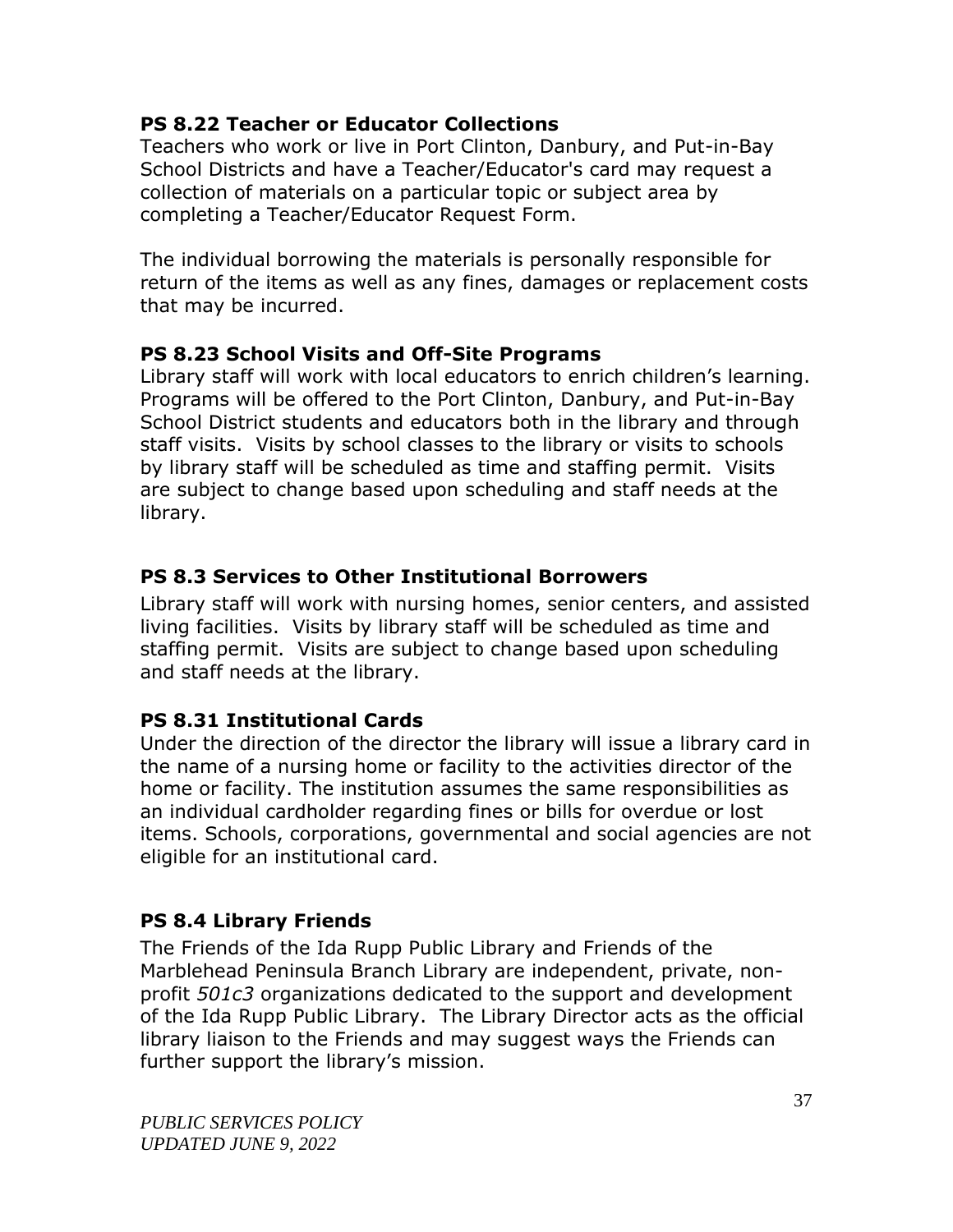# <span id="page-39-0"></span>**PS 8.6 Library Foundation and Endowment Funds**

The Ottawa County Community Foundation is an independent, private, non-profit, *501c3* organization established to enhance the quality and range of library service at the Ida Rupp Public Library beyond the level that is the responsibility of the tax payer. The Library Director acts as the official library liaison to the Foundation and may suggest ways the Foundation can further support and enhance the library's services.

# <span id="page-39-1"></span>**PS 9 Special Services**

# <span id="page-39-2"></span>**PS 9.1 Printing and Related Services**

The library offers printing, photocopying, and fax service at nominal charges to the public.

# <span id="page-39-3"></span>**PS 9.11 Photocopiers**

The library provides a photocopier for public use; there is a 10¢ per page charge for black and white copies and a 50¢ per page charge for color copies. This is a self-service with staff assistance provided as needed.

# <span id="page-39-4"></span>**PS 9.12 Printing from Public Workstations**

The library provides a networked printer so that patrons may print documents from the library-provided computers. Black and white prints are 10¢ per page and color prints are 50¢ per page. This is a self-service with staff assistance provided as needed.

# <span id="page-39-5"></span>**PS 9.13 Fax Service**

The library offers fax service to the public during the library's regular business hours. Incoming faxes can be received at any time; prior notice is not required. Incoming faxes are 10¢ per page; outgoing faxes are \$1.00 for the first page and 10¢ per page for each additional page sent to the same number. This is a self-service with staff assistance provided as needed.

All incoming and outgoing transmissions are logged so that use of the fax for library and for patron purposes may be kept separate. Unclaimed faxes will be destroyed after 30 days.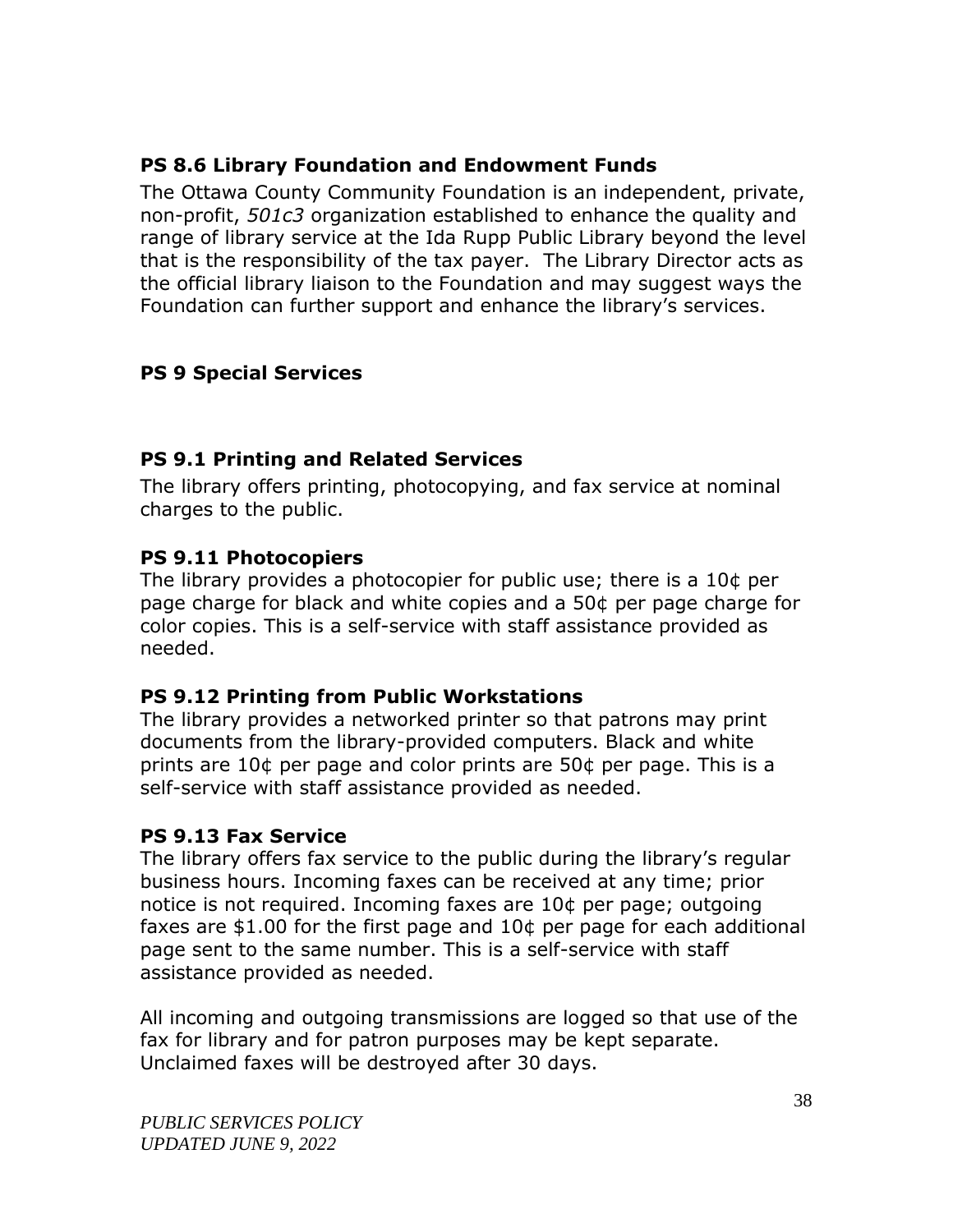# <span id="page-40-0"></span>**PS 9.14 Ohio Obituary Index**

The library will print and mail obituaries via requests from the Ohio Obituary Index, [https://www.rbhayes.org/main/ohio-obituary-index/,](https://www.rbhayes.org/main/ohio-obituary-index/) for a charge of \$1.00 per obituary. Emailed copies of obituaries will be at no charge. Researchers may also visit the library in person to search the library's microfilms.

# <span id="page-40-1"></span>**PS 9.15 Laminating Service**

The library offers laminating services to the public during regular business hours. This service will be completed by staff members as a drop off service and will be required to be paid for at the time of drop off. This service is **ONLY** offered at the Main Library. The following is a price guide to the variety of paper sizes that can be laminated. Please note, government documents (except fishing and hunting licenses) **WILL NOT** be laminated.

2 ¼" x 3 ¾ "(Business Card) -- \$0.50 9" x 1 ½" (Letter) -- \$1.00 11" x 17" (Menu) -- \$1.50

# <span id="page-40-2"></span>**PS 9.16 Ellison Die-Cut Machine**

An Ellison Die-Cut machine is available at the Ida Rupp Public for in library use only. Use of the Ellison Die-Cut machine is free to the public and limited to those 18 years of age and older following the guidelines listed below.

- Users must provide their own paper or supplies for cutting.
- Sign-in on our usage log.

• Have a staff member show you how to use the machine, if you have never used one before.

• Paper (copy, cardstock, construction, wall paper) craft (polly) foam sheets, and vinyl are the only materials permitted.

• Trash or loose scraps of paper must be picked up, and each die must be returned to its correct location.

• Manufacturer's guidelines will be followed.

# <span id="page-40-3"></span>**PS 9.2 Exam Proctoring**

Proctoring is available for students in accredited degree- or certificategranting programs. The student should discuss with the library administrative assistant the conditions for proctoring and the arrangements for taking an exam. The library may not be able to meet the proctoring requirements for all institutions.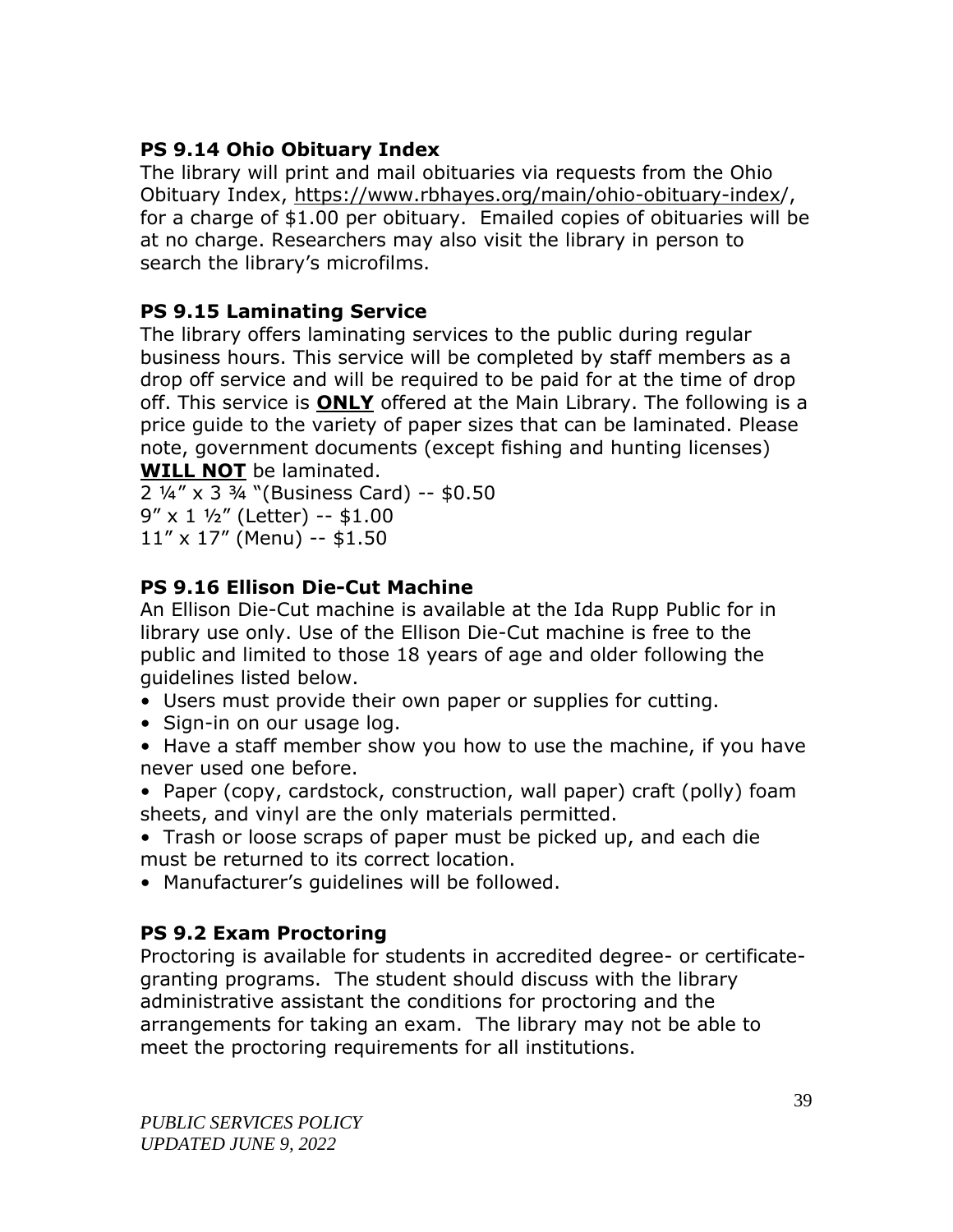#### <span id="page-41-0"></span>**PS 9.3 Forms and Registration Services**

#### <span id="page-41-1"></span>**PS 9.31 Voter Registration**

The library provides both Voter Registration and Absentee Ballot Request forms. The library will stamp forms as received and mail all forms received that day to the Board of Elections on the first Tuesday of October only.

#### <span id="page-41-2"></span>**PS 9.32 Golden Buckeye Cards**

Ohio residents who are at least 60 years old or disabled can register for a Golden Buckeye card at the library. Staff members must verify proof of age or disability in accordance with the instructions on the registration form. Completed forms are faxed to the State of Ohio at no charge to the patron; no copies of completed forms are retained at the library.

#### <span id="page-41-3"></span>**PS 9.33 Income Tax Forms**

The library provides a basic selection of Federal, State, and local Income Tax forms free of charge during tax season.

# <span id="page-41-4"></span>**APPENDIX**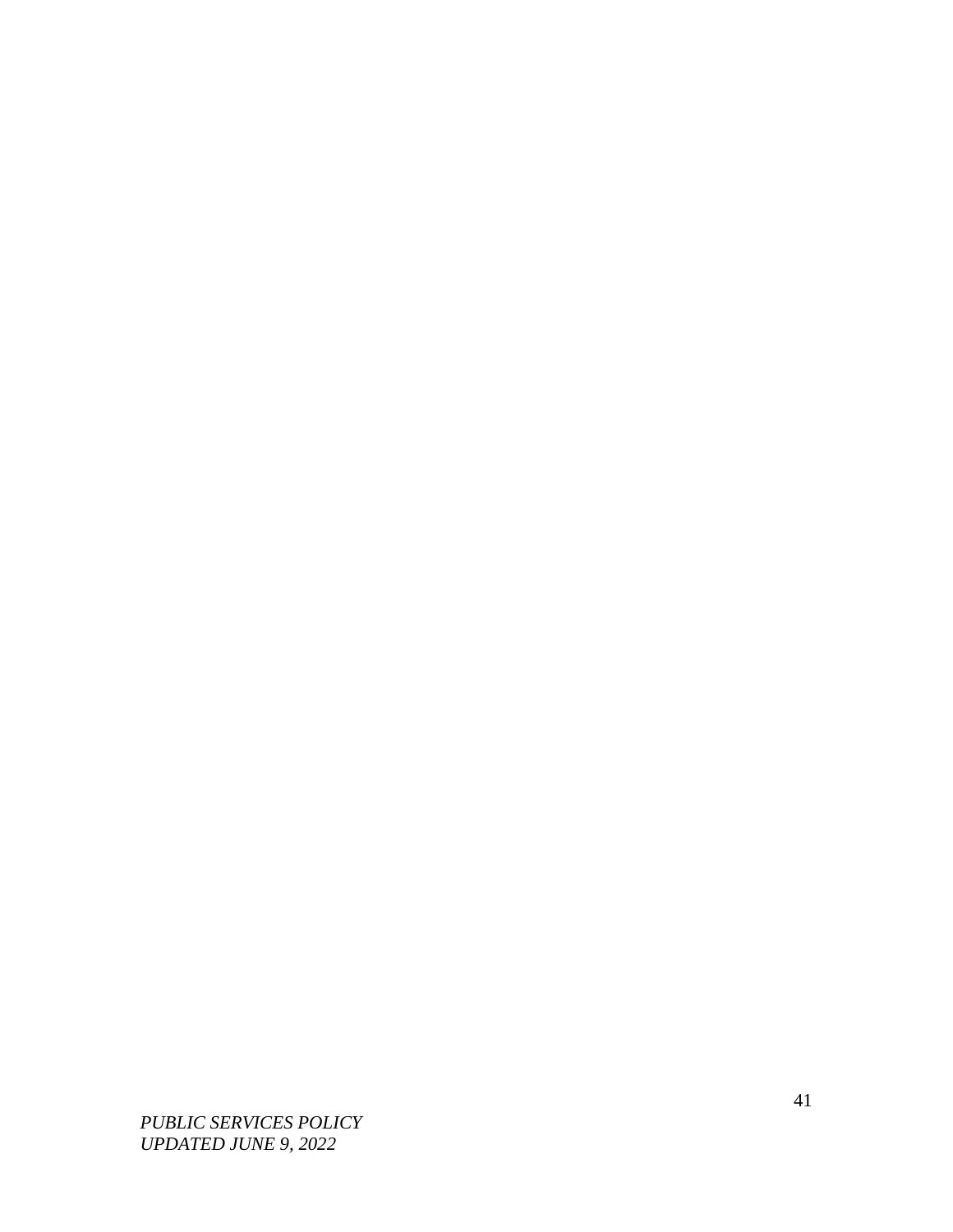#### **Display Request Form**



| <b>Date Received:</b>  |  |
|------------------------|--|
| <b>Staff Initials:</b> |  |
| Approved by:           |  |

#### **Display Request Form**

Exhibit and display spaces are used primarily for the promotion of library materials, programs, and services, and preference shall always be given to library needs. When these spaces are not otherwise in use, the library may provide, at its discretion and subject to the stipulations below, space for the display or exhibit of collections or materials which are of general interest to the public.

Displays or exhibits promoting local educational, cultural, or recreational opportunities are encouraged. A personal or private collection must be of interest and acceptable to the general public. The following categories of exhibit material are specifically excluded: displays which only serve to advertise active business or commercial ventures; and partisan materials which promote current political candidates, campaigns, parties, or issues. The library reserves the right to approve the content and arrangement of all exhibits, and the director shall make the final determination as to whether materials comply with these guidelines.

Requests for display space will be made on the Display Request Form and approved by the Director. Groups or individuals may reserve the window cases at each. Displays will stay up at least 14 days and not more than 30 days.

The presence of a particular display in the library does not necessarily indicate that the library either advocates or endorses the viewpoints of exhibits or exhibitors.

The library assumes no responsibility for the preservation, protection, or possible damage or theft, of any item exhibited or displayed. Items are placed on display in the library at the owner's risk. All exhibitors will sign a form that releases the library from any responsibility for exhibited items.

| Requested Start Date of Display: Nequested End Date of Display:                                                                                                                                             |
|-------------------------------------------------------------------------------------------------------------------------------------------------------------------------------------------------------------|
|                                                                                                                                                                                                             |
|                                                                                                                                                                                                             |
|                                                                                                                                                                                                             |
|                                                                                                                                                                                                             |
|                                                                                                                                                                                                             |
| Preferred Display Location: Small Madison St. Display   Large Madison St. Display                                                                                                                           |
| Small 3 <sup>rd</sup> St. Display                                                                                                                                                                           |
| I acknowledge that I have read and received a copy of the policy's regarding displays. I understand that                                                                                                    |
| the library assumes no responsibility for the preservation, protection or possible damage or theft of any<br>item displayed, and that all items placed in the library are placed there at the owner's risk. |

Date:

Signature: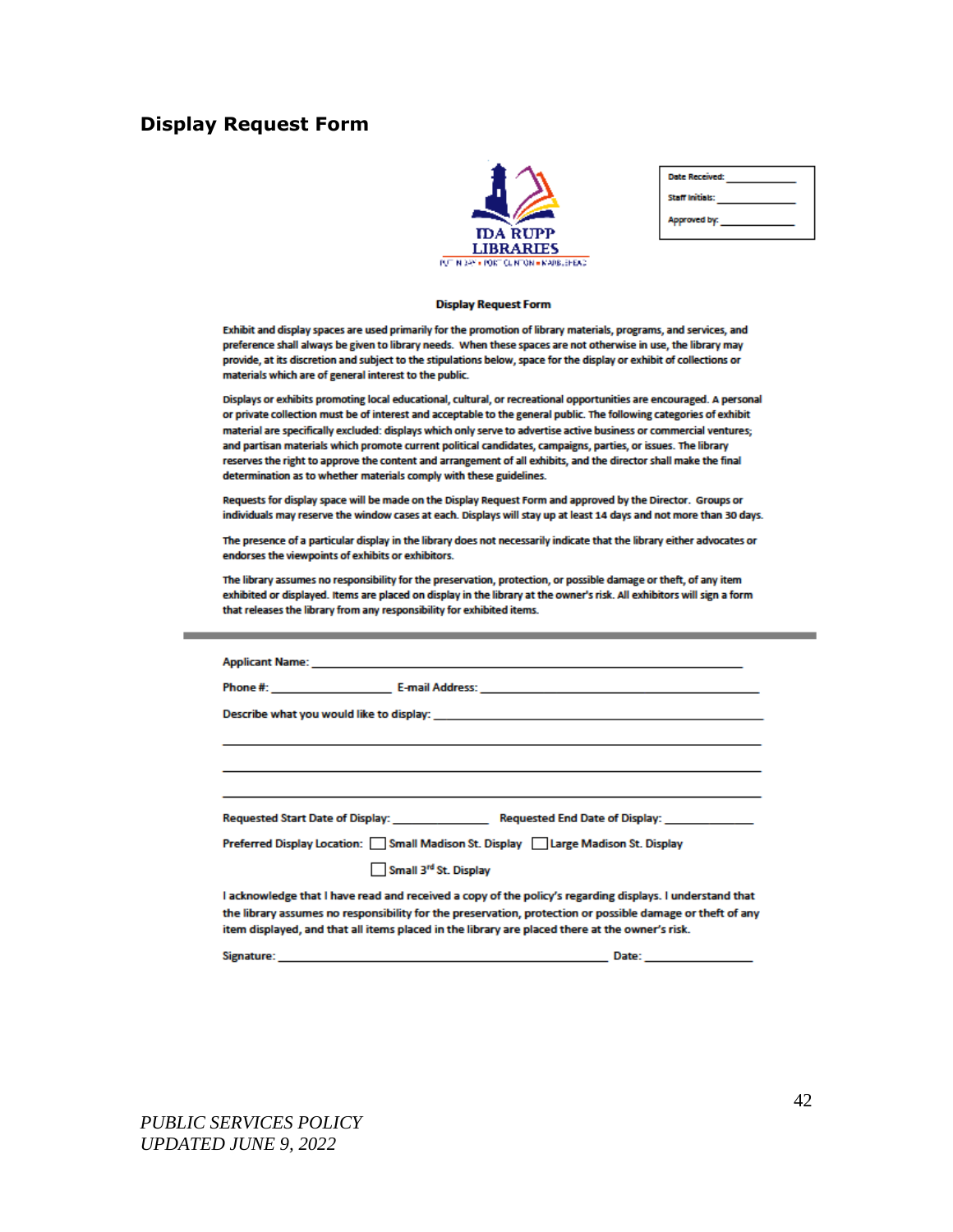# **Ida Rupp Public Library**

| Title:                     |
|----------------------------|
| Author:                    |
| Pub. Info:                 |
| Date:                      |
| ISBN/ISSN:                 |
| Reviewed/Cited in:         |
| Price:                     |
| Note:                      |
| Source:                    |
| My library card number is: |

# **Ida Rupp Public Library Recommendation for Purchasing Materials Form**

| Title:             |
|--------------------|
| Author:            |
| Pub. Info:         |
| Date:              |
| ISBN/ISSN:         |
| Reviewed/Cited in: |
| Price:             |
| Note:              |
| Source:            |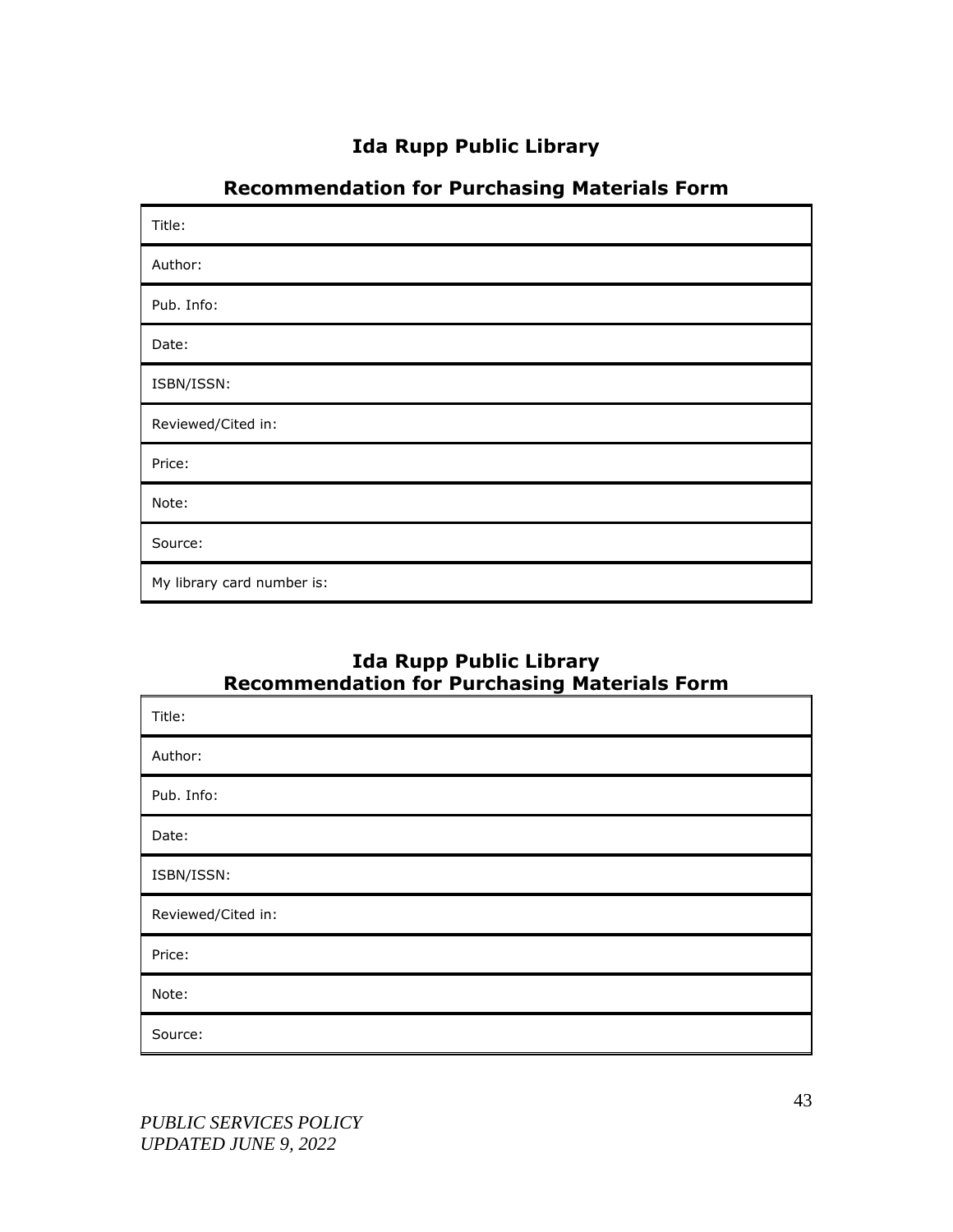My library card number is:

# Ida Rupp Public Library

Statement of Concern about Library Resources

Please return this form to the Library Director, Ida Rupp Public Library, 310 Madison Street, Port Clinton, Ohio, 43452

|                                     |                                                                          | Date:                                                                     |
|-------------------------------------|--------------------------------------------------------------------------|---------------------------------------------------------------------------|
|                                     |                                                                          |                                                                           |
|                                     |                                                                          |                                                                           |
|                                     | Phone Number: _______________________                                    |                                                                           |
| $\rule{1em}{0.15mm}$ Book<br>Title: | 1. Resources on which you are commenting:<br>_____ Magazine<br>Newspaper | <b>Audiovisual Resource</b><br>Content of Library Program<br>______ Other |
|                                     | Author/Producer: Author/Producer:                                        |                                                                           |

- 2. What brought this title to your attention?
- 3. Please comment on the resource as a whole as well as being specific on those matters which concern you/ (Use other side if needed.) **Comment:**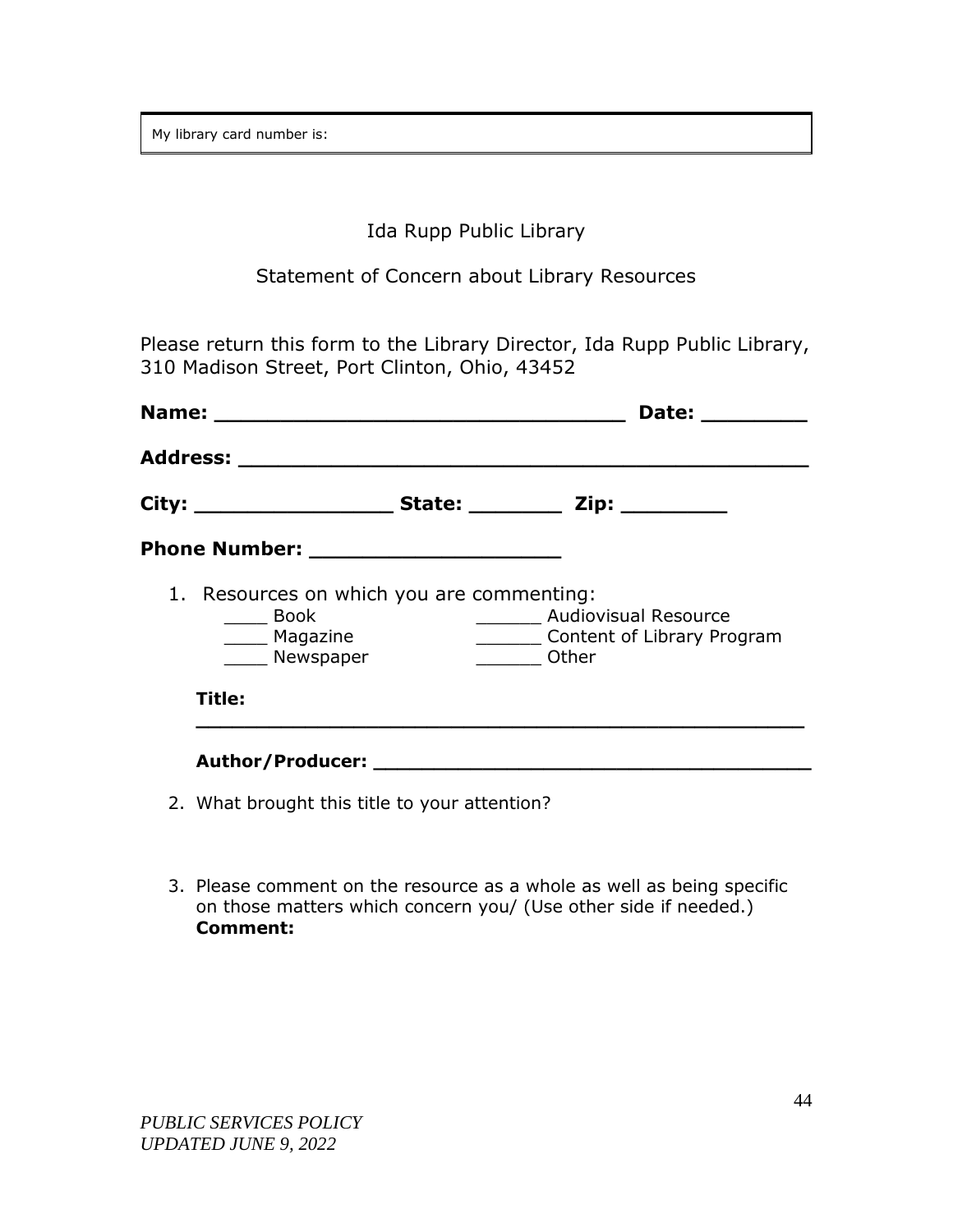#### **Optional:**

4. What resource(s) do you suggest to provide additional information about this topic?

#### <span id="page-46-0"></span>**The Freedom to Read Statement**

The freedom to read is essential to our democracy. It is continuously under attack. Private groups and public authorities in various parts of the country are working to remove or limit access to reading materials, to censor content in schools, to label "controversial" views, to distribute lists of "objectionable" books or authors, and to purge libraries. These actions apparently rise from a view that our national tradition of free expression is no longer valid; that censorship and suppression are needed to counter threats to safety or national security, as well as to avoid the subversion of politics and the corruption of morals. We, as individuals devoted to reading and as librarians and publishers responsible for disseminating ideas, wish to assert the public interest in the preservation of the freedom to read.

Most attempts at suppression rest on a denial of the fundamental premise of democracy: that the ordinary individual, by exercising critical judgment, will select the good and reject the bad. We trust Americans to recognize propaganda and misinformation, and to make their own decisions about what they read and believe. We do not believe they are prepared to sacrifice their heritage of a free press in order to be "protected" against what others think may be bad for them. We believe they still favor free enterprise in ideas and expression.

These efforts at suppression are related to a larger pattern of pressures being brought against education, the press, art and images, films, broadcast media, and the Internet. The problem is not only one of actual censorship. The shadow of fear cast by these pressures leads, we suspect, to an even larger voluntary curtailment of expression by those who seek to avoid controversy or unwelcome scrutiny by government officials.

Such pressure toward conformity is perhaps natural to a time of accelerated change. And yet suppression is never more dangerous than in such a time of social tension. Freedom has given the United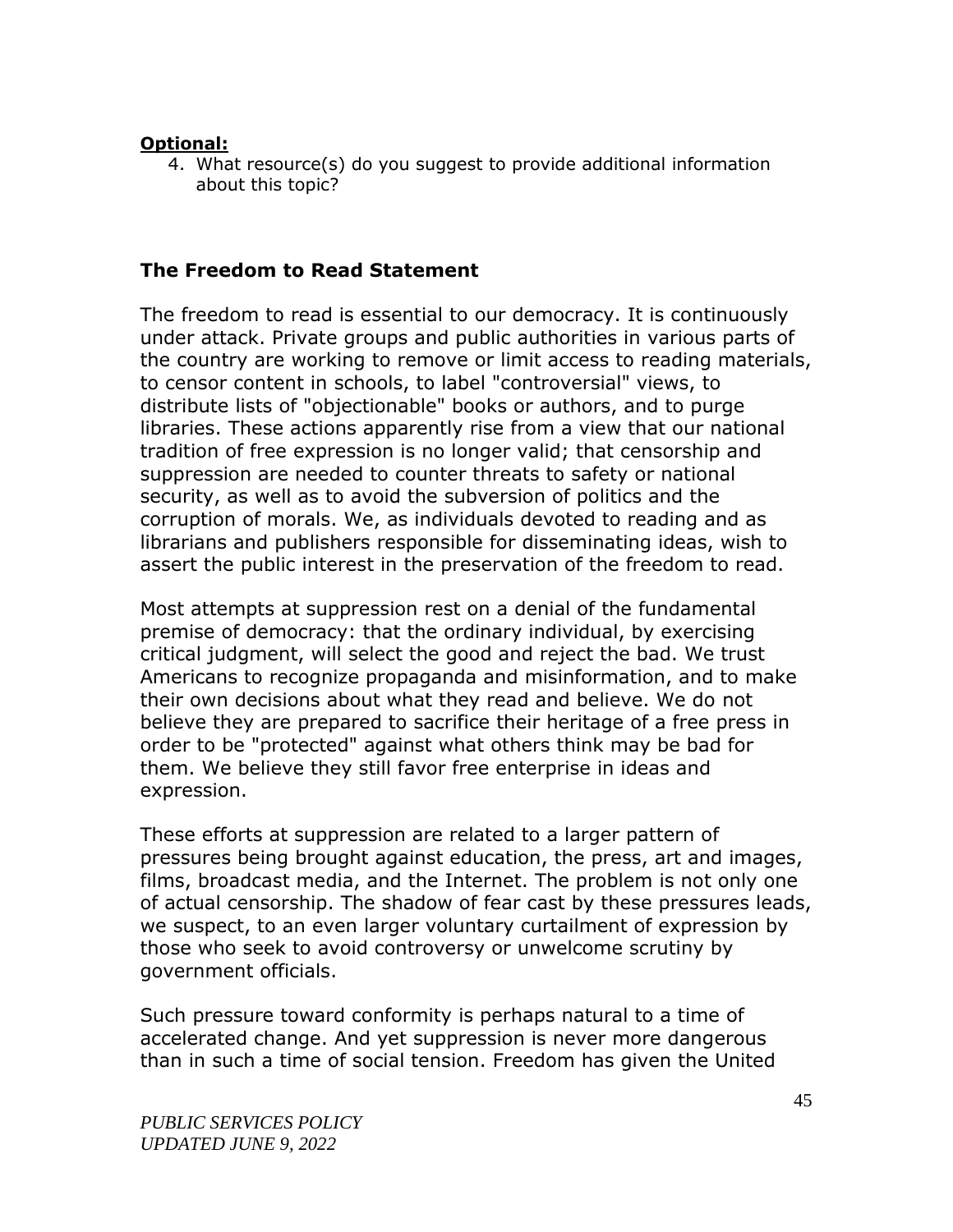States the elasticity to endure strain. Freedom keeps open the path of novel and creative solutions, and enables change to come by choice. Every silencing of a heresy, every enforcement of an orthodoxy, diminishes the toughness and resilience of our society and leaves it the less able to deal with controversy and difference.

Now as always in our history, reading is among our greatest freedoms. The freedom to read and write is almost the only means for making generally available ideas or manners of expression that can initially command only a small audience. The written word is the natural medium for the new idea and the untried voice from which come the original contributions to social growth. It is essential to the extended discussion that serious thought requires, and to the accumulation of knowledge and ideas into organized collections.

We believe that free communication is essential to the preservation of a free society and a creative culture. We believe that these pressures toward conformity present the danger of limiting the range and variety of inquiry and expression on which our democracy and our culture depend. We believe that every American community must jealously guard the freedom to publish and to circulate, in order to preserve its own freedom to read. We believe that publishers and librarians have a profound responsibility to give validity to that freedom to read by making it possible for the readers to choose freely from a variety of offerings.

The freedom to read is guaranteed by the Constitution. Those with faith in free people will stand firm on these constitutional guarantees of essential rights and will exercise the responsibilities that accompany these rights.

We therefore affirm these propositions:

1. *It is in the public interest for publishers and librarians to make available the widest diversity of views and expressions, including those that are unorthodox, unpopular, or considered dangerous by the majority.*

Creative thought is by definition new, and what is new is different. The bearer of every new thought is a rebel until that idea is refined and tested. Totalitarian systems attempt to maintain themselves in power by the ruthless suppression of any concept that challenges the established orthodoxy. The power of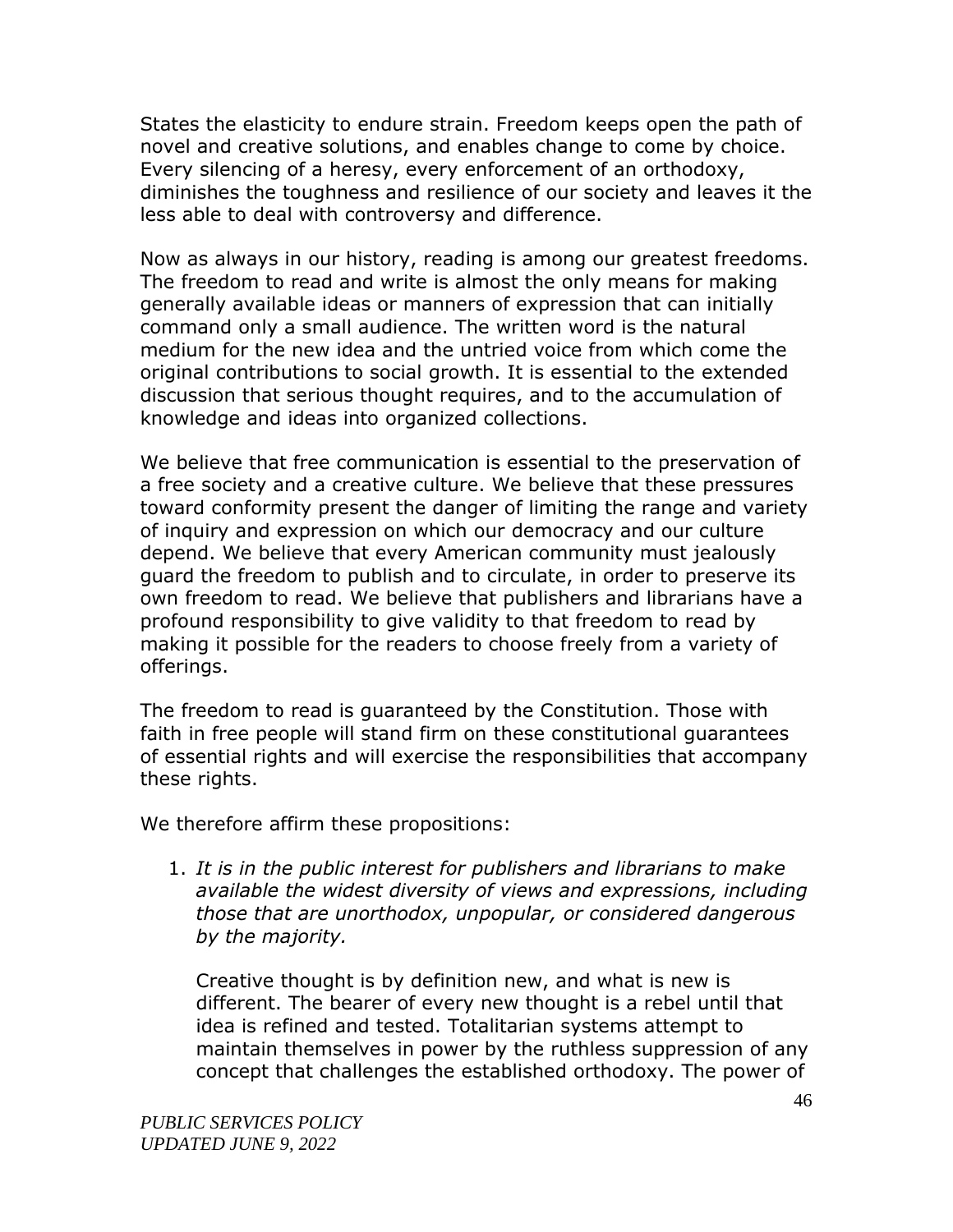a democratic system to adapt to change is vastly strengthened by the freedom of its citizens to choose widely from among conflicting opinions offered freely to them. To stifle every nonconformist idea at birth would mark the end of the democratic process. Furthermore, only through the constant activity of weighing and selecting can the democratic mind attain the strength demanded by times like these. We need to know not only what we believe but why we believe it.

2. *Publishers, librarians, and booksellers do not need to endorse every idea or presentation they make available. It would conflict with the public interest for them to establish their own political, moral, or aesthetic views as a standard for determining what should be published or circulated.*

Publishers and librarians serve the educational process by helping to make available knowledge and ideas required for the growth of the mind and the increase of learning. They do not foster education by imposing as mentors the patterns of their own thought. The people should have the freedom to read and consider a broader range of ideas than those that may be held by any single librarian or publisher or government or church. It is wrong that what one can read should be confined to what another thinks proper.

3. *It is contrary to the public interest for publishers or librarians to bar access to writings on the basis of the personal history or political affiliations of the author.*

No art or literature can flourish if it is to be measured by the political views or private lives of its creators. No society of free people can flourish that draws up lists of writers to whom it will not listen, whatever they may have to say.

4. *There is no place in our society for efforts to coerce the taste of others, to confine adults to the reading matter deemed suitable for adolescents, or to inhibit the efforts of writers to achieve artistic expression.*

To some, much of modern expression is shocking. But is not much of life itself shocking? We cut off literature at the source if we prevent writers from dealing with the stuff of life. Parents and teachers have a responsibility to prepare the young to meet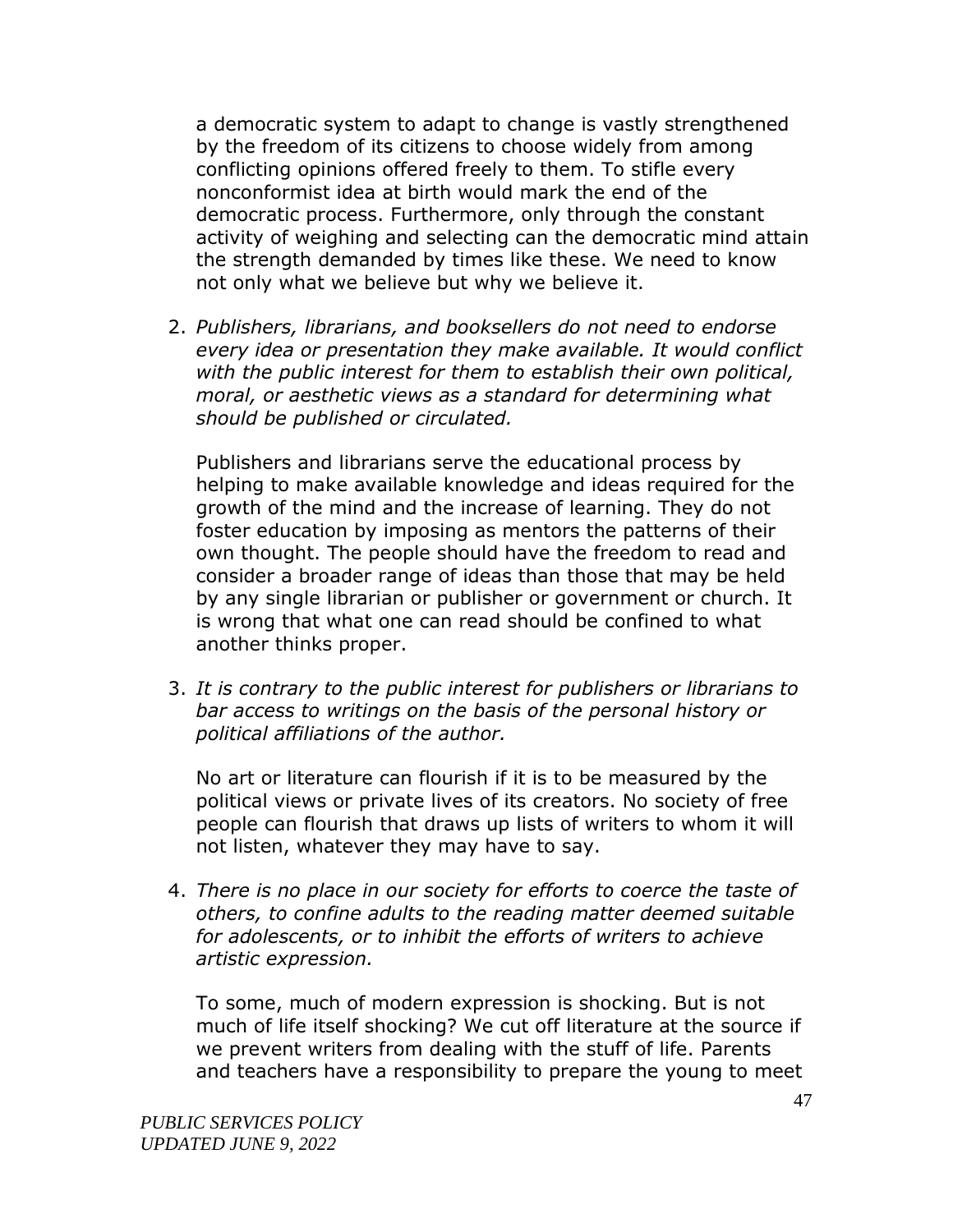the diversity of experiences in life to which they will be exposed, as they have a responsibility to help them learn to think critically for themselves. These are affirmative responsibilities, not to be discharged simply by preventing them from reading works for which they are not yet prepared. In these matters values differ, and values cannot be legislated; nor can machinery be devised that will suit the demands of one group without limiting the freedom of others.

5. *It is not in the public interest to force a reader to accept the prejudgment of a label characterizing any expression or its author as subversive or dangerous.*

The ideal of labeling presupposes the existence of individuals or groups with wisdom to determine by authority what is good or bad for others. It presupposes that individuals must be directed in making up their minds about the ideas they examine. But Americans do not need others to do their thinking for them.

6. *It is the responsibility of publishers and librarians, as guardians of the people's freedom to read, to contest encroachments upon that freedom by individuals or groups seeking to impose their own standards or tastes upon the community at large; and by the government whenever it seeks to reduce or deny public access to public information.*

It is inevitable in the give and take of the democratic process that the political, the moral, or the aesthetic concepts of an individual or group will occasionally collide with those of another individual or group. In a free society individuals are free to determine for themselves what they wish to read, and each group is free to determine what it will recommend to its freely associated members. But no group has the right to take the law into its own hands, and to impose its own concept of politics or morality upon other members of a democratic society. Freedom is no freedom if it is accorded only to the accepted and the inoffensive. Further, democratic societies are more safe, free, and creative when the free flow of public information is not restricted by governmental prerogative or self-censorship.

7. *It is the responsibility of publishers and librarians to give full meaning to the freedom to read by providing books that enrich the quality and diversity of thought and expression. By the*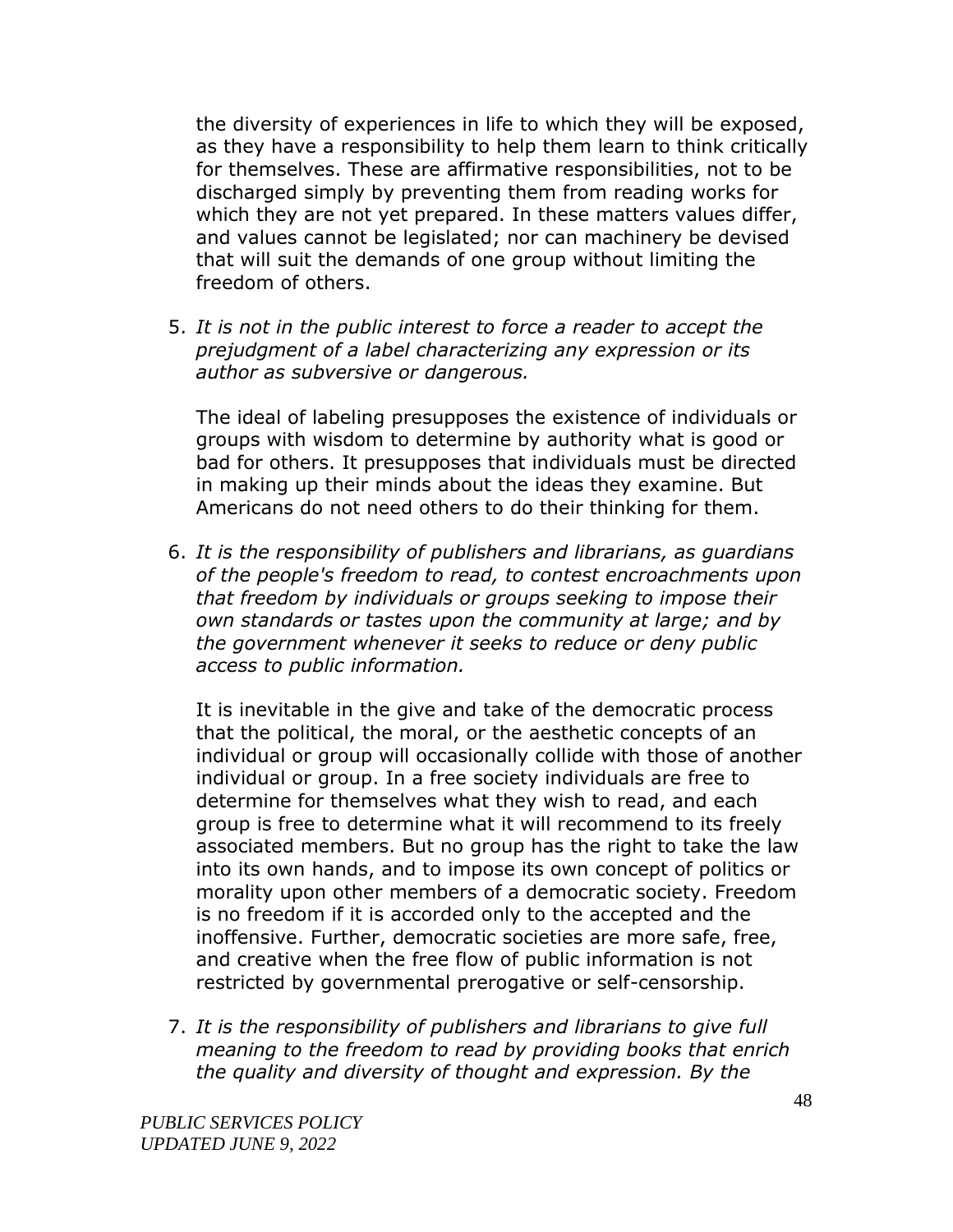*exercise of this affirmative responsibility, they can demonstrate that the answer to a "bad" book is a good one, the answer to a "bad" idea is a good one.*

The freedom to read is of little consequence when the reader cannot obtain matter fit for that reader's purpose. What is needed is not only the absence of restraint, but the positive provision of opportunity for the people to read the best that has been thought and said. Books are the major channel by which the intellectual inheritance is handed down, and the principal means of its testing and growth. The defense of the freedom to read requires of all publishers and librarians the utmost of their faculties, and deserves of all Americans the fullest of their support.

We state these propositions neither lightly nor as easy generalizations. We here stake out a lofty claim for the value of the written word. We do so because we believe that it is possessed of enormous variety and usefulness, worthy of cherishing and keeping free. We realize that the application of these propositions may mean the dissemination of ideas and manners of expression that are repugnant to many persons. We do not state these propositions in the comfortable belief that what people read is unimportant. We believe rather that what people read is deeply important; that ideas can be dangerous; but that the suppression of ideas is fatal to a democratic society. Freedom itself is a dangerous way of life, but it is ours.

This statement was originally issued in May of 1953 by the Westchester Conference of the American Library Association and the American Book Publishers Council, which in 1970 consolidated with the American Educational Publishers Institute to become the Association of American Publishers.

Adopted June 25, 1953, by the ALA Council and the AAP Freedom to Read Committee; amended January 28, 1972; January 16, 1991; July 12, 2000; June 30, 2004.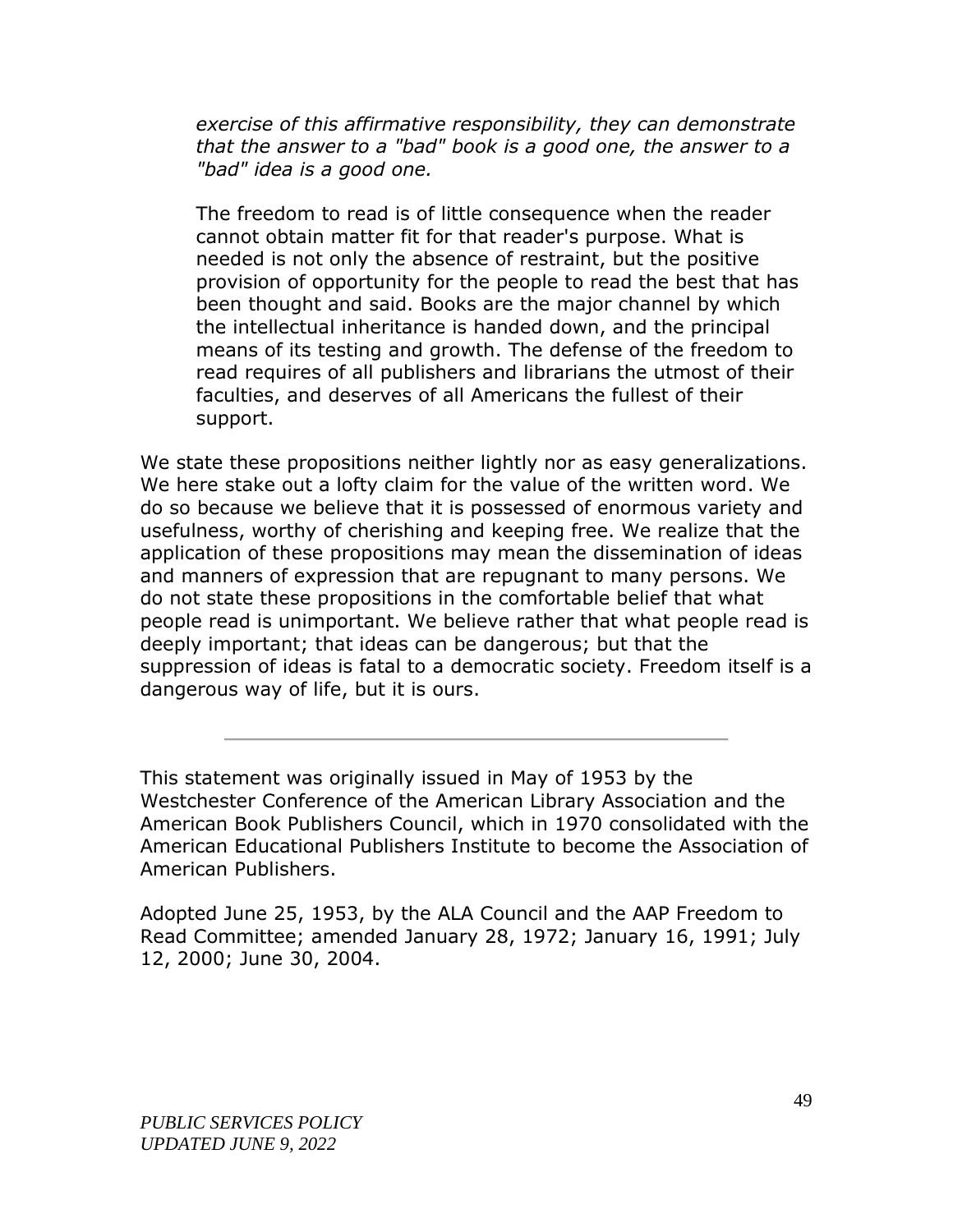# <span id="page-51-0"></span>**Freedom to View**

The FREEDOM TO VIEW, along with the freedom to speak, to hear, and to read, is protected by the First Amendment to the Constitution of the United States. In a free society, there is no place for censorship of any medium of expression. Therefore these principles are affirmed:

1. To provide the broadest access to film, video, and other audiovisual materials because they are a means for the communication of ideas. Liberty of circulation is essential to insure the constitutional guarantees of freedom of expression.

2. To protect the confidentiality of all individuals and institutions using film, video, and other audiovisual materials.

3. To provide film, video, and other audiovisual materials which represent a diversity of views and expression. Selection of a work does not constitute or imply agreement with or approval of the content.

4. To provide a diversity of viewpoints without the constraint of labeling or prejudging film, video, or other audiovisual materials on the basis of the moral, religious, or political beliefs of the producer or filmmaker or on the basis of controversial content.

5. To contest vigorously, by all lawful means, every encroachment upon the public's freedom to view.

This statement was originally drafted by the Freedom to View Committee of the American Film and Video Association (formerly the Educational Film Library Association) and was adopted by the AFVA Board of Directors in February 1979. This statement was updated and approved by the AFVA Board of Directors in 1989.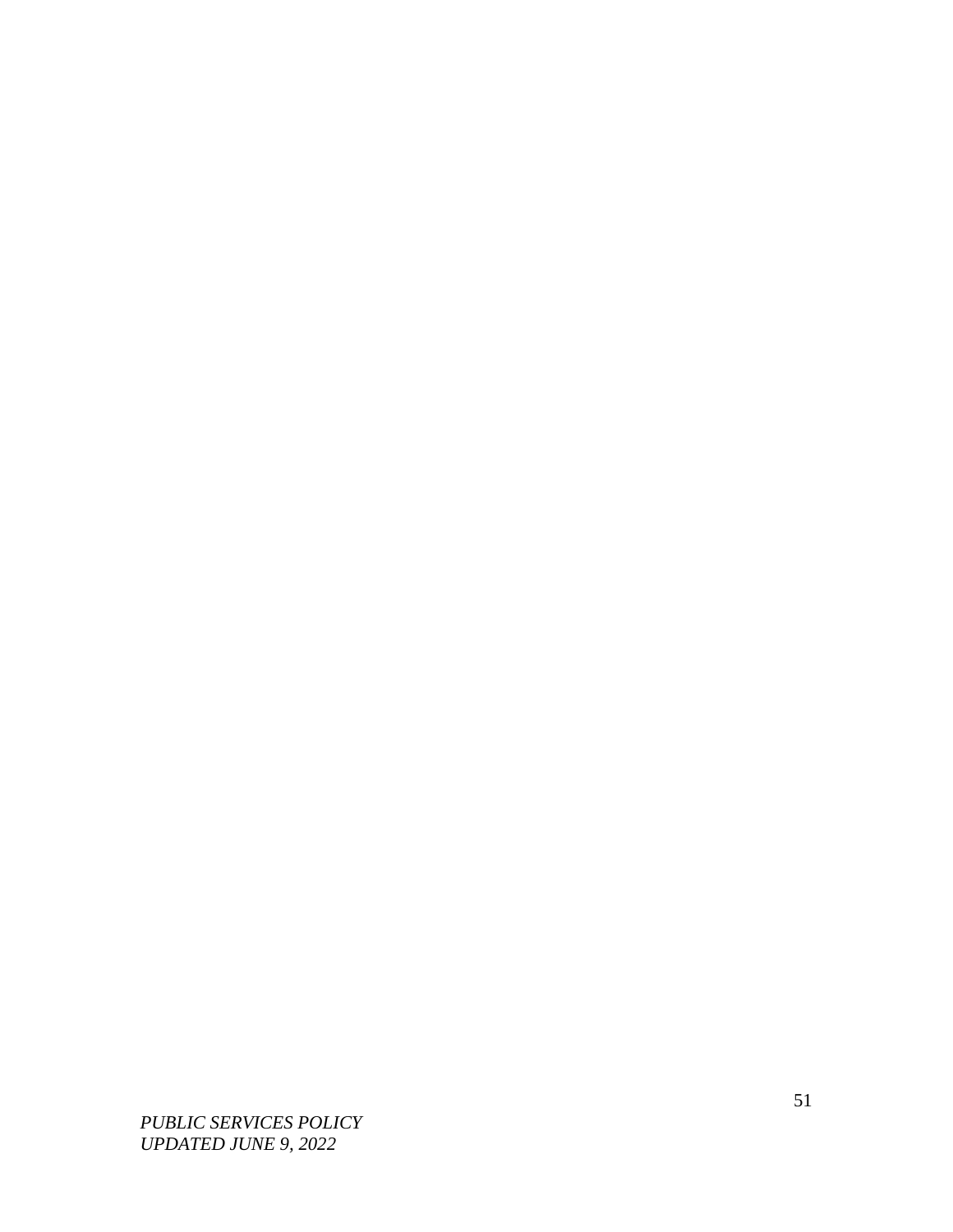#### **Free Access to Libraries for Minors**

#### **An Interpretation of the Library Bill of Rights**

<span id="page-53-1"></span><span id="page-53-0"></span>Library policies and procedures that effectively deny minors equal and equitable access to all library resources available to other users violate the *[Library Bill of Rights](http://www.ala.org/ala/oif/statementspols/statementsif/librarybillrights.htm)*. The American Library Association opposes all attempts to restrict access to library services, materials, and facilities based on the age of library users.

Article V of the *Library Bill of Rights* states, "A person's right to use a library should not be denied or abridged because of origin, age, background, or views." The "right to use a library" includes free access to, and unrestricted use of, all the services, materials, and facilities the library has to offer. Every restriction on access to, and use of, library resources, based solely on the chronological age, educational level, literacy skills, or legal emancipation of users violates Article V.

Libraries are charged with the mission of developing resources to meet the diverse information needs and interests of the communities they serve. Services, materials, and facilities that fulfill the needs and interests of library users at different stages in their personal development are a necessary part of library resources. The needs and interests of each library user, and resources appropriate to meet those needs and interests, must be determined on an individual basis. Librarians cannot predict what resources will best fulfill the needs and interests of any individual user based on a single criterion such as chronological age, educational level, literacy skills, or legal emancipation.

Libraries should not limit the selection and development of library resources simply because minors will have access to them. Institutional self-censorship diminishes the credibility of the library in the community, and restricts access for all library users.

Children and young adults unquestionably possess [First Amendment](http://www.ala.org/ala/oif/firstamendment/firstamendment.htm) rights, including the right to receive information in the library. Constitutionally protected speech cannot be suppressed solely to protect children or young adults from ideas or images a legislative body believes to be unsuitable for them. $<sup>1</sup>$  Librarians and library</sup> governing bodies should not resort to age restrictions in an effort to avoid actual or anticipated objections, because only a court of law can determine whether material is not constitutionally protected.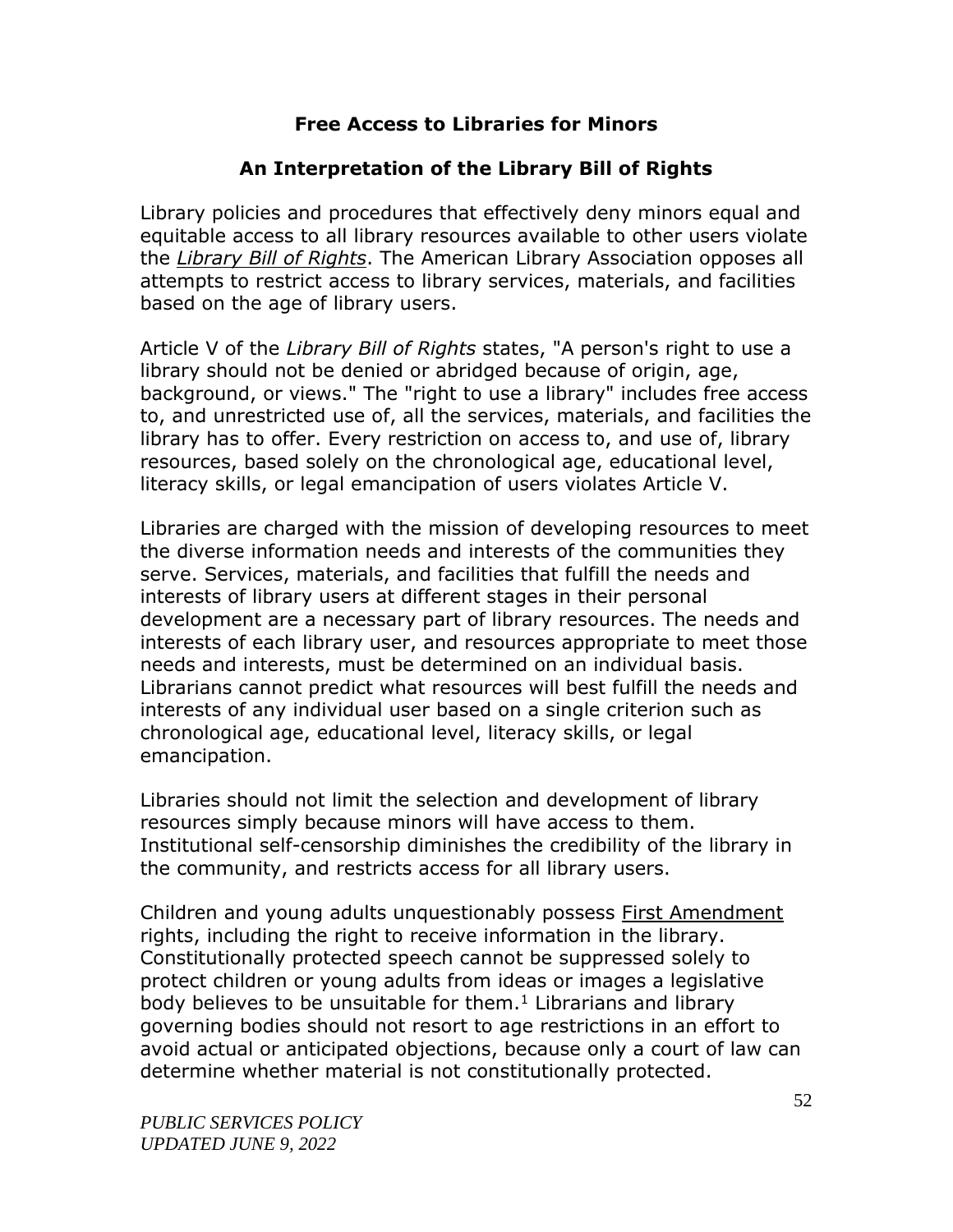The mission, goals, and objectives of libraries cannot authorize librarians or library governing bodies to assume, abrogate, or overrule the rights and responsibilities of parents. As "Libraries: An American [Value"](http://www.ala.org/ala/oif/statementspols/americanvalue/librariesamerican.htm) states, "We affirm the responsibility and the right of all parents and guardians to guide their own children's use of the library and its resources and services." Librarians and governing bodies should maintain that parents—and only parents—have the right and the responsibility to restrict the access of their children—and only their children—to library resources. Parents who do not want their children to have access to certain library services, materials, or facilities should so advise their children. Librarians and library governing bodies cannot assume the role of parents or the functions of parental authority in the private relationship between parent and child.

Lack of access to information can be harmful to minors. Librarians and library governing bodies have a public and professional obligation to ensure that all members of the community they serve have free, equal, and equitable access to the entire range of library resources regardless of content, approach, format, or amount of detail. This principle of library service applies equally to all users, minors as well as adults. Librarians and library governing bodies must uphold this principle in order to provide adequate and effective service to minors.

<sup>1</sup>*See* [Erznoznik v. City of Jacksonville,](http://caselaw.lp.findlaw.com/cgi-bin/getcase.pl?court=us&vol=422&invol=205) 422 U.S. 205 (1975)-"Speech that is neither obscene as to youths nor subject to some other legitimate proscription cannot be suppressed solely to protect the young from ideas or images that a legislative body thinks unsuitable [422 U.S. 205, 214] for them. In most circumstances, the values protected by the First Amendment are no less applicable when government seeks to control the flow of information to minors. *See* [Tinker v. Des Moines School Dist.,](http://caselaw.lp.findlaw.com/scripts/getcase.pl?court=US&vol=393&invol=503) *supra. Cf.* [West Virginia Bd. of](http://caselaw.lp.findlaw.com/scripts/getcase.pl?court=US&vol=319&invol=624)  [Ed. v. Barnette,](http://caselaw.lp.findlaw.com/scripts/getcase.pl?court=US&vol=319&invol=624) 319 U.S. 624 (1943)."

Adopted June 30, 1972, by the ALA Council; amended July 1, 1981; July 3, 1991, June 30, 2004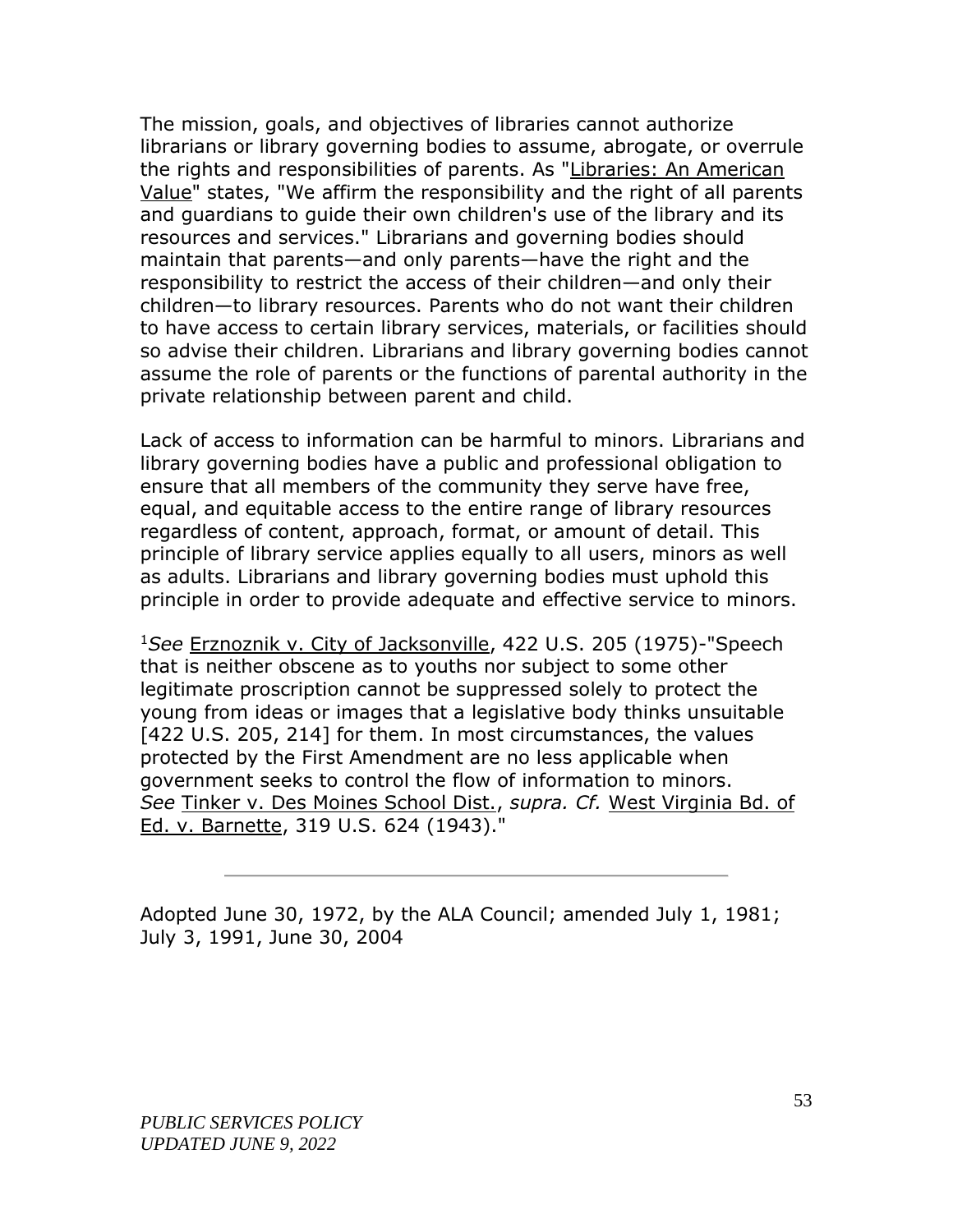# **Expurgation of Library Materials**

# **An Interpretation of the Library Bill of Rights**

<span id="page-55-1"></span><span id="page-55-0"></span>Expurgating library materials is a violation of the [Library Bill of Rights.](http://www.ala.org/ala/oif/statementspols/statementsif/librarybillrights.htm) Expurgation as defined by this interpretation includes any deletion, excision, alteration, editing, or obliteration of any part(s) of books or other library resources by the library, its agent, or its parent institution (if any). By such expurgation, the library is in effect denying access to the complete work and the entire spectrum of ideas that the work intended to express. Such action stands in violation of Articles I, II, and III of the [Library Bill of Rights,](http://www.ala.org/ala/oif/statementspols/statementsif/librarybillrights.htm) which state that "Materials should not be excluded because of the origin, background, or views of those contributing to their creation," that "Materials should not be proscribed or removed because of partisan or doctrinal disapproval," and that "Libraries should challenge censorship in the fulfillment of their responsibility to provide information and enlightenment."

The act of expurgation has serious implications. It involves a determination that it is necessary to restrict access to the complete work. This is censorship. When a work is expurgated, under the assumption that certain portions of that work would be harmful to minors, the situation is no less serious.

Expurgation of any books or other library resources imposes a restriction, without regard to the rights and desires of all library users, by limiting access to ideas and information. (See also other [Interpretations to the Library Bill of Rights,](http://www.ala.org/ala/oif/statementspols/statementsif/interpretations/Default675.htm) including [Access to Electronic Information, Services, and Networks](http://www.ala.org/Template.cfm?Section=interpretations&Template=/ContentManagement/ContentDisplay.cfm&ContentID=85283) and [Free Access](http://www.ala.org/Template.cfm?Section=interpretations&Template=/ContentManagement/ContentDisplay.cfm&ContentID=76545)  [to Libraries for Minors.](http://www.ala.org/Template.cfm?Section=interpretations&Template=/ContentManagement/ContentDisplay.cfm&ContentID=76545))

Further, expurgation without written permission from the holder of the copyright on the material may violate the copyright provisions of the United States Code.

Adopted February 2, 1973, by the ALA Council; amended July 1, 1981; January 10, 1990.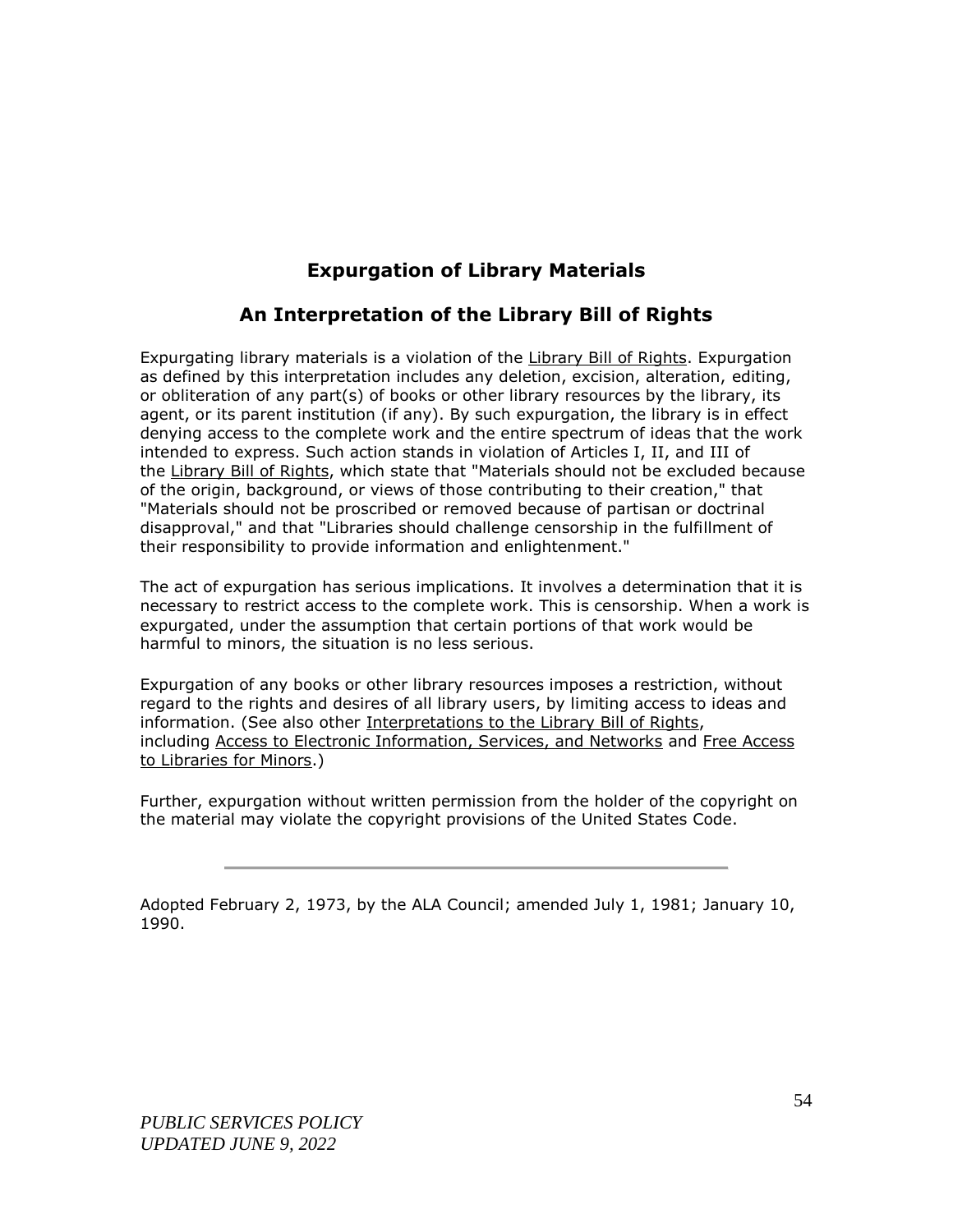#### <span id="page-56-0"></span>**Diversity in Collection Development: An Interpretation of the Library Bill of Rights**

Throughout history, the focus of censorship has fluctuated from generation to generation. Books and other materials have not been selected or have been removed from library collections for many reasons, among which are prejudicial language and ideas, political content, economic theory, social philosophies, religious beliefs, sexual forms of expression, and other potentially controversial topics.

Some examples of censorship may include removing or not selecting materials because they are considered by some as racist or sexist; not purchasing conservative religious materials; not selecting materials about or by minorities because it is thought these groups or interests are not represented in a community; or not providing information on or materials from non-mainstream political entities.

Librarians may seek to increase user awareness of materials on various social concerns by many means, including, but not limited to, issuing bibliographies and presenting exhibits and programs. Librarians have a professional responsibility to be inclusive, not exclusive, in collection development and in the provision of interlibrary loan. Access to all materials legally obtainable should be assured to the user, and policies should not unjustly exclude materials even if they are offensive to the librarian or the user. Collection development should reflect the philosophy inherent in Article II of the *[Library Bill of Rights](http://www.ala.org/ala/oif/statementspols/statementsif/librarybillrights.htm)*: "Libraries should provide materials and information presenting all points of view on current and historical issues. Materials should not be proscribed or removed because of partisan or doctrinal disapproval." A balanced collection reflects a diversity of materials, not an equality of numbers. Collection development responsibilities include selecting materials in the languages in common use in the community the library serves. Collection development and the selection of materials should be done according to professional standards and established selection and review procedures.

There are many complex facets to any issue, and variations of context in which issues may be expressed, discussed, or interpreted. Librarians have a professional responsibility to be fair, just, and equitable and to give all library users equal protection in guarding against violation of the library patron's right to read, view, or listen to materials and resources protected by the **[First Amendment](http://www.ala.org/alaorg/oif/first.html)**, no matter what the viewpoint of the author, creator, or selector. Librarians have an obligation to protect library collections from removal of materials based on personal bias or prejudice, and to select and support the access to materials on all subjects that meet, as closely as possible, the needs, interests, and abilities of all persons in the community the library serves. This includes materials that reflect political, economic, religious, social, minority, and sexual issues.

Intellectual freedom, the essence of equitable library services, provides for free access to all expressions of ideas through which any and all sides of a question, cause, or movement may be explored. Toleration is meaningless without tolerance